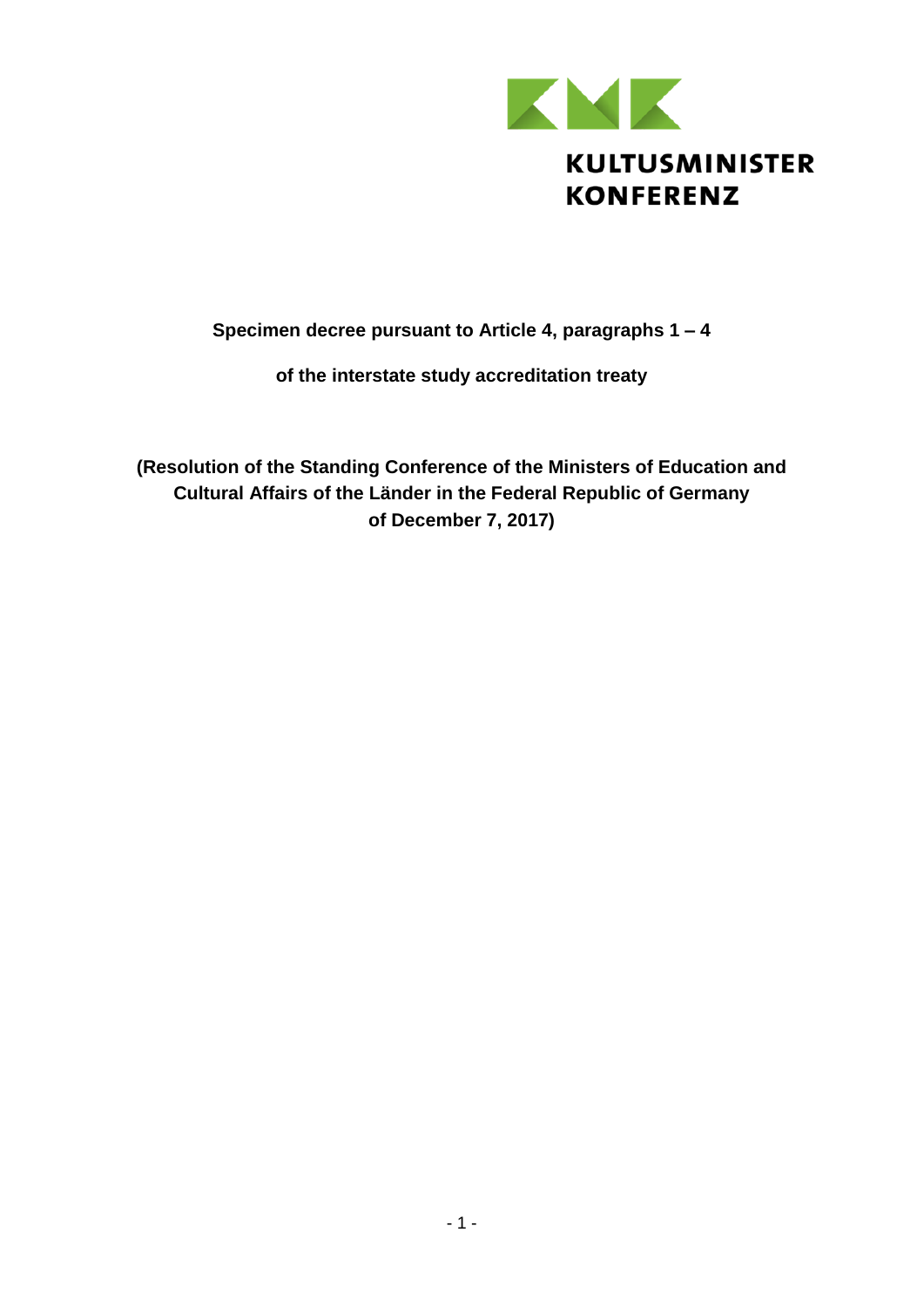#### **Part 1 General regulations**

## **§ 1 Scope**

(1) This decree regulates, on the basis of Article 4 of the interstate treaty on the organization of a joint accreditation system to ensure the quality of teaching and learning at German higher education institutions (interstate study accreditation treaty; GVBl. (law and ordinance gazette)) the details of the formal criteria pursuant to Article 2 paragraph 2, of the academic criteria pursuant to Article 2 paragraph 3 as well as of the procedure pursuant to Article 3 of the interstate study accreditation treaty.

(2) Provided no specific provisions have been agreed in this decree, the following provisions of the programme accreditation also apply for training courses at state and state-recognised colleges of cooperative education that lead to the qualification designation "Bachelor". A Bachelor's degree that has been accredited on the basis of this (specimen) decree is equivalent, according to higher education law, to the Bachelor's degree from a higher education institution.

#### **§ 2 Forms of accreditation**

The forms of accreditation are the procedures pursuant to Article 3 paragraph 1 number 1 of the interstate study accreditation treaty (system accreditation), pursuant to Article 3 paragraph 1 number 2 (programme accreditation) or alternative accreditation procedures pursuant to Article 3 paragraph1 number 3.

## **Part 2 Formal criteria for study programmes**

#### **§ 3 Structure and duration of higher education studies**

(1)  $1$ In the system of two-cycle study programmes, the Bachelor's degree is the first standard professional qualification in a study programme at a higher education institution; the Master's degree is another professional qualification at a higher education level. <sup>2</sup>Undergraduate study programmes that lead directly to a Master's degree, with the exception of those study programmes named in paragraph 3, are excluded.

(2) <sup>1</sup>The standard periods of study for a full-time study programme are six, seven or eight semesters for Bachelor's study programmes and four, three or two semesters for Master's study programmes. <sup>2</sup>In the Bachelor's study programme, the standard period of study for a full-time study programme is at least three years. <sup>3</sup>With consecutive study programmes, the total standard period of study for a full-time study programme is five years (ten semesters).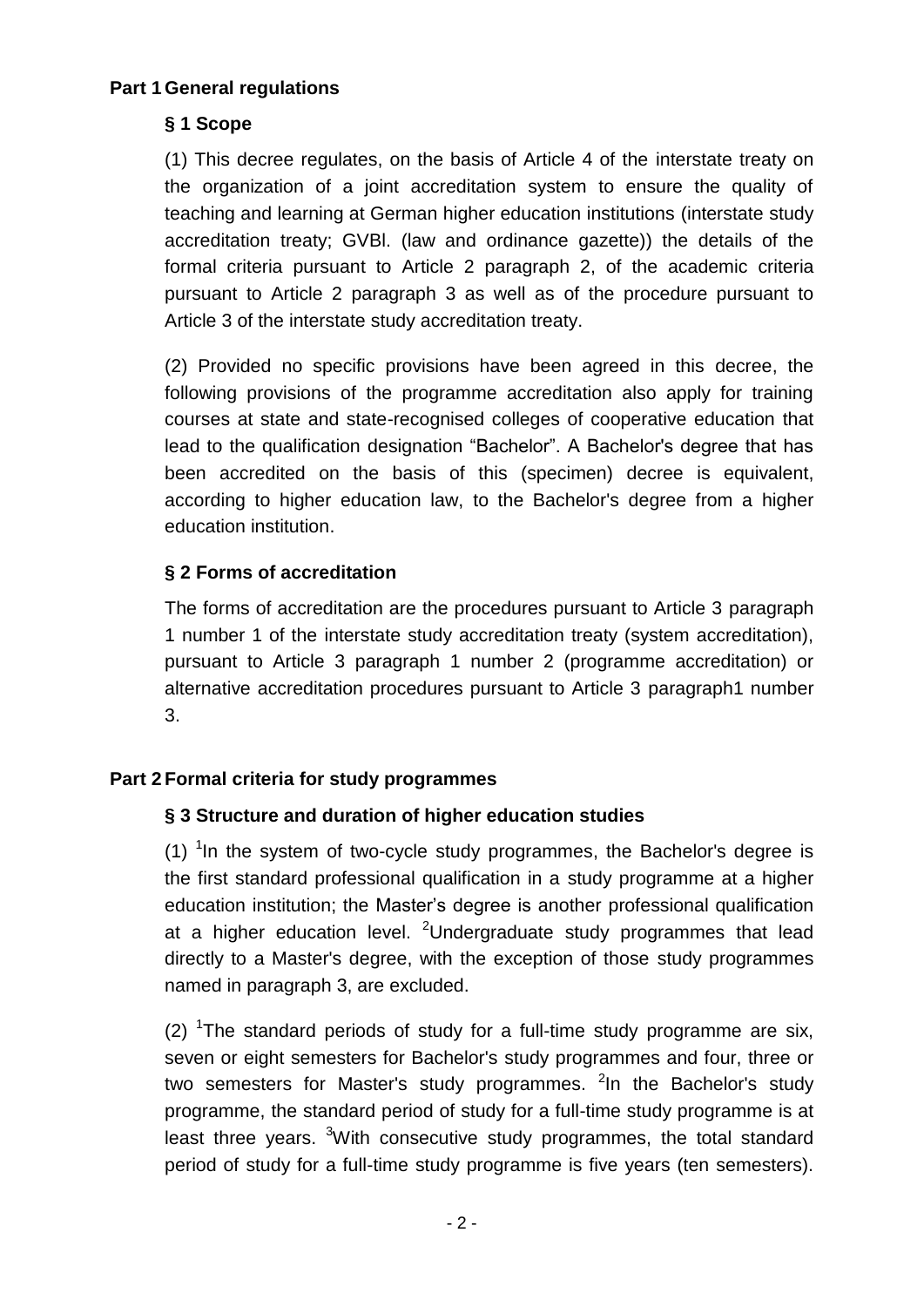<sup>4</sup>Wherever stipulated by state legislation, shorter and longer standard periods of study are possible in exceptional cases if the study programme is organised accordingly to allow the student an individual learning biography, in particular through part-time, distance and extra-occupational study programmes or dual study programmes as well as practical semesters. <sup>5</sup>By way of derogation from sentence 3, consecutive Bachelor's and Master's study programmes with a total standard period of study of six years can also be established in the core artistic subjects at colleges of art and music subject to the provisions of the relevant state legislation.

(3) Study programmes in theology that qualify students for the office of pastor, priest or the profession of lay pastor ("full-time theology course") do not have to be tiered and may have a standard period of study of ten semesters.

#### **§ 4 Profiles for study programmes**

 $(1)$  <sup>1</sup>A differentiation can be made between "application-oriented" and "research-oriented" Master's study programmes. <sup>2</sup>Master's study programmes at colleges of art and music may have a specifically artistic profile.  $3$ Master's study programmes that teach the educational requirements for a teacher training qualification have a particular teacher training-related profile. <sup>4</sup>The respective profile shall be specified in the accreditation.

(2) <sup>1</sup>When establishing a Master's s study programme, it has to be determined whether this is consecutive or provides further education. <sup>2</sup>Master's study programmes providing further education correspond to consecutive Master's study programmes with respect to the requirements on the standard period of study and final thesis, and lead to the same degree level and the same rights.

(3) Bachelor's and Master's study programmes stipulate a final thesis to prove the ability to deal with a problem from the respective subject independently by means of scientific or artistic methods within a set period of time.

#### **§ 5 Admission requirements and transitions between different courses**

 $(1)$  <sup>1</sup> Admission requirement for a Master's study programme is a first professional qualification at a higher education level. <sup>2</sup>With Master's study programmes providing further education and those of an artistic nature, the professional qualification at a higher education level can be replaced by an entrance examination, wherever stipulated by state legislation. <sup>3</sup>Master's study programmes providing further education usually assume qualified professional experience of no less than one year.

(2)  $<sup>1</sup>$ Admission requirement for artistic Master's study programmes is proof of</sup> the special artistic aptitude that is necessary for this.  $2$ On admission to artistic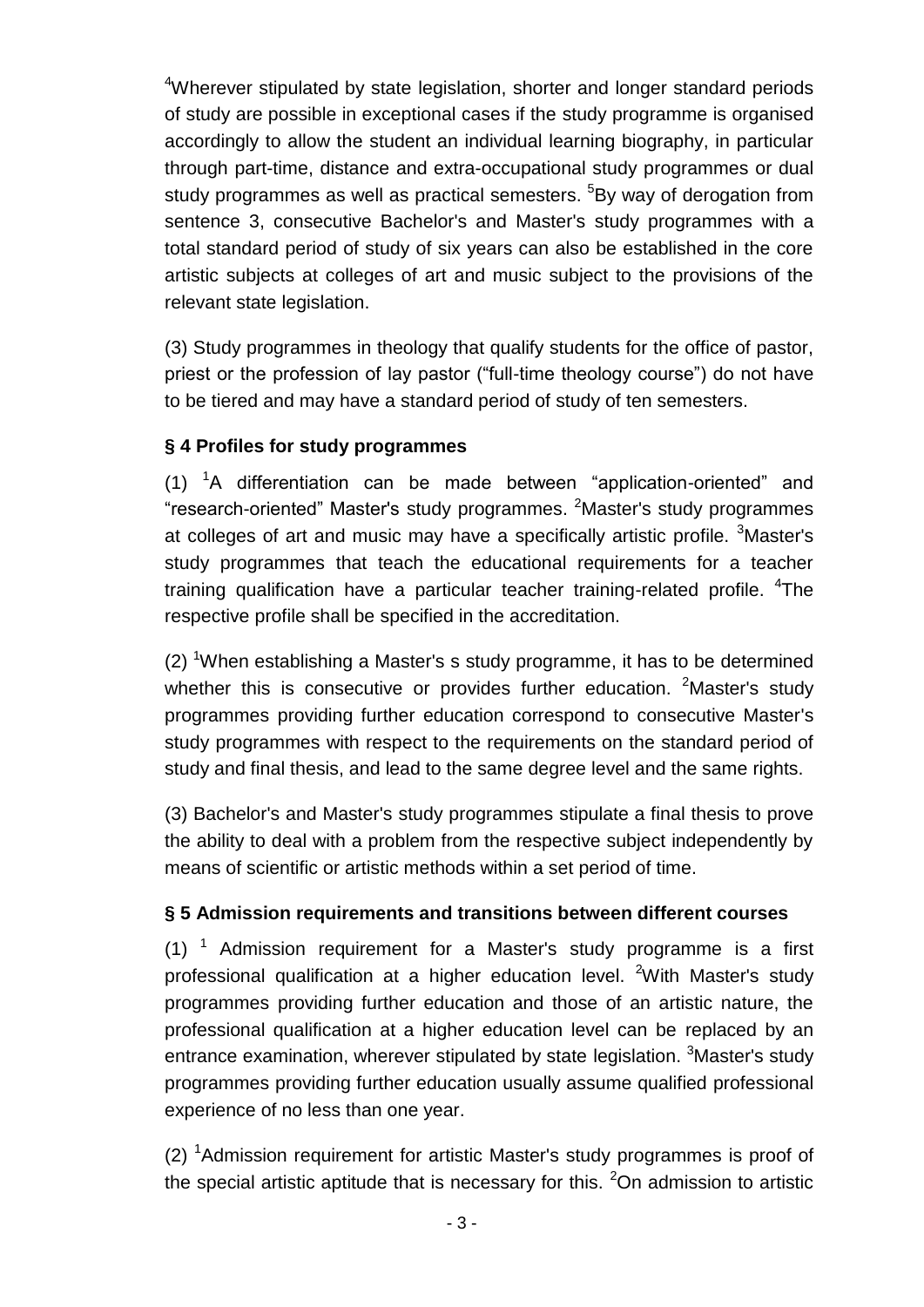Master's study programmes providing further education, professional activities that were completed during the study programme can also be taken into account if allowed by state legislation. The requirement of professional experience does not apply to colleges of art for study programmes that serve to consolidate fine arts skills, wherever stipulated by state legislation.

(3) Further requirements for admission to Master's study programmes can be stipulated according to state legislation.

## **§ 6 Qualifications and qualification designations**

(1)  $10^{-1}$ On successful completion of a Bachelor's or Master's study programme, only one degree, the Bachelor's or Master's degree, will be awarded, unless this is a multiple-degree qualification. <sup>2</sup>No differentiation is made between the degrees based on the duration of the standard period of study.

(2) <sup>1</sup>The following designations shall be used for Bachelor's and consecutive Master's degrees:

- 1. Bachelor of Arts (B.A.) and Master of Arts (M.A.) in the subject groups linguistics and cultural studies, sport, sport science, social sciences, science of art, performing arts and, with a corresponding content focus, in the subject groups economic sciences as well as in applied arts study programmes,
- 2. Bachelor of Science (B.Sc.) and Master of Science (M.Sc.) in the subject groups mathematics, natural sciences, medicine, agricultural, forestry and food sciences, in the subject groups engineering sciences and economic sciences with a corresponding content focus,
- 3. Bachelor of Engineering (B.Eng.) and Master of Engineering (M.Eng.) in the subject group engineering sciences with a corresponding content focus,
- 4. Bachelor of Laws (LL.B.) and Master of Laws (LL.M.) in the subject group law,
- 5. Bachelor of Fine Arts (B.F.A.) and Master of Fine Arts (M.F.A.) in the subject group fine art,
- 6. Bachelor of Music (B.Mus.) and Master of Music (M.Mus.) in the subject group music,
- 7. <sup>1</sup>Bachelor of Education (B.Ed.) and Master of Education (M.Ed.) for study programmes that teach the educational requirements for a teacher training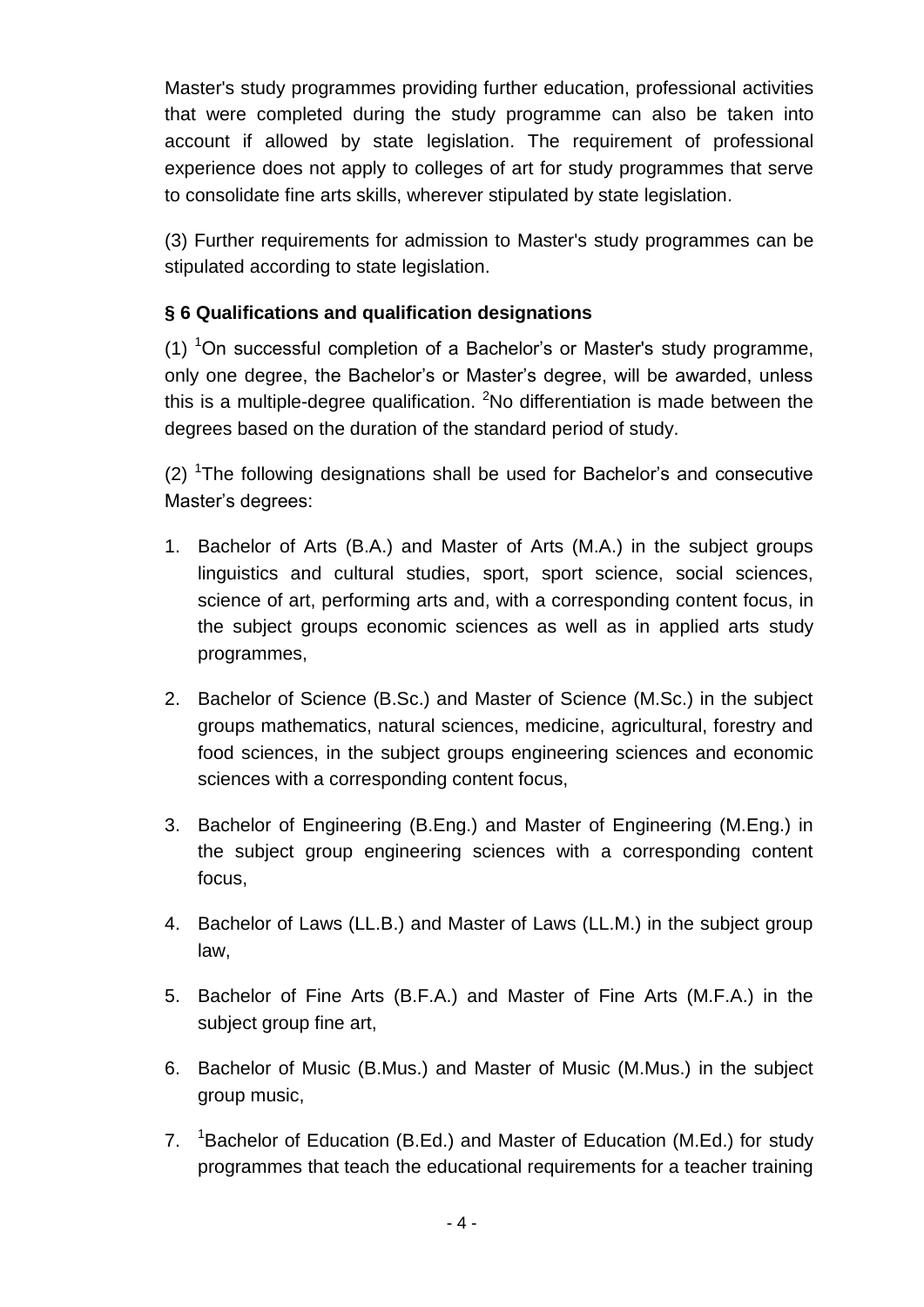qualification.  $2$  According to the content focus of the study programmes a designation according to numbers 1 to 7 can be stipulated for a polyvalent study programme..

<sup>2</sup>Subject additions to the qualification designations and mixed-language qualification designations are excluded. <sup>3</sup>Bachelor degrees with the supplement "honours" ("B.A. hon.") are excluded. <sup>4</sup>In the case of interdisciplinary and combined study programmes, the qualification designation depends on the most important subject area on the study programme. <sup>5</sup>Master's degrees that differ from the designations shown above may also be used for further education study programmes. <sup>6</sup>Different designations may also be used for study programmes in theology that qualify students for the office of pastor, priest or the profession of lay pastor ("full-time theology course").

(3) The qualification documents may point out at a suitable point that the degree level of a Bachelor's degree corresponds to a Diploma qualification at universities of applied science and/or that the degree level of a Master's degree corresponds to a Diploma qualification at universities or equivalent higher education institutions.

(4) The Diploma supplement, which is an integral part of every degree certificate, provides information on the study programme on which the qualification is based.

## **§ 7 Modularisation**

(1)  $<sup>1</sup>$ The study programmes are to be structured in study units (modules) that</sup> compile programme contents thematically and chronologically. <sup>2</sup>The content of a module are to be calculated so that it can usually be taught within a maximum of two consecutive semesters; in duly substantiated exceptional cases, a module may also extend beyond two semesters. <sup>3</sup>At least two modules are compulsory for the artistic core subject in the Bachelor's study programme; these may account for around two thirds of the work time.

 $(2)$  <sup>1</sup>The module description should contain at least the following:

- 1. Content and qualification goals of the module,
- 2. Forms of teaching and learning,
- 3. Requirements for participation,
- 4. Usability of the module,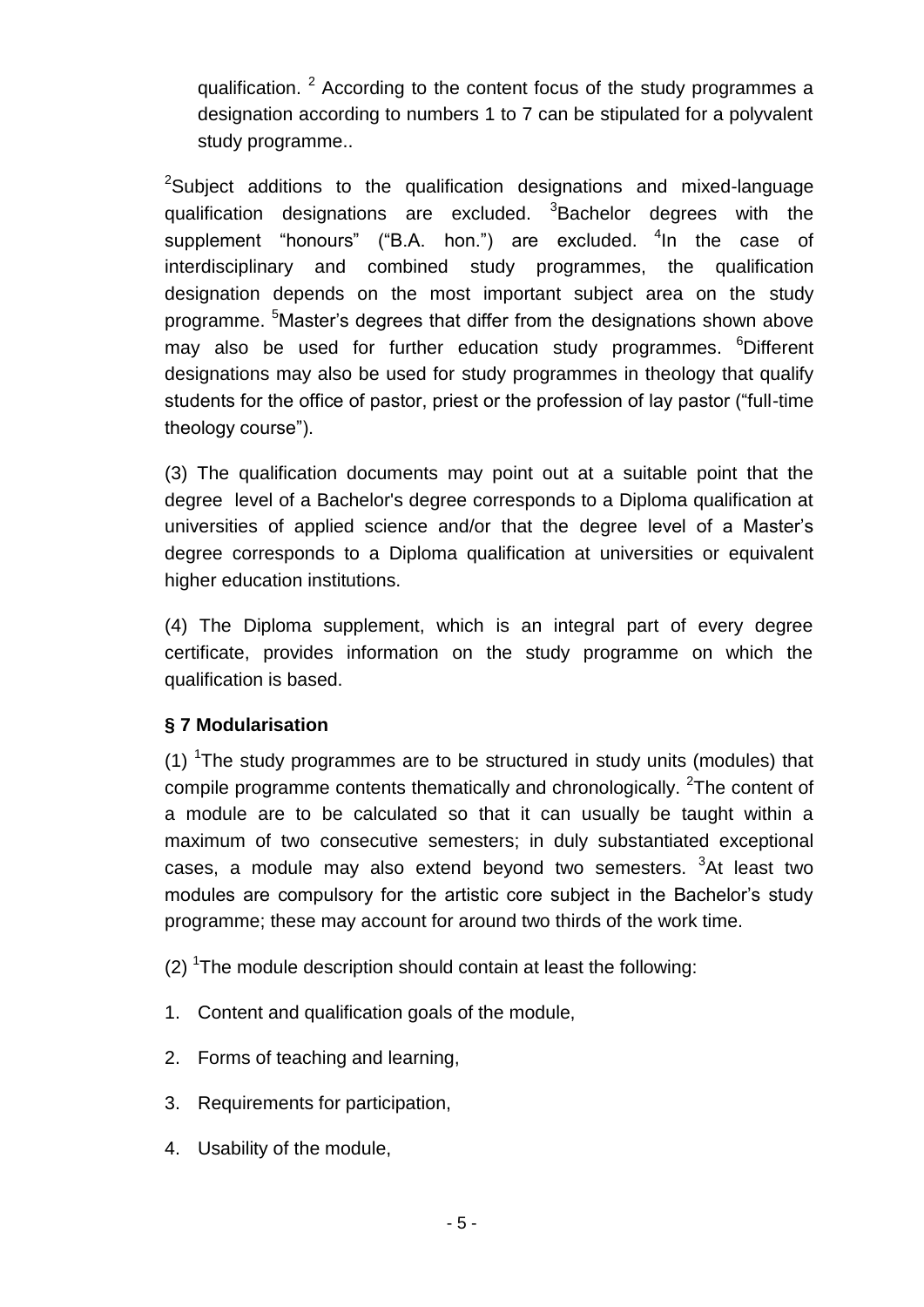- 5. Requirements on the award of ECTS credit points pursuant to the European Credit Transfer System (ECTS credit points),
- 6. ECTS credit points and grading,
- 7. Frequency with which the module is offered,
- 8. Workload involved and
- 9. Duration of the module.

(3)  $<sup>1</sup>$ The requirements for participation must include the knowledge, abilities</sup> and skills for a successful participation and tips for suitable preparation by the students. <sup>2</sup>Within the scope of the usability of the module, the relationship with other modules in the same study programme should be explained and the extent to which it is suitable for use in other study programmes. <sup>3</sup>Under the requirements for the award of ECTS credit points it should be specified how a module can be completed successfully (type, scope and duration of the examination).

## **§ 8 Credit points system**

(1)  ${}^{1}$ Each module shall be assigned a certain number of ECTS credit points depending on the work involved for the students.  $230$  credit points should usually be taken as a basis in each semester.  $3$ One credit point corresponds to an overall performance by the student in class time and self-study of 25 to a maximum of 30 hours. <sup>4</sup>ECTS credit points shall be awarded for a module if the achievements stipulated in the examination regulations are proven. <sup>5</sup>ECTS credit points are not necessarily awarded on the basis of an examination but for successful completion of the respective module.

(2)  $1$ No fewer than 180 ECTS credit points must be proven for the Bachelor's degree. <sup>2</sup>300 ECTS credit points are needed for the Master's degree, including the previous study programme up to the first professional qualification. <sup>3</sup>Deviations from this rule are possible in individual cases with an appropriate qualification of the student, even if 300 ECTS credit points are not reached at the end of a Master's study programme. <sup>4</sup>In the case of consecutive Bachelor's and Master's study programmes in the core artistic subjects at colleges of art and music with a total standard period of study of six years, the Master's level is reached with 360 ECTS credit points.

(3) <sup>1</sup>The scope of work is 6 to 12 ECTS credit points for the Bachelor's thesis and 15 to 30 ECTS credit points for the Master's thesis.  $2$ In study programmes in fine arts, the scope of work can be up to 20 ECTS credit points for the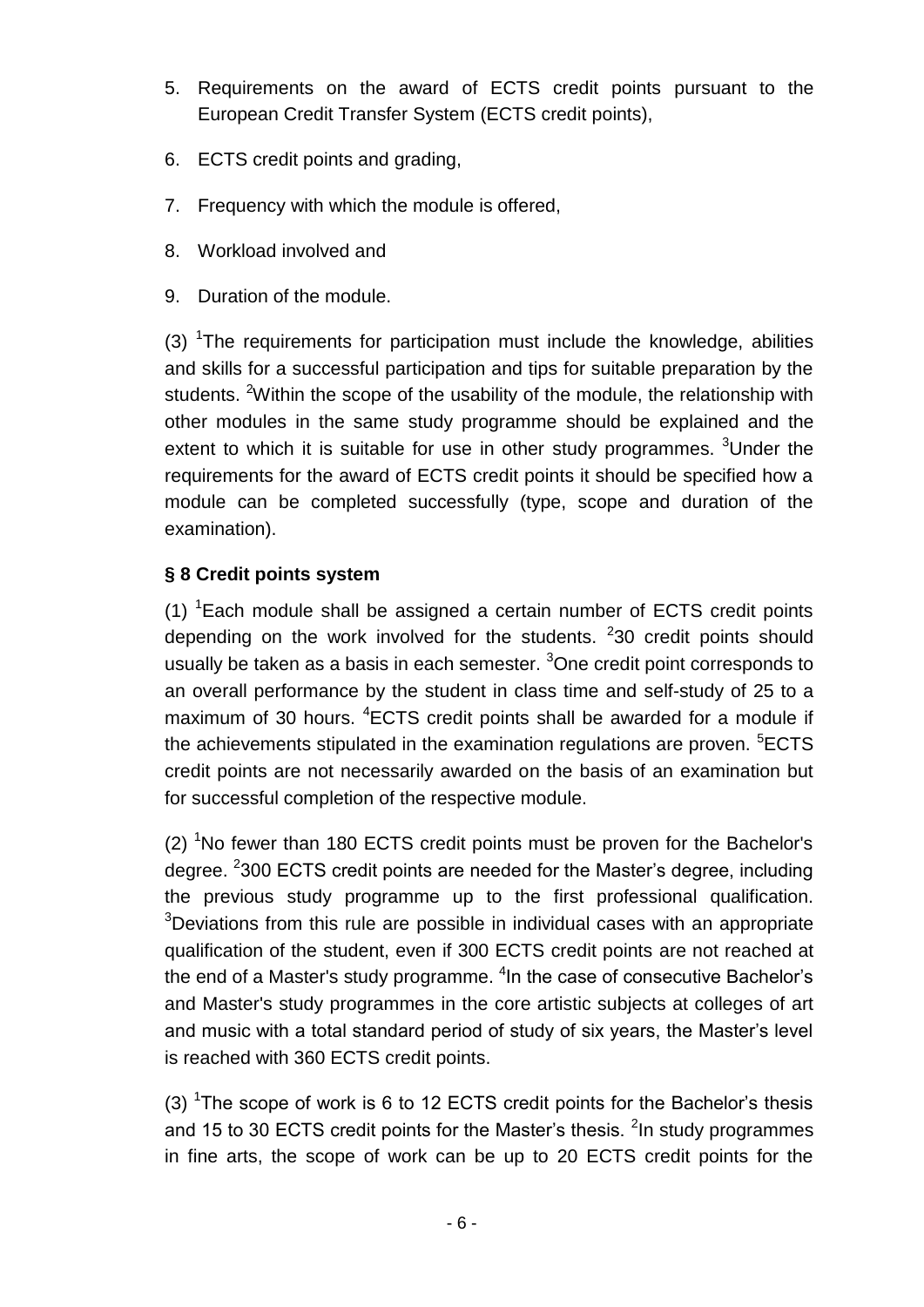Bachelor's thesis and up to 40 ECTS credit points for the Master's thesis in duly substantiated exceptional cases.

 $(4)$ <sup>1</sup> In duly substantiated exceptional cases, up to 75 ECTS credit points can be taken as a basis of each academic year for study programmes with special study-related organisational measures. <sup>2</sup>The workload for one ECTS credit point is hereby calculated with 30 hours. <sup>3</sup>Special study-related organisational measures may relate in particular to the learning environment and support, the structure of higher education studies, the planning of courses and livelihood measures.

 $(5)$  <sup>1</sup> In the case of teacher training programmes for primary schools or at primary level, for overarching teaching professions at primary level and at all or individual types of schools at secondary level, for teaching professions at all or individual types of schools at lower secondary level as well as for level I special needs teaching professions, a Master's degree can be awarded if a total of 300 ECTS credit points will be reached including the preparatory service, following at least 240 ECTS credit points at the higher education institution.

 $(6)$  <sup>1</sup>180 ECTS credit points usually have to be proven for a Bachelor's degree at colleges of cooperative education with training that lasts for three years.  $2$ The theory-based elements of training may not be below 120 ECTS credit points, the practical elements of training not below 30 ECTS credit points.

#### **§ 9 Special criteria for cooperations with non-university institutions**

(1)  $T$ he scope and type of existing cooperations with companies and other institutions, including the non-university places of learning and study programme shares as well as the language(s) of instruction, are contractually regulated, and described on the website of the higher education institution. <sup>2</sup>When applying models of recognition of prior learning within the scope of cooperation related to the study programme, the equality of content of nonuniversity qualifications that are to be recognized and their equivalence according to the envisaged qualification level must be explained plausibly.

(2) In the case of a cooperation with a non-university institution that is related to a study programme, the added value for the future student and the higher education institution awarding the degree must be explained plausibly.

#### **§ 10 Special regulations for joint degree programmes**

(1) A joint degree programme is either a Bachelor's or a Master's study programme that is coordinated and offered by a domestic higher education institution together with one or more higher education institutions from a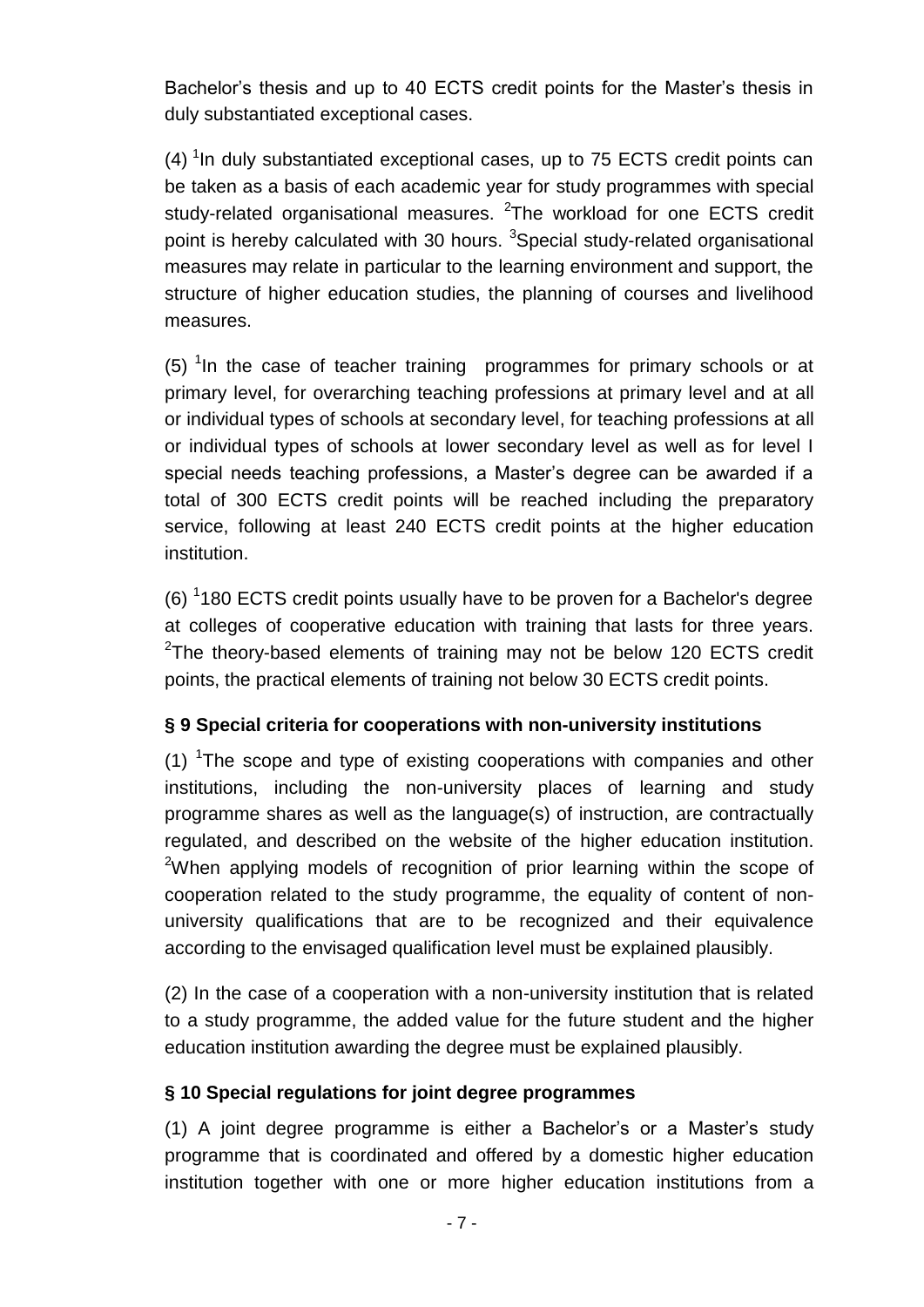foreign state or states in the European Higher Education Area that leads to a joint degree and that has the following features:

- 1. an integrated curriculum,
- 2. usually at least 25 percent of the study programme completed at one or more foreign higher education institutions,
- 3. contractually governed cooperation,
- 4. coordinated admissions and examination system, and
- 5. a joint quality assurance.

(2) <sup>1</sup>Qualifications and periods of study will be recognised in accordance with the law from April 11, 1997 on the Convention on the Recognition of Qualifications concerning Higher Education in the European Region from May 16, 2007 (BGBl. (German Federal Law Gazette) 2007 II p. 712, 713) (Lisbon Recognition Convention). <sup>2</sup>The ECTS is applied pursuant to  $\S$ § 7 and 8 paragraph 1 and the distribution of credit points is regulated.  $3$  Between 180 and 240 credit points have to be proven for the Bachelor's degree and no fewer than 60 credit points for the Master's degree. <sup>4</sup>The main information for students has been published and can be accessed by them at all times.

(3) If a joint degree programme is coordinated and offered by a domestic higher education institution together with one or more higher education institutions in foreign states that do not belong to the European Higher Education Area (non-European cooperation partner), paragraphs 1 and 2 shall apply accordingly at the request of the domestic higher education institution if the non-European cooperation partner commits itself to an accreditation using the criteria and rules of procedure regulated in paragraphs 1 and 2 as well as in §§ 16 paragraph 1 and 33 paragraph 1 in the cooperation agreement with the domestic higher education institution.

## **Part 3 Academic criteria for study programmes and quality management systems**

#### **§ 11 Qualification goals and qualification level**

(1)  $T$ he qualification goals and the intended learning outcomes are clearly formulated and comprehensibly take account of the goals of higher education named in Article 2 paragraph 3 number 1 of the study accreditation treaty.  $2$ The dimension of personality development also covers the future political and cultural role of the graduates in a civil society. Following their qualification, the students should be able to help decisively shape social processes in a critical,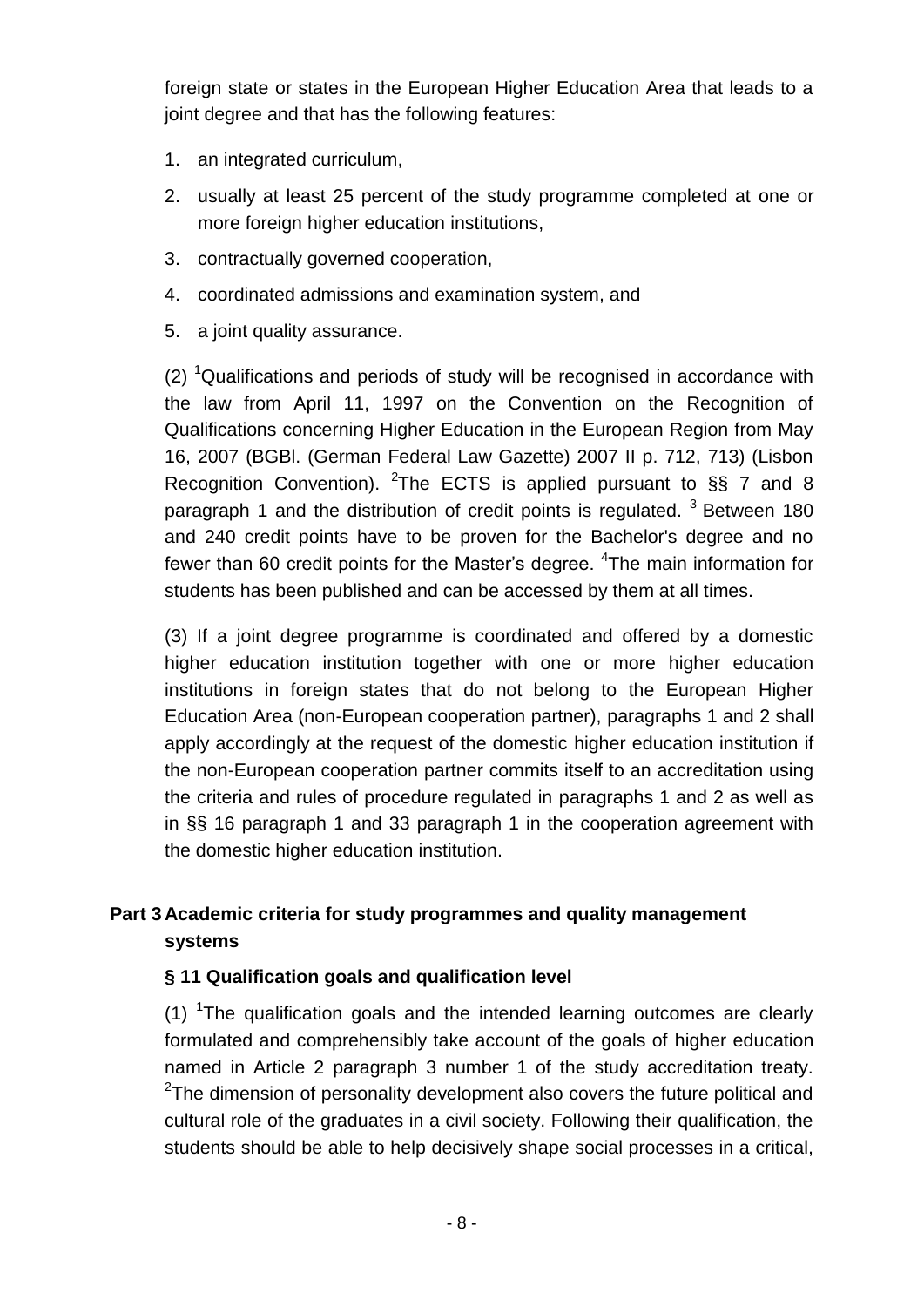well thought-out manner as well as responsibly and in a democratic public spirit.

(2) The professional and scientific/artistic requirements comprise the aspects knowledge and understanding (extension, consolidation and understanding of knowledge), use, application and generation of knowledge/art (use and transfer, scientific innovation), communication and cooperation as well as scientific/artistic self-concept / professionalism and are consistent with a view to the degree level that is taught.

 $(3)$  <sup>1</sup>Bachelor's study programmes serve to teach scientific foundations, methodological skills and qualifications related to the specific field of professional activity, ensuring a broad scientific qualification. <sup>2</sup>Consecutive Master's study programmes consolidate or extend knowledge, are multidisciplinary or cover a different subject.<sup>3</sup> Master's study programmes providing further education usually assume qualified professional experience of no less than one year. <sup>4</sup>The concept for Master's study programmes providing further education takes into account the professional experiences and builds on these to achieve the qualification goals. <sup>51</sup>In the concept the higher education institution clearly explains the connection between the professional qualification and the study programme as well as the equivalence of the requirements with those for consecutive Master's study programmes. <sup>6</sup>Artistic study programmes encourage the artistic design skills and develop these further.

## **§ 12 Coherent study programme concept and adequate implementation**

(1)  $T$ The curriculum is adequately structured in consideration of the stipulated entry qualification and in view of the ability to achieve the qualification goals.  $2$ The qualification goals, the name of the study programme, degree level and designation as well as the module concept are coherently interrelated. <sup>3</sup>The programme concept covers a variety of different forms of teaching and learning, as well as practical parts where appropriate, that are adapted to the respective area of study and the study programme format. <sup>4</sup>It creates a suitable framework to encourage student mobility, allowing students to attend other higher education institutions without losing time. <sup>5</sup>It actively involves students in organising teaching and learning processes (student-based teaching and learning) and creates freedom for a self-organised study programme.

 $(2)$  <sup>1</sup>The curriculum is implemented by sufficient teaching staff with appropriate specialist and methodical-didactic qualifications.  ${}^{2}$ The combination of research and teaching is guaranteed in accordance with the profile of the type of higher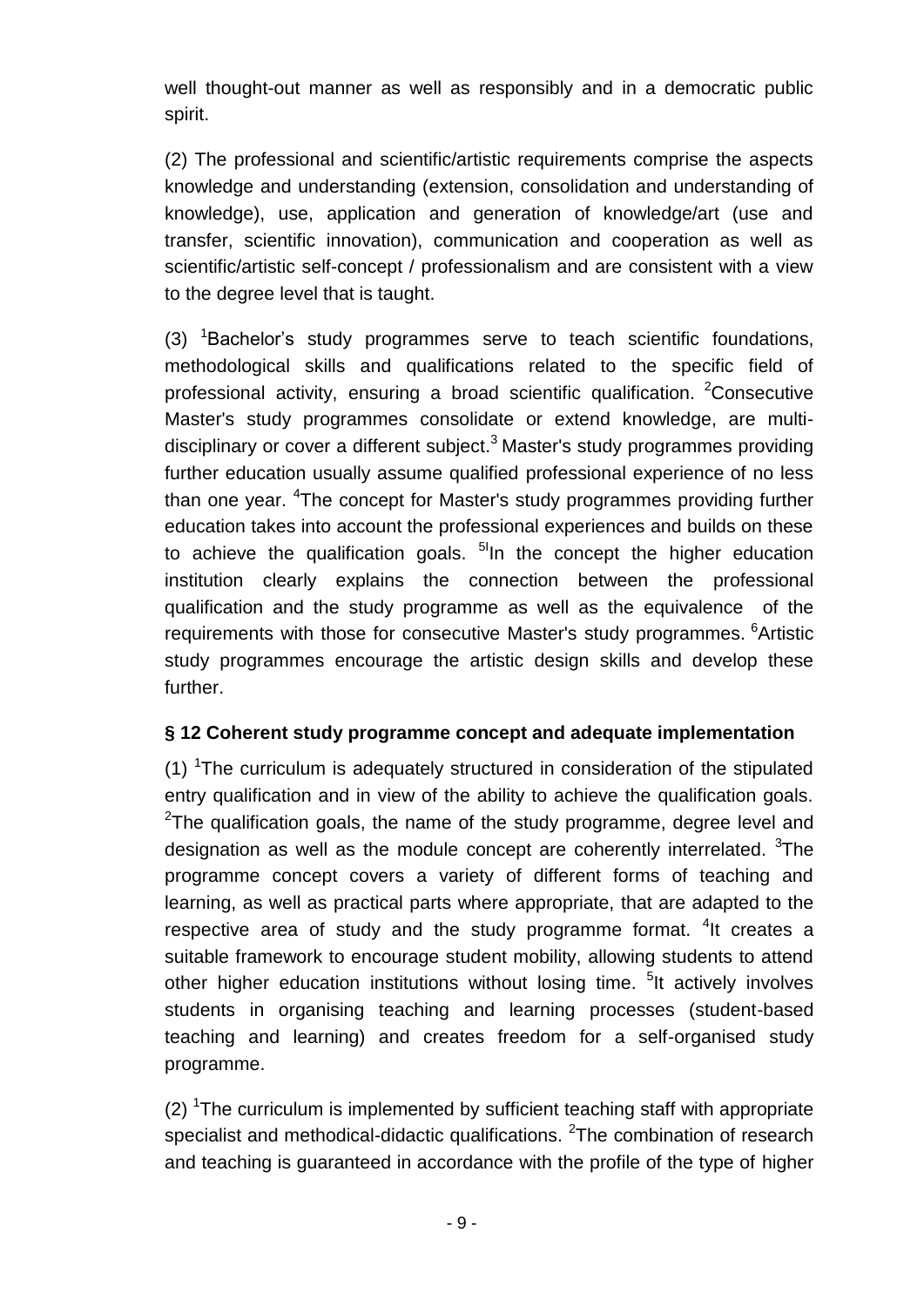education institution in particular through professors (main job) in both undergraduate and graduate study programmes. <sup>3</sup>The higher education institution takes appropriate measures to select and qualify its staff.

(3) In addition, the study programme has suitable resources and equipment (in particular non-academic staff, rooms and material resources, including IT infrastructure, teaching and learning aids).

(4) <sup>1</sup>Examinations and types of examinations allow an informative validation of the learning results that have been achieved.  $2$ They are module-related and competence-oriented.

(5) <sup>1</sup>The ability to complete the study programme within the standard period of study is guaranteed. <sup>2</sup>This covers in particular

- 1. a predictable and reliable implementation of the study programme,
- 2. the, to a large extent, absence of overlaps of courses and examinations,
- 3. a plausible average workload that is appropriate for the examination load, whereby the learning results for a module are to be calculated so that they can normally be achieved within one semester or one year, to be validated in regular surveys, and
- 4. an adequate frequency and organisation of examinations commensurate with the workload, whereby only one examination is normally planned for one module and modules should have a scope of at least five ECTS credit points.

(6) Study programmes with a particular profile requirement have a selfcontained programme concept that takes the particular characteristics of the profile into due account.

## **§ 13 Subject-content organisation of the study programmes**

(1)  $\textsuperscript{1}$  The up-to-dateness and adequacy of the subject-related and scientific requirements are guaranteed.  $2$ The subject-content design and the methodical-didactic approaches taken by the curriculum are checked continuously and adapted to further professional and didactic developments.  $3$ To this end, the professional discourse on a national and if necessary international level is taken into account systematically.

(2) In study programmes that teach the educational requirements for a teacher training qualification, the basis for the accreditation are both the assessment of the educational sciences and specialist sciences as well as their didactics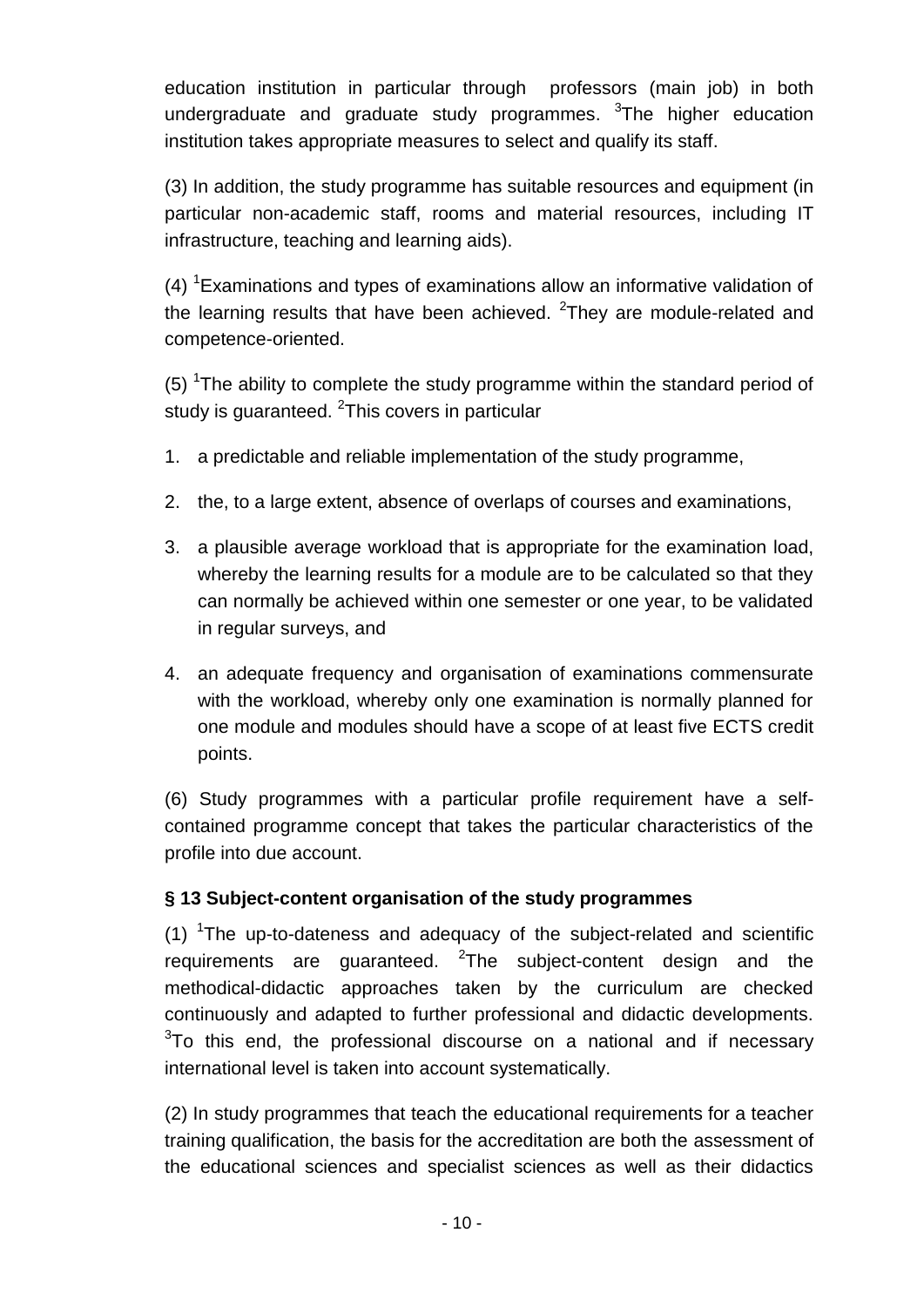according to professional requirements that are both common for all states and state-specific, as well as the structural specifications teacher training that are both common for all states and state-specific.

(3) <sup>1</sup>Within the scope of the accreditation of teacher training programmes it has to be assessed whether

- 1. it is an integrative study programme at universities or equated higher education institutions comprising at least two specialist sciences and educational sciences in the Bachelor phase as well as the Master's phase (exceptions are allowed in the subjects art and music),
- 2. practical experience at schools are carried out during the Bachelor study programme, and
- 3 a differentiation is made in the study programme and the qualifications according to teacher posts.

 $2$ Exceptions are allowed in the case of teacher training qualifications for vocational schools.

#### **§ 14 Academic success**

<sup>1</sup>The study programme is subject to continuous monitoring that also involves students and graduates. <sup>2</sup>Measures to ensure the academic success are derived on the basis of this monitoring. <sup>3</sup>These are under constant review and the results are used for the further development of the study programme. <sup>4</sup>The involved persons are informed of the results and any measures taken, in consideration of data protection issues.

#### **§ 15 Gender equality and compensation of disadvantages**

The higher education institution has concepts for gender quality and to encourage equal opportunities for students in special circumstances that are implemented on the level of the study programme.

#### **§ 16 Special regulations for joint degree programmes**

(1) <sup>1</sup>The regulations in § 11 paragraphs 1 and 2 as well as § 12 paragraph 1 clauses 1 to 3, paragraph 2 clause 1, paragraphs 3 and 4 as well as § 14 apply accordingly for joint degree programmes.  $^{2}$ The following also applies:

1. The admission requirements and selection procedures are commensurate with the level and the specialist discipline of the study programme.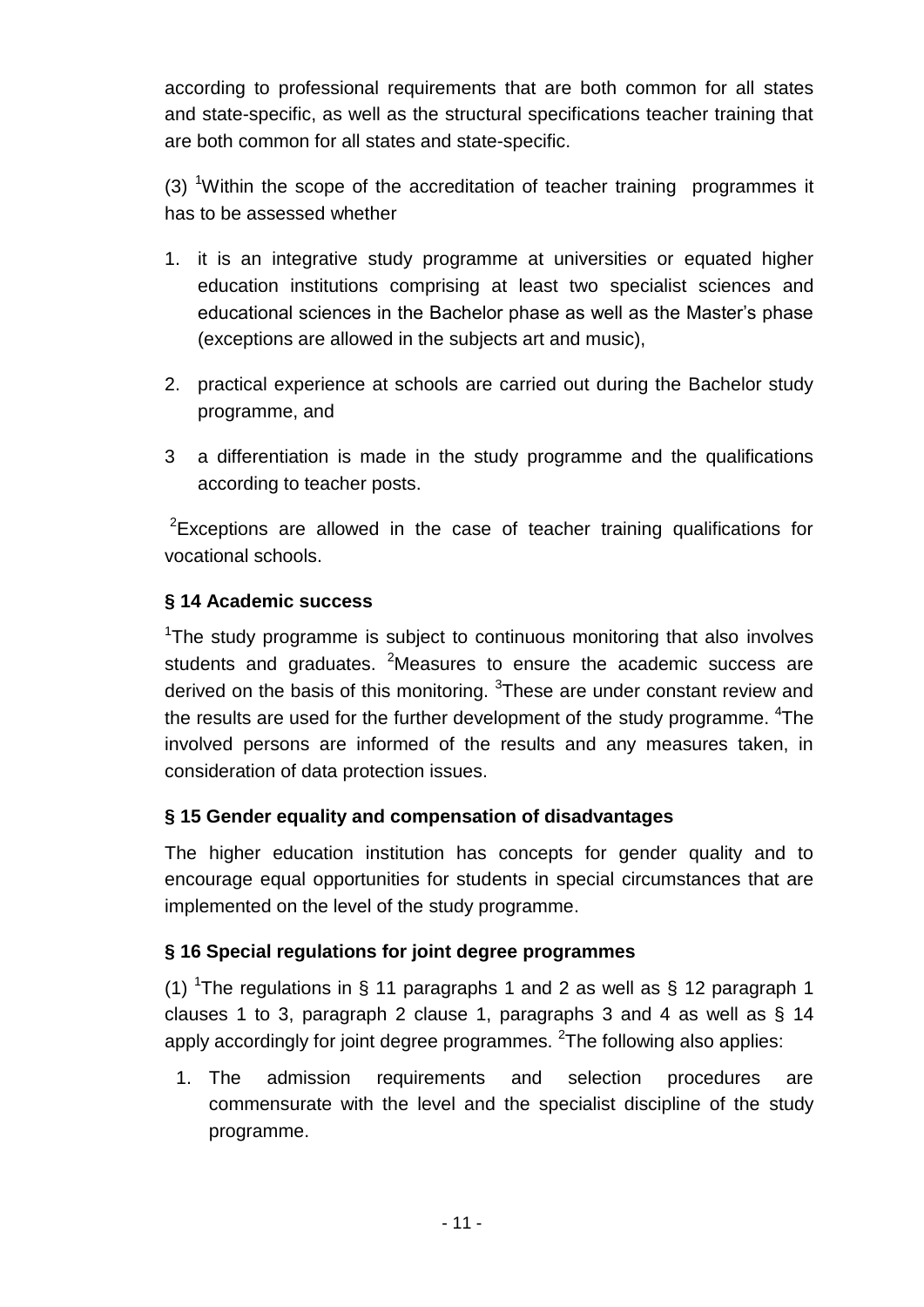- 2. It can be proven that the intended learning outcomes can be achieved with the study programme.
- 3. Wherever pertinent, the stipulations of Directive 2005/36/EC from 07.09.2005 [\(ABl. L 255 from 30.9.2005, p. 22-142\)](http://eur-lex.europa.eu/legal-content/DE/AUTO/?uri=uriserv:OJ.L_.2005.255.01.0022.01.DEU) on the Recognition of Professional Qualifications, last amended by Directive 2013/55/EU from 17.01.2014 [\(ABl. L 354 from 28.12.2013, p. 132-170\)](http://eur-lex.europa.eu/legal-content/DE/AUTO/?uri=uriserv:OJ.L_.2013.354.01.0132.01.DEU) must be taken into account.
- 4. The diversity of the students and their needs are respected in the support, the organisation of the study programme and the forms of teaching and learning employed, as well as the specific requirements of mobile students.
- 5. The quality management system of the institution of higher education guarantees the implementation of the foregoing stipulations and those named in § 17.

(2) If a joint degree programme is coordinated and offered by a domestic higher education institution together with one or more higher education institutions in foreign states that do not belong to the European Higher Education higher education Area (non-European cooperation partner), paragraph 1 shall apply accordingly at the request of the domestic higher education institution if the non-European cooperation partner commits itself to an accreditation using the criteria and rules of procedure regulated in paragraph 1 as well as in §§ 10 paragraphs 1 and 2 and 33 paragraph 1 in the cooperation agreement with the domestic institution of higher education.

# **§ 17 Concept of the quality management system (goals, processes, instruments)**

 $(1)$ <sup>1</sup>The higher education institution has general principles for teaching that are reflected in the curricula for its study programmes.  $2$ The quality management system follows the values and standards of the general principles for teaching and aims to continuously improve the quality of studies. <sup>3</sup>It guarantees the systematic implementation of the stipulations named in Part 2 and 3.  $4$ The higher education institution has specified decision-making processes, responsibilities and accountabilities for the establishment, verification, further development and discontinuation of study programmes and the higher education institution's own procedures to accredit study programmes within the scope of its quality management system and published these throughout the higher education institution.

(2) <sup>1</sup>The quality management system was drawn up with the participation of the member groups of the higher education institution and with the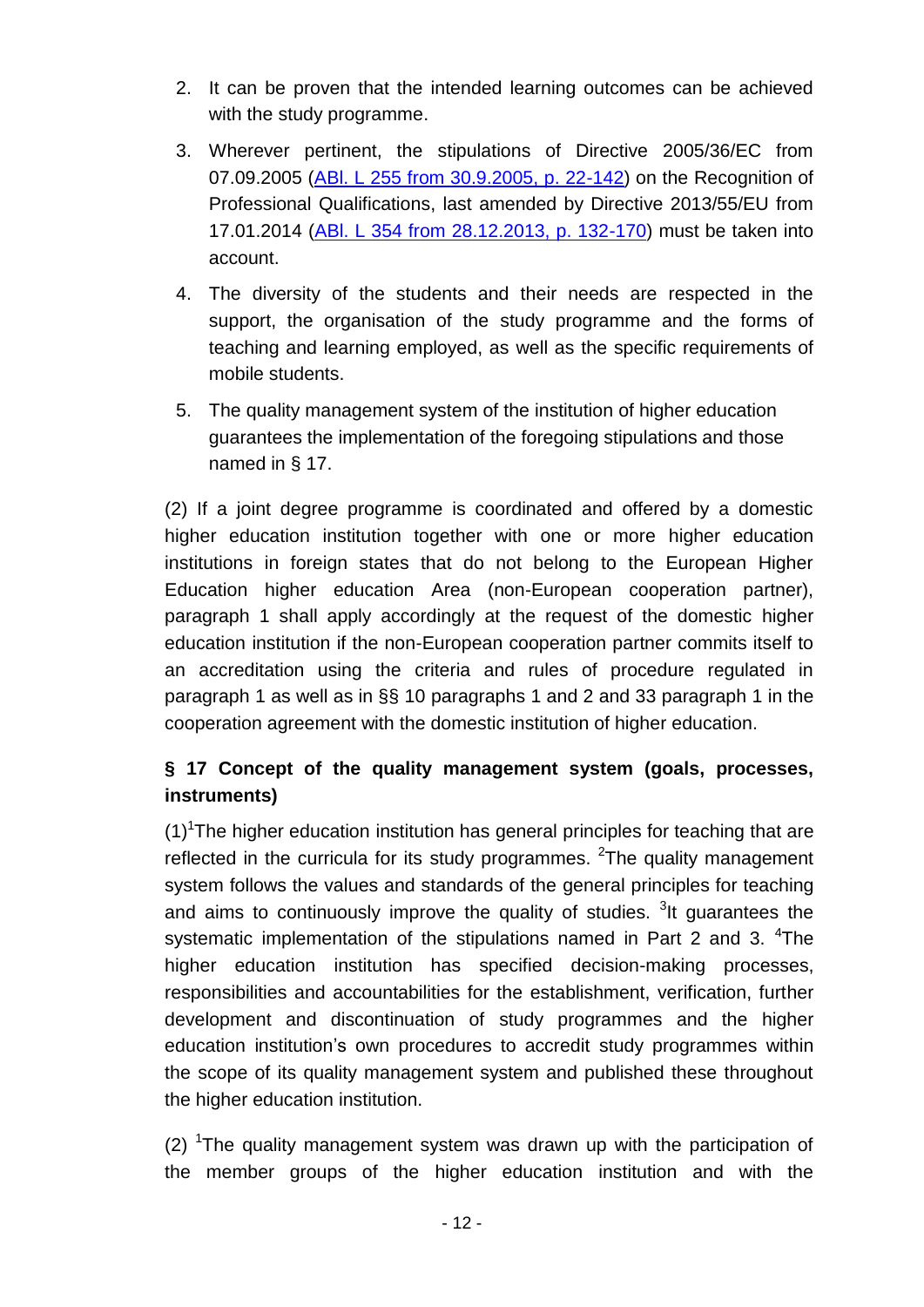involvement of external expertise. <sup>2</sup>It ensures the independence of quality assessments and contains procedures on dealing with internal conflicts as well as an internal complaints system. <sup>3</sup>lt is based on closed loops, covers all areas of the higher education institution that are directly relevant for teaching and learning and has appropriate and sustainable resources and equipment. <sup>4</sup>The functionality and efficacy with respect to the quality of the study programme will be checked on a regular basis by the higher education institution and continuously developed.

#### **§ 18 Measures to implement the quality management concept**

 $(1)$  <sup>1</sup>The quality management system includes regular assessments of the study programmes and those areas relevant for teaching and learning through internal and external students, academic experts from outside the university, representatives from professional practice, graduates. <sup>2</sup>If a need for action is discovered, the appropriate measures will be taken and implemented.

(2) If assessments of teacher training programmes, teacher training programmes with the combination subject Protestant or Catholic theology/religion, Protestant-theological study programmes as a qualification for the office of pastor, and other Bachelor and Master's study programmes with the combination subject Protestant or Catholic theology are carried out on the basis of the higher education institution's quality management system, the cooperation and approval requirements apply accordingly pursuant to § 25 paragraph 1 clauses 3 to 5.

(3) The data necessary for the implementation of the quality management system is collected regularly throughout the entire higher education institution.

 $(4)$  <sup>1</sup>The higher education institution documents the assessment of the study programmes by the internal quality management system including the votes of the external parties involved and informs members of the higher education institution, the public, maintaining bodies and home state regularly of any measures taken. <sup>2</sup>It informs the public about the accreditation decisions taken on the basis of the internal procedure and provides the accreditation council with the information necessary for publication pursuant to § 29.

## **§ 19 Cooperations with non-university institutions**

<sup>1</sup>If a higher education institution offers a study programme in cooperation with a non-university institution, the higher education institution is responsible for complying with the stipulations pursuant to Parts 2 and 3.  $2^2$ The higher education institution awarding the degree may not delegate decisions on the content and organisation of the curriculum, on admissions, recognition and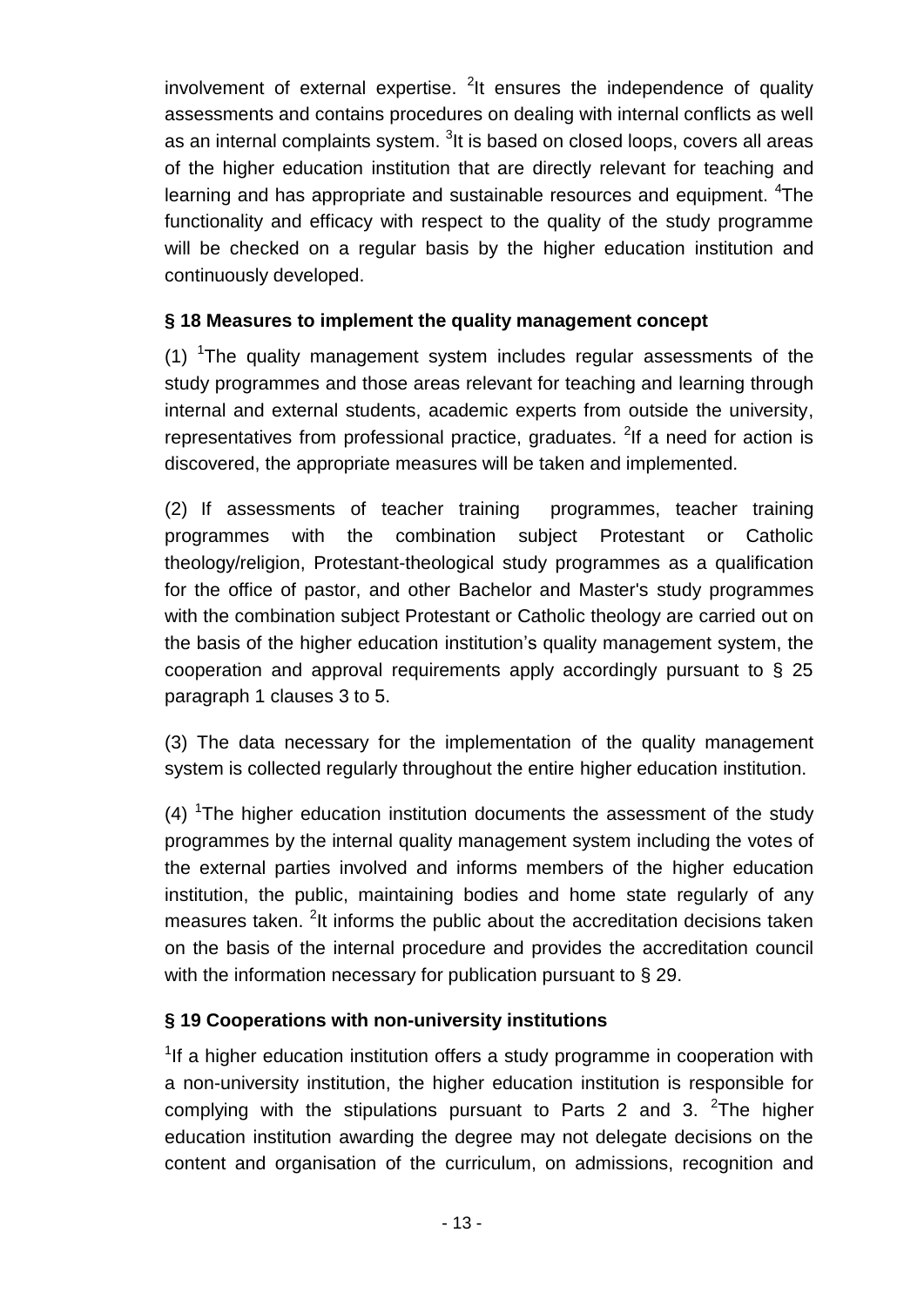crediting, on the questions for and assessment of examination performances, on the management of examination and student data, on the quality assurance procedures as well as on criteria and procedures to select the teaching staff.

## **§ 20 Cooperations between higher education institutions**

(1)  $1$  If a higher education institution cooperates with another higher education institution with respect to a study programme, the higher education institution(s) awarding the degree guarantee(s) the implementation and quality of the study programme concept.  $2$ The type and scope of the cooperation are to be described and the agreements on which the cooperation is based are to be documented.

 $(2)$  <sup>1</sup>If a system-accredited higher education institution cooperates with another higher education institution with respect to a study programme, the systemaccredited higher education institution can award the study programme the seal of the accreditation council pursuant to  $\S$  22 paragraph 4 clause 2, provided it awards a degree itself and guarantees the implementation and quality of the programme concept.  $^{2}$  Para. 1 clause 2 applies accordingly.

 $(3)$  <sup>1</sup>In the event of a cooperation between higher education institutions on the level of their quality management systems, a system-accreditation is needed for each of the higher education institutions involved.  ${}^{2}$ A joint procedure for the system accreditation is allowed at the request of the cooperating higher education institutions.

# **§ 21 Special criteria for Bachelor training course at colleges of cooperative education**

(1)  $T$ The teaching staff (main job) at colleges of cooperative education must fulfil the requirements for appointment for professors at universities of applied science pursuant to § 44 of the German Framework Act for Higher Education in the version of the announcement on 19 January 1999 (BGBl. I p. 18), as amended by Article 6 paragraph 2 of the Act from 23 May 2017 (BGBl. I S. 1228). <sup>2</sup>If courses serve mainly to teach practical skills and knowledge for which the requirements for appointment for professors at universities of applied science are not necessary, these can be assigned to teachers (main job) for special tasks pursuant to § 56 German Framework Act for Higher Education and pertinent state law.  $3$ The share of teaching carried out by teachers (main job) shall not be below 40 percent.  $4$ In exceptional cases this also includes Professors at universities of applied science or universities who teach part-time at a college od cooperative education, if continuity in the course and the consistency of the overall training as well as the obligatory support and counselling for the students can be guaranteed by them; the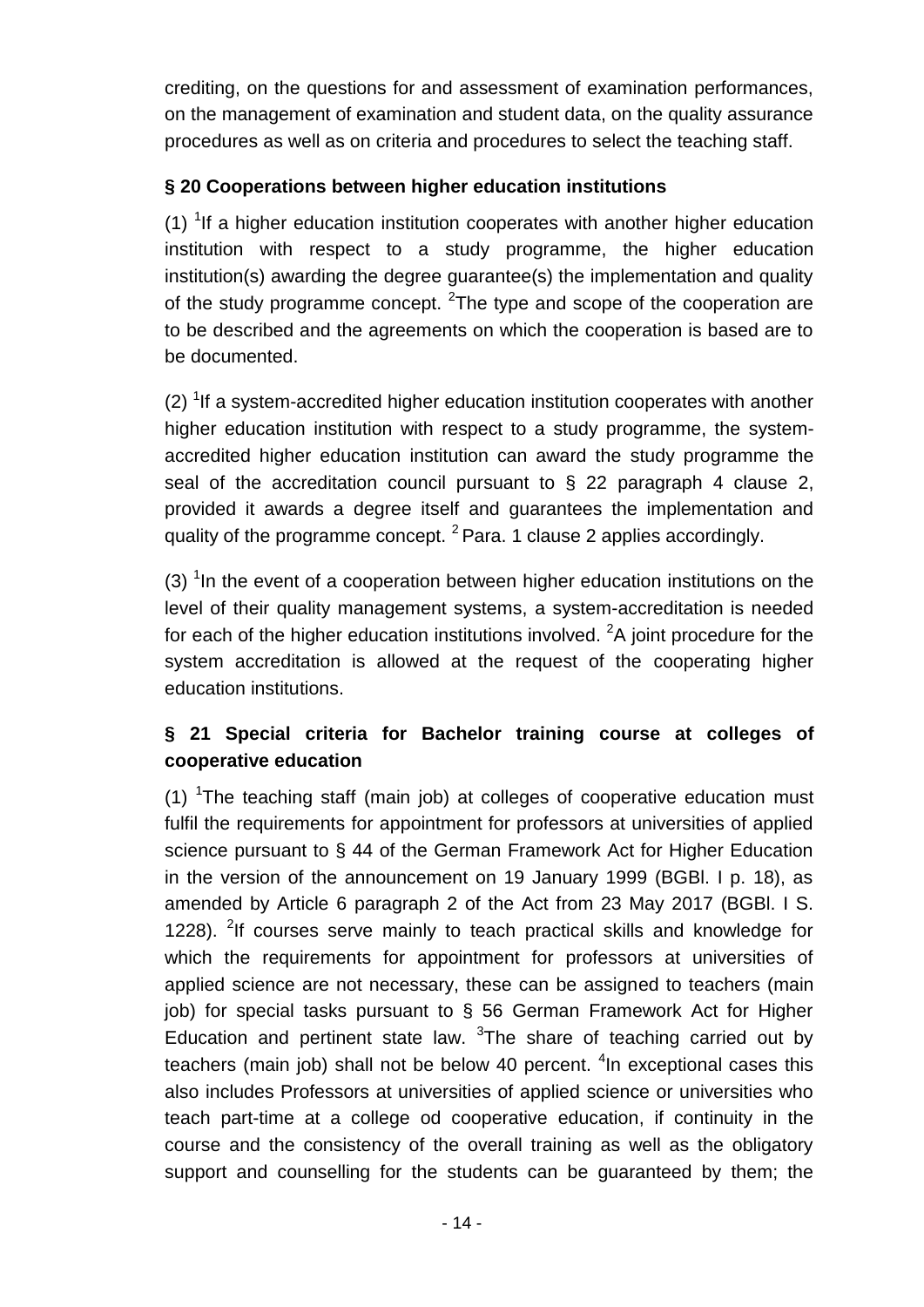existence of these requirements shall be determined separately during the accreditation of the individual study programme.

(2) <sup>1</sup>Paragraph 1, clause 1 applies accordingly for part-time teaching staff who offer theory-based courses that lead to ECTS credit points or who cooperate as examiners in the issue and assessment of the Bachelor's thesis. <sup>2</sup>Courses within the meaning of clause 1 can also be offered in exceptional cases by part-time teaching staff with a relevant professional qualification at a higher education level or an equivalent qualification as well as subject-related and didactic skills and several years of professional experience in the pertinent subject according to the course requirements.

- (3) The following must also be assessed within the scope of the accreditation:
- 1. the cooperation between the different places of learning (college and company),
- 2. safeguarding quality and continuity in the course and in the support and counselling for students in view of the specific staff structure at colleges of cooperative education, and
- 3. the existence of a sustainable quality management system covering the various places of learning.

#### **Part 4 Rules of procedure for the programme and system accreditation**

# **§ 22 Decision of the accreditation council; award of the seal of the accreditation council**

 $(1)$ <sup>1</sup> On application by the higher education institution the accreditation council decides on the accreditation by determination of compliance with the formal criteria and the academic criteria pursuant to Article 3 paragraph 5 clause 1 of the study accreditation treaty in conjunction with Part 2 and Part 3 of this decree. <sup>2</sup>The basis for the decision on the formal criteria is an formal report pursuant to Article 4 paragraph 3 clause 1, number 2 lit. b of the study accreditation treaty.  $3$ The basis for the decision on the academic criteria is a review report pursuant to Article 3 paragraph 2 clause 1, number 4 of the study accreditation treaty.

(2) The decision takes the form of a written notice. This must be substantiated.

(3)  $1$ If the accreditation council intends to diverge greatly from the recommendation of the review panel, the higher education institution is given the opportunity to submit a statement before the accreditation council reaches its decision. <sup>2</sup>The deadline for the submission of this statement is one month.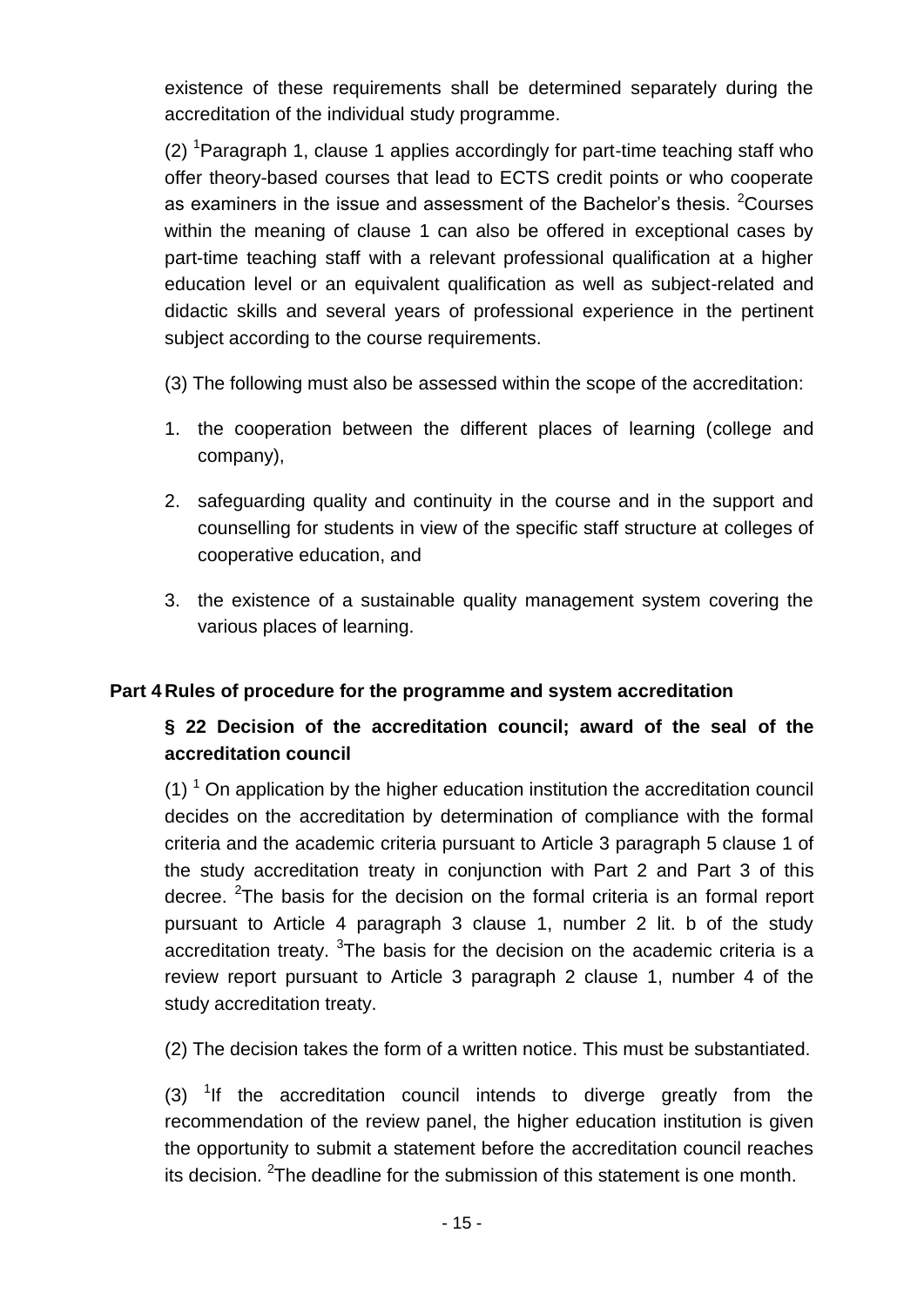$(4)$  <sup>1</sup>The accreditation council awards its seal to the study programme or the quality management system through the accreditation. <sup>2</sup>In the event of a system accreditation, the higher education institution is entitled to award itself the accreditation council's seal for its self-assessed study programmes.

(5)  $1$ The accreditation of Catholic-theological study programmes that qualify students for the office of priest and the profession of lay pastor ("full-time theology course") takes place exclusively as a programme accreditation. <sup>2</sup>The decision of the accreditation council requires the approval of the relevant church offices for full-time and part-time study programmes in theology.

## **§ 23 Documents to be submitted**

(1) The following documents must be enclosed with the application:

- 1. self-evaluation report from the higher education institution,
- 2. an accreditation report from an agency authorized by the accreditation council, consisting of a formal report and a review report; in the case of a system accreditation the formal report relates to the proofs pursuant to numbers 3 and 4,
- 3. with an application for a system accreditation, additional proof that at least one study programme has passed through the quality management system,
- 4. with an application for a system reaccreditation, proof that all Bachelor's and Master's study programmes have passed through the quality management system at least once.

(2) If the documents pursuant to paragraph 1 number 2 have not been drawn up in German, translations into German must be submitted.

(3) As soon as the accreditation council provides an electronic data processing system, this must be used.

## **§ 24 Commissioning an agency; accreditation report; inspection**

(1) <sup>1</sup>The higher education institution commissions an agency authorized by the accreditation council pursuant to Article 5 paragraph 3 clause 1 number 5 of the study accreditation treaty to assess the formal and academic criteria and the preparation of an accreditation report.  ${}^{2}$ For Catholic-theological study programmes that qualify students for the office of priest and the profession of lay pastor ("full-time theology course"), the assessment is carried out by the Agency for Quality Assurance and Accreditation of Canonical Study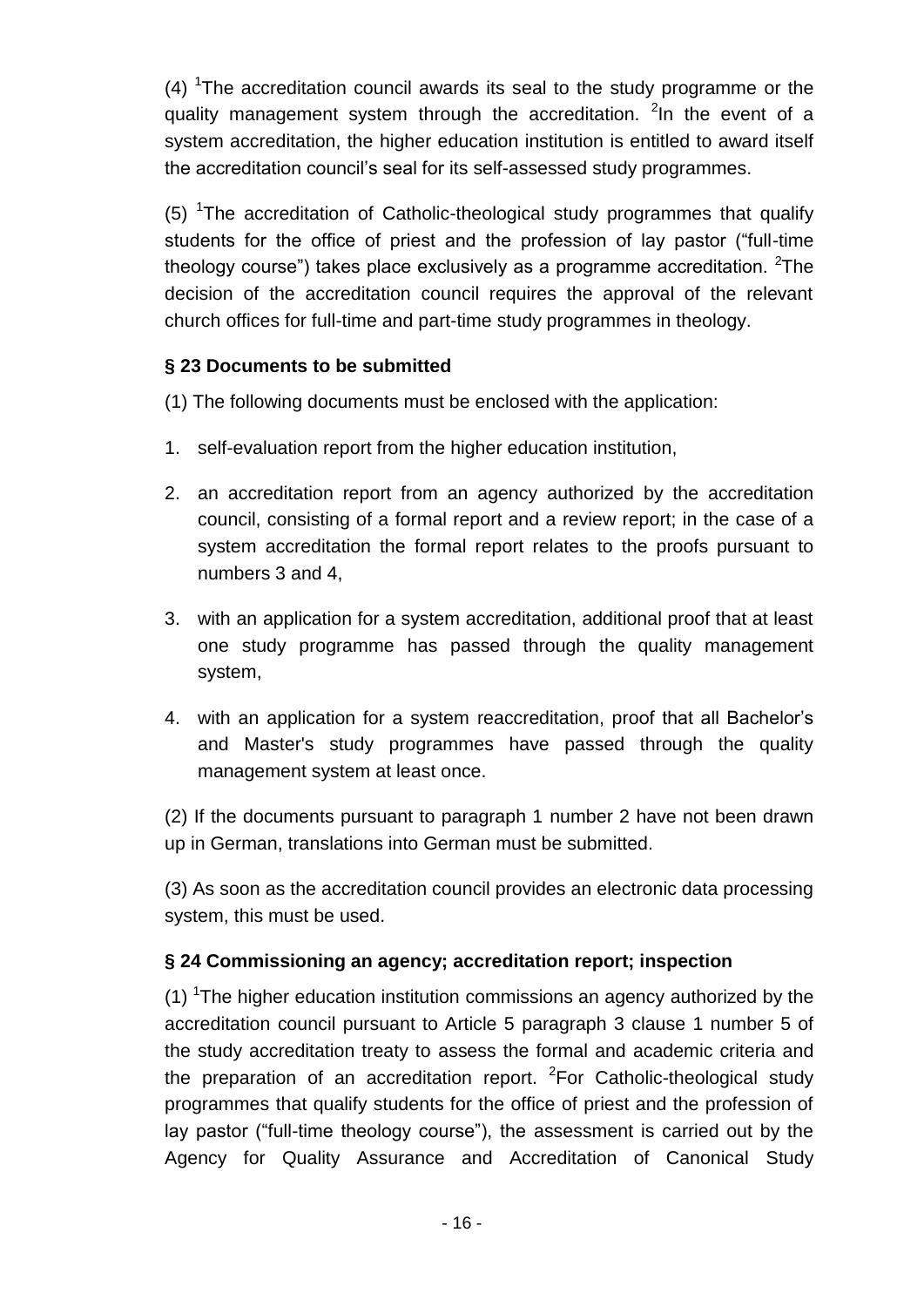Programmes in Germany (AKAST), which is authorized by the accreditation council.

 $(2)$  <sup>1</sup>The higher education institution provides the agency with a self-evaluation report that contains the minimum details of the quality goals of the higher education institution and of the formal and academic criteria pursuant to Part 2 and Part 3.  $2$ The self-evaluation report from the higher education institution, in whose preparation the student representatives must be involved, should not exceed 20 pages for the programme accreditation or 50 pages for the system and cluster accreditation.

(3) <sup>1</sup>The formal report shall be drawn up by the agency; in the case of study programmes pursuant to § 25 paragraph 1 clauses 3 and 4, the formal report requires the approval of the persons named therein. <sup>2</sup>Decisive standards for the formal report are the formal criteria pursuant to Part 2.  $3$ It contains a suggestion to determine compliance with the formal criteria. <sup>4</sup>The formal report is to be prepared in the structure specified by the accreditation council. <sup>5</sup>The higher education institution shall be informed immediately of the noncompliance with a formal criterion.

(4) <sup>1</sup>The report shall be submitted by the review panel pursuant to § 25. <sup>2</sup>The review panel receives the formal report pursuant to paragraph  $3.$   $3$ Decisive standards for the report are the academic criteria pursuant to Part 3.  $4$ This contains a suggestion to determine compliance with the academic criteria. <sup>5</sup>The report is to be prepared in the structure specified by the accreditation council and should not exceed 20 pages for the programme accreditation or 100 pages for the system and cluster accreditation.

(5) <sup>1</sup>Within the scope of the assessment of the academic criteria, a site-visit shall be carried out by the review panel . <sup>2</sup>During the accreditation of a study programme that is not yet offered at the time the agency is commissioned (concept accreditation), the review panel can unanimously agree to waive a site-visit. <sup>3</sup>The same applies when re-accrediting a study programme.

## **§ 25 Composition of the review panel; requirements on the review panel**

(1)  $\textsuperscript{1}$  The agencies' review panel shall comprise at least four persons for a programme accreditation. <sup>2</sup>It is made up as follows:

- 1. at least two subject-related professors,
- 2. one subject-related representative with professional experience,
- 3. one subject-related student.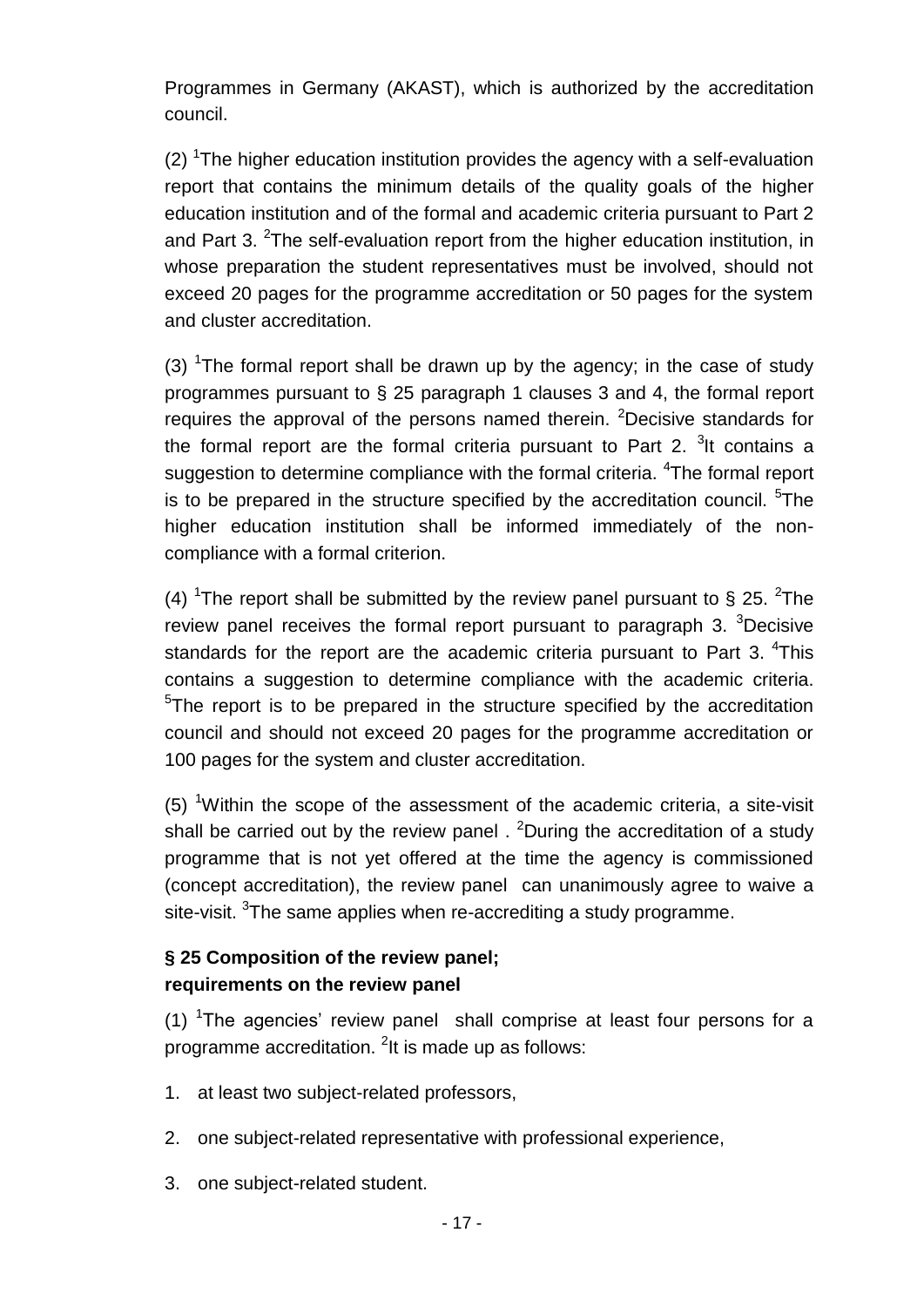<sup>3</sup>During the accreditation of study programmes that teach the proficiency for admittance to the preparatory service for a teacher training qualification, a representative of the highest state authority responsible for the school system replaces the person named in number 2; in the case of teacher training programmes with the combination subject Protestant or Catholic theology/religion, the review panel is also joined by a representative of the locally responsible diocese or Landeskirche. <sup>4</sup>During the accreditation of study programmes in theology that qualify students for the office of pastor, priest or the profession of lay pastor ("full-time theology course") and in all other Bachelor's or Master's study programmes with the combination subject Protestant or Catholic theology/religion, a representative of the relevant church office replaces the person named in number 2. <sup>5</sup>For those study programmes named in clauses 3 and 4, the submission of the review report pursuant to § 24 paragraph 4 clause 1 requires the approval of the persons named in each case; the review report will not be submitted to the accreditation council without this approval.

 $(2)$  <sup>1</sup>The agencies' review panel shall comprise at least five persons for a system accreditation.  ${}^{2}$ It is made up as follows:

- 1. at least three professors with relevant experience in quality assurance of teaching and learning,
- 2. one representative with professional experience,
- 3. one student.

(3) <sup>1</sup>The professors have the majority of votes. <sup>2</sup>The majority of experts in the respective review panel must have experience in accreditation. <sup>3</sup> In the case of a system accreditation, the majority of experts must have experience in system accreditation.

 $(4)$  <sup>1</sup>The experts are appointed by the agency commissioned to prepare the accreditation report. <sup>2</sup>The agency is bound by the procedure to be developed by the German Rector's Conference pursuant to Article 3 paragraph 3 clause 3 of the study accreditation treaty during the appointment.

(5) The following persons are excluded as experts:

1. anyone working or enrolled at the higher education institution applying for accreditation,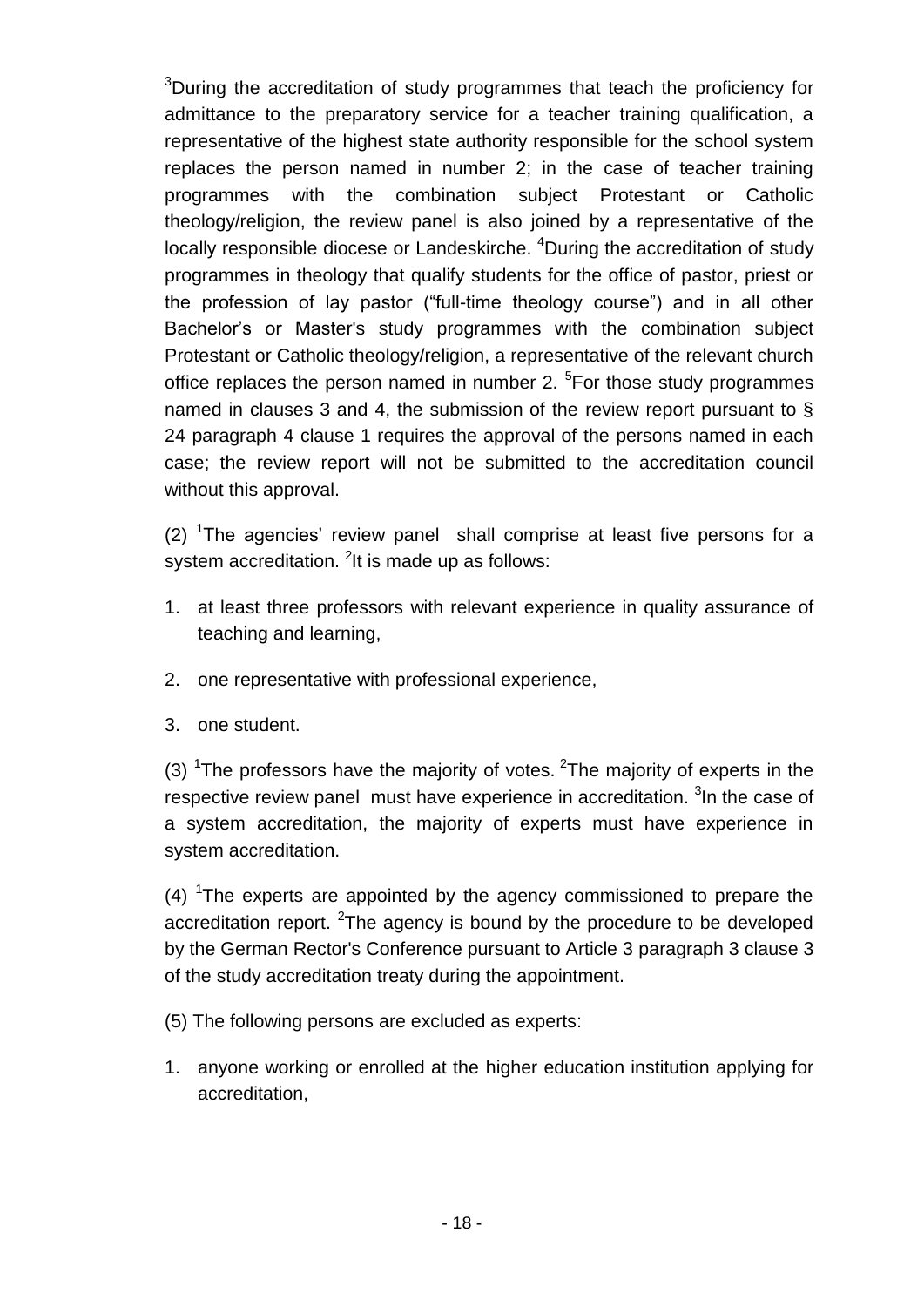- 2. anyone working or enrolled at one of the higher education institutions involved in the study programme in the case of cooperative study programmes or joint-degree programmes, or
- 3. anyone who is considered to be prejudiced according to the normal rules that apply in academia.

(6)  $T$ The agency informs the higher education institution of the composition of the review panel before appointing the experts.  $2$ The higher education institution is entitled to comment on this within a period of two weeks.

## **§ 26 Period of validity for the accreditation; extension**

(1) <sup>1</sup>The initial accreditation is valid for a period of eight years from the beginning of the semester or trimester in which the accreditation decision is announced. <sup>2</sup>If a study programme has not yet begun in the case of a programme accreditation, the accreditation becomes effective as of the beginning of the semester or trimester in which the study programme is offered for the first time, though at the latest at the beginning of the second semester or trimester following the announcement of the accreditation decision.

(2) <sup>1</sup>Before expiry of the accreditation's period of validity, a direct follow-up to the accreditation (re-accreditation) is to be initiated.  ${}^{2}$ Re-accreditations are valid for a period of eight years.

(3)  $1$ If an accredited study programme is not continued, the accreditation can be extended for students who are still enrolled on expiry of the period of validity. <sup>2</sup>The accreditation of a study programme can be extended for a period of up to two years if the higher education institution prepares an application for a cluster or system accreditation that includes the relevant study programme.  $3$ When applying for a cluster or system accreditation, the accreditation of study programmes whose accreditation comes to an end during the procedure can be temporarily extended for the period of the procedure plus one year.

## **§ 27 Conditions**

(1) A deadline of twelve months should usually be set to fulfil a condition.

(2) The deadline can be extended at the request of the higher education institution in justified exceptions.

(3) The fulfilment of the condition must be proven to the accreditation council.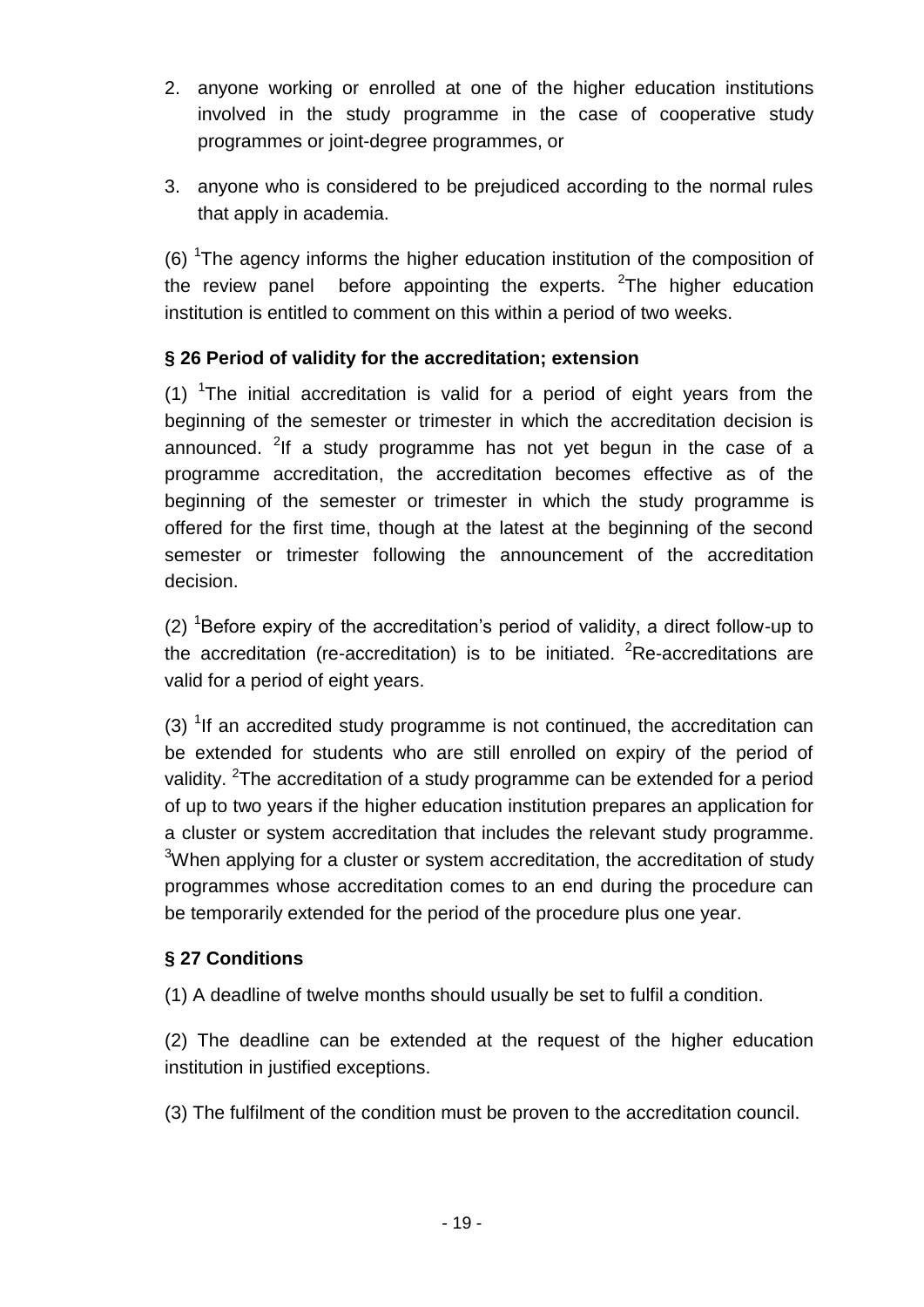## **§ 28 Duty of disclosure of any changes**

(1) The higher education institution is obliged to inform the accreditation council immediately of any substantial change to the subject of the accreditation during the accreditation's period of validity.

(2) The accreditation council shall decide whether the essential change is covered by the existing accreditation.

## **§ 29 Publication**

<sup>1</sup>The decision of the accreditation council and the accreditation report are published on a website by the accreditation council. <sup>2</sup>No personal data may be disclosed in the publication unless the affected person has given their consent or unless obtaining the consent of the affected person is impossible or would entail a disproportionate amount of time and effort, and it is obvious that the disclosure is in the interests of the affected person.  $3$ Clauses 1 and 2 apply accordingly for internal accreditation decisions of system-accredited higher education institutions.

## **§ 30 Cluster accreditation; partial system accreditation**

(1) <sup>1</sup>The report of the review panel pursuant to  $\S$  24 paragraph 4 may cover several study programmes if these have a high affinity on subject level that goes beyond the mere affiliation to a disciplinary culture (humanities and cultural studies, social sciences or natural sciences) (cluster accreditation).  $2$ The academic criteria pursuant to Part 3 shall be checked separately for each study programme. <sup>3</sup>A cluster shall be made up of no more than ten study programmes.

(2) At the request of the higher education institution, the accreditation council can approve the concrete composition of the cluster before the application pursuant to § 23 is submitted.

(3)  $1$ In exceptional cases, a study-related entity of the higher education institution can be the subject matter of the system accreditation.  $2$ This may be the case in particular if

- 1. the accreditation of the quality management system is not yet sensible or practical for the overall higher education institution,
- 2. the quality management system of the entity is integrated in the higher education institution, and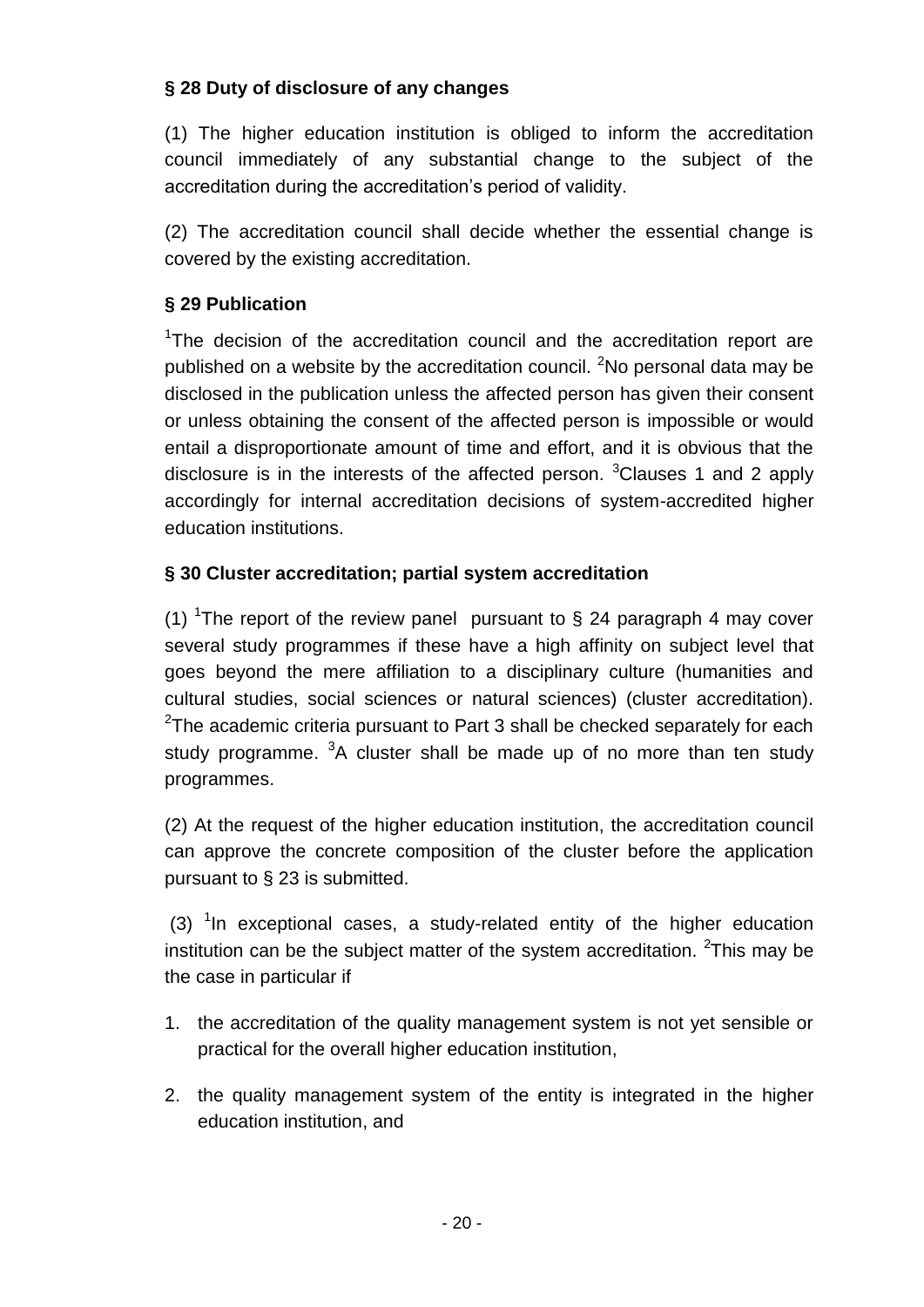3. at least one study programme in the entity has already passed through this system.

## **§ 31 Random samples**

(1) <sup>1</sup>During the system accreditation and partial system accreditation, random sampling is carried out by the review panel pursuant to § 25 paragraph 2. <sup>2</sup>During random sampling, it is checked whether the effects intended by the quality management system under assessment occur on the level of the study programme.

 $(2)$  <sup>1</sup>The subject matter of the random sampling is

- 1. The consideration of all criteria pursuant to Part 2 and Part 3 within a study programme that has passed through the higher education institution's quality management system, and
- 2. The consideration of formal and academic criteria pursuant to Part 2 and Part 3 in accordance with the review panel

<sup>2</sup>When choosing random samples, the review panel takes into account the spectrum of subjects taught at the higher education institution.

(3)  $1$ If the higher education institution offers study programmes that also prepare students for a regulated profession, one of these must also be included in the random sample, taking into account the criteria pursuant to Part 2 and 3, which relate to study programmes; the same applies in the case of teacher training programmes for one study programme each from each type of teacher training qualification offered as well as for study programmes with Protestant or Catholic theology/religion.  ${}^{2}A$  representative appointed by the office responsible for each regulated profession, or a representative of the highest state authority responsible for the school system or the respective church authority shall take part in the random sampling.

## **Part 5 Rules of procedure for special types of study programmes**

## **§ 32 Combined study programmes**

(1) If students choose individual subjects from a large number of subjects approved for the study programme, each of these subjects is a partial study programme as part of a combined study programme.

(2) <sup>1</sup>The subject of the accreditation is the combined study programme. <sup>2</sup>The higher education institutions ensure through their own quality management system academic feasibility for all possible combinations of subjects.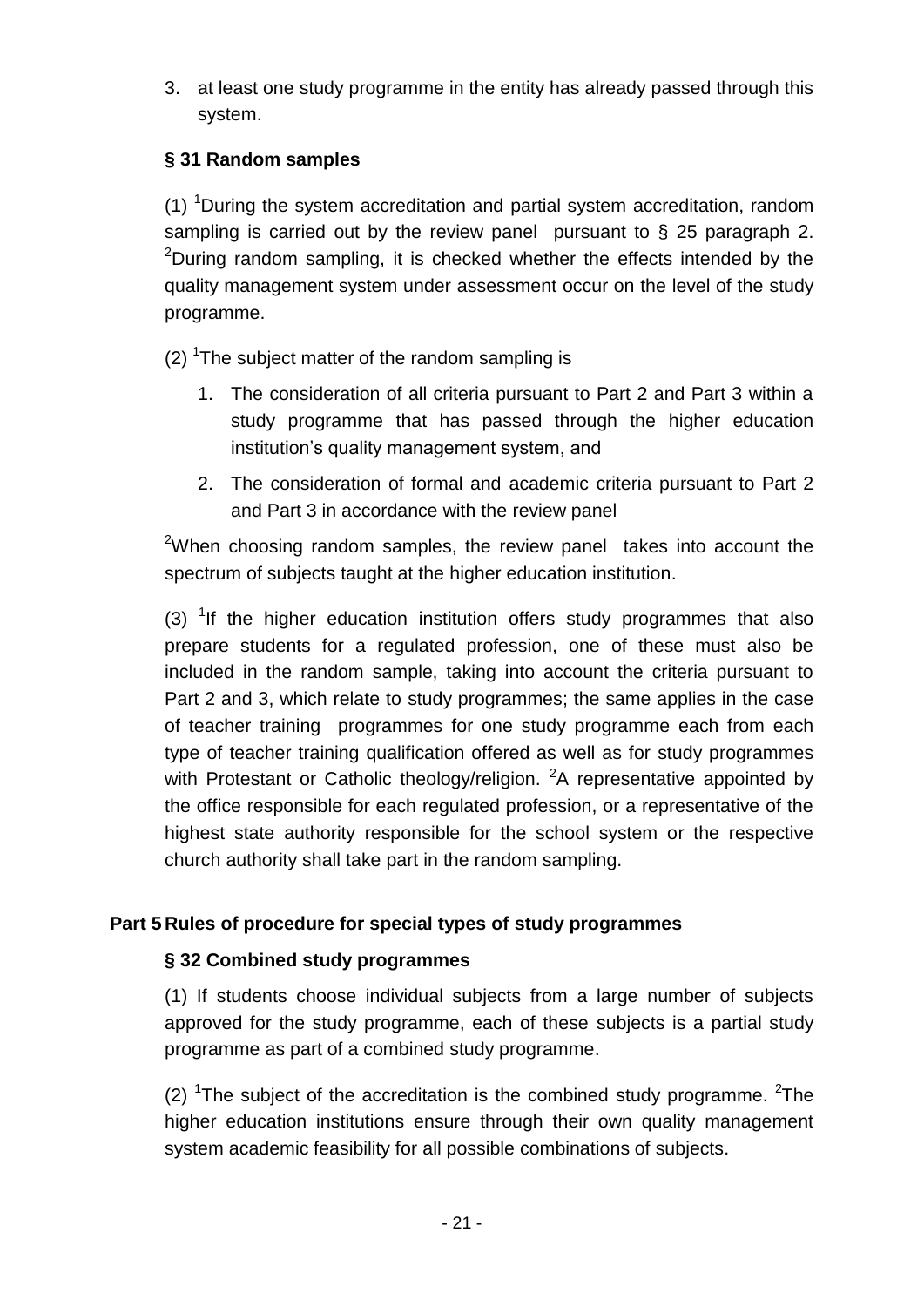(3) <sup>1</sup>The accreditation of a combined study programme can be supplemented by the addition of further eligible partial study programmes or subjects.  $2$ The accreditation term for the combined study programme is not changed by this.

 $(4)$  <sup>1</sup>All of the partial study programmes or subjects included in the accreditation are listed on the accreditation certificate.  $2$ In the case of an addition to the accreditation pursuant to paragraph 3, a new accreditation certificate shall be issued.

(5) As for the rest, the regulations of Part 4 remain unaffected.

## **§ 33 Joint degree programmes**

 $(1)$  <sup>1</sup> For joint degree programmes involving a domestic higher education institution and further higher education institutions from the European Higher Education Area, the accreditation decision can be taken, by way of derogation from § 22 paragraph 1, through a recognition of the assessment by an agency listed in the European Quality Assurance Register for Higher Education (EQAR). <sup>2</sup>The accreditation council recognises this assessment on application by the higher education institution and awards its seal if compliance with the formal and academic criteria for joint degree programmes pursuant to Part 2 and Part 3 of this decree has been proven and the peer-review procedure has satisfied the following requirements:

- 1. The accreditation council was notified of the performance of the procedure before the start of the procedure,
- 2. The accreditation decision is based on a self-evaluation report of the cooperating higher education institutions that contains, in particular, information on the respective national frameworks and that emphasises the distinctive features of the joint degree programme,
- 3. A site-visit has been carried out of at least one location of the study programme involving representatives of all cooperating higher education institutions,
- 4. The assessment is based on a review report that takes account of the stipulations of joint degree programmes in Part 2 and Part 3,
- 5. The peer-review has been carried out by a panel of at last four experts that was made up at least as follows:
	- a. Members from at least two of the countries involved in the joint degree programme,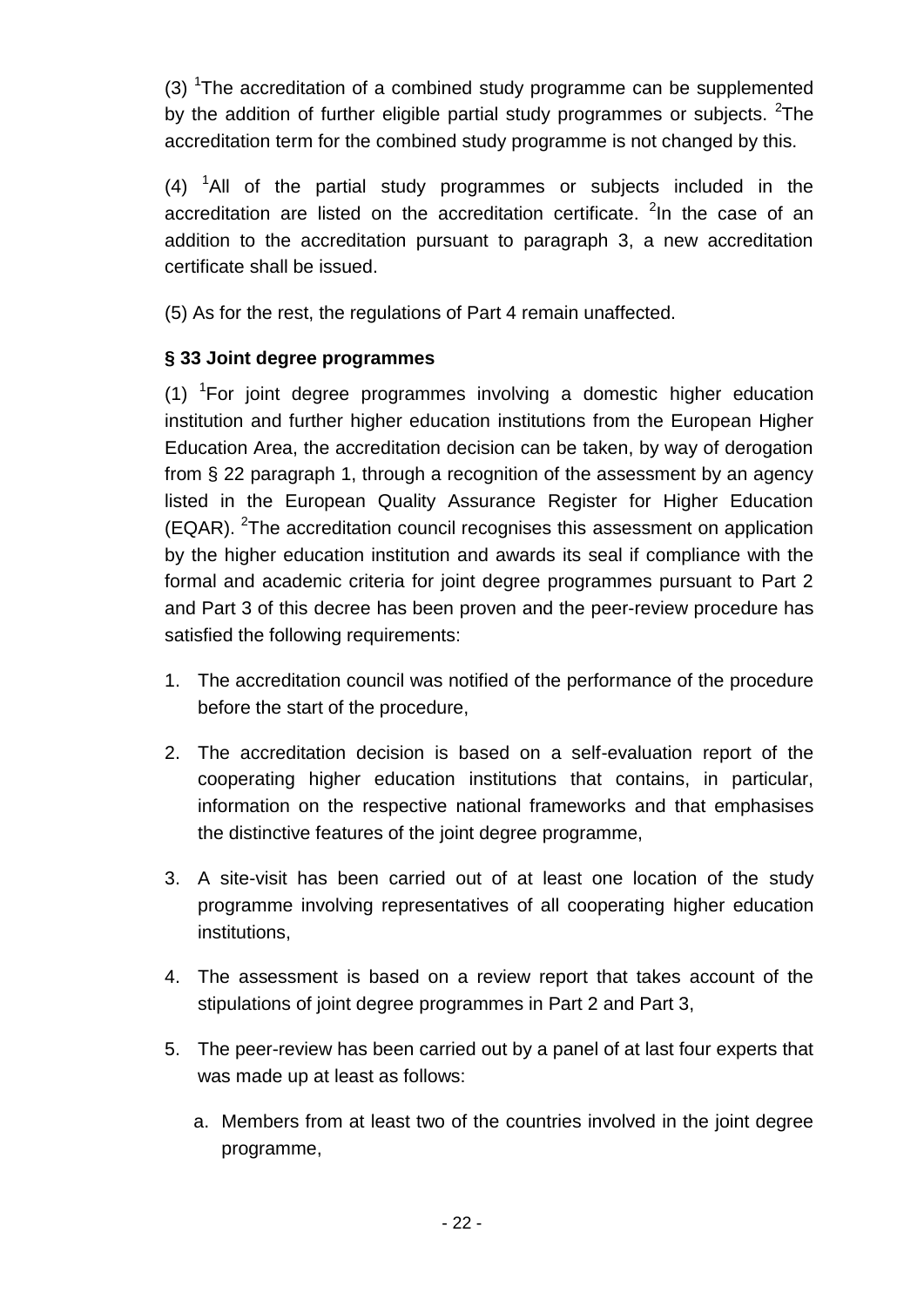- b. At least one student representative,
- c. The review panel represents expertise in the corresponding subjects and disciplines, including the labour market/ world of work in the relevant fields and expertise in the field of quality assurance in the higher education sector and has knowledge of the higher education systems of the higher education institutions involved as well as the languages of instruction used, and
- d. The stipulations of § 25 paragraph 3 clause 1, paragraphs 5 and 6 have been observed,
- 6. The assessment names the following features: Substantiation, legal validity and possibly proven fulfilment of conditions, and
- 7. the agency has published the report and the assessment on its website in German and English.

 $3$  § 22 paragraphs 2, 3 and 4 clause 1, § 26 paragraph 1 clause 1 and paragraph 2 clause 1, §§ 28 and 29 apply accordingly. <sup>4</sup>The accreditation term is six years, by way of derogation from § 26 paragraph 1 clause 1 and paragraph 2 clause 2. <sup>5</sup>In the publication, the decision shall be identified as an accreditation decision on the basis of the special procedure for joint degree programmes. <sup>6</sup>The higher education institution must make this clear in the degree documents.

(2) If a joint degree programme is coordinated and offered by a domestic higher education institution together with one or more higher education institutions in foreign states that do not belong to the European Higher Education Area (non-European cooperation partner), paragraph 1 shall apply accordingly at the request of the domestic higher education institution if the non-European cooperation partner commits itself to an accreditation using the criteria regulated in paragraph 1 as well as in §§ 10 paragraph 1 and paragraph 2 and 16 paragraph 1 in the cooperation agreement with the domestic higher education institution.

## **Part 6 Alternative accreditation procedures pursuant to Article 3 paragraph 1 number 3 of the interstate study accreditation treaty**

#### **§ 34 Alternative accreditation procedures**

(1) Apart from the two procedures regulated in Part 4, alternative procedures can also be applied to ensure and enhance the quality of teaching and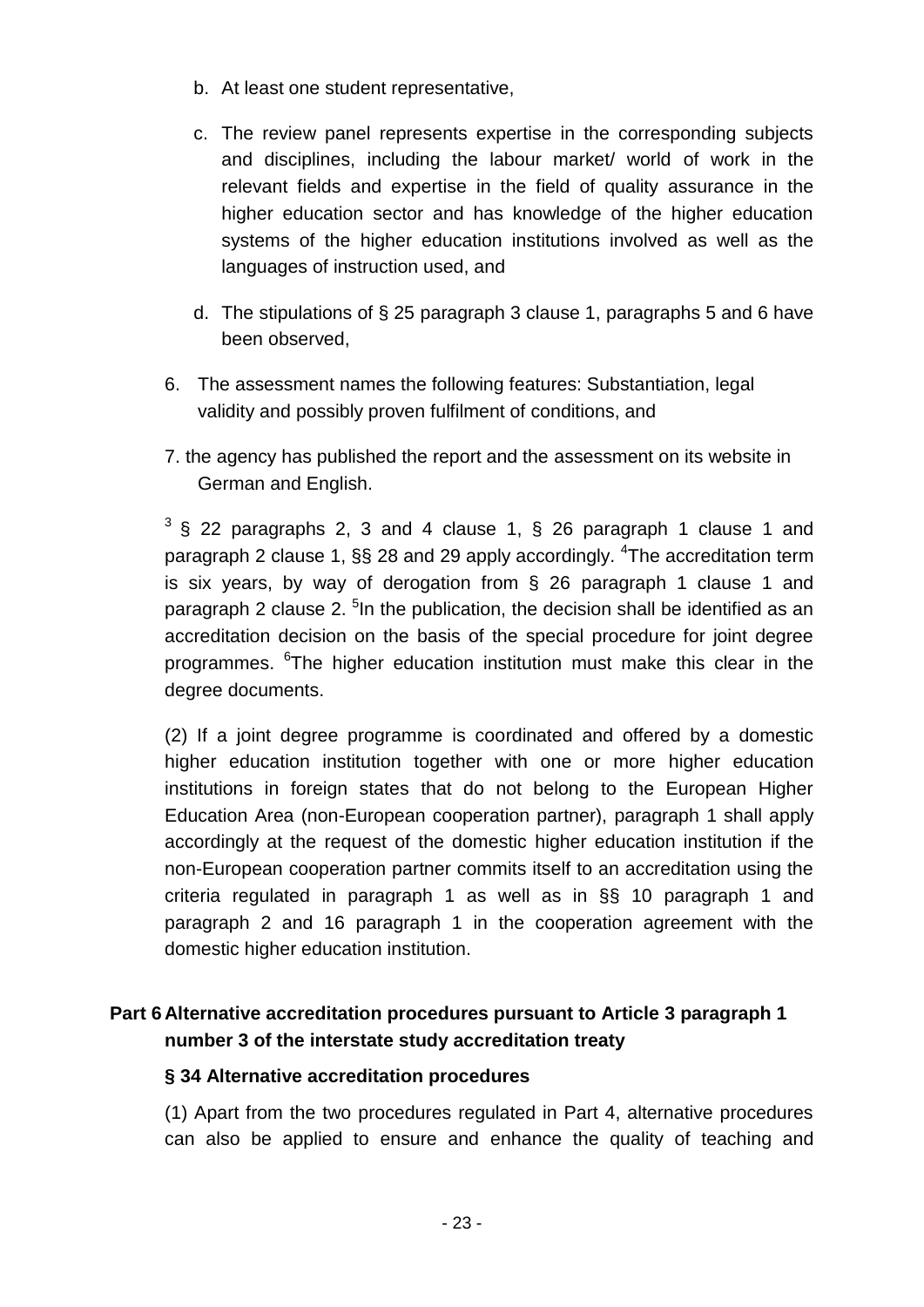learning pursuant to Article 3 paragraph 1 number 3 of the interstate study accreditation treaty.

(2) <sup>1</sup>The criteria pursuant to Part 2 and Part 3 of this decree must be observed in alternative procedures.  $2$ The principles for the appropriate involvement of academia in Article 3 paragraph 2 clause 1 of the interstate study accreditation treaty and in the interstate study accreditation treaty and in this decree apply accordingly; similarly, the cooperation and approval requirements pursuant to § 18 paragraph 2 also apply accordingly.

(3)  $1$ The performance of alternative procedures requires the prior consent of the accreditation council and the responsible scientific authority of the respective state; the accreditation council can arrange for an external assessment. <sup>2</sup>The application is to be presented to the accreditation council through the responsible scientific authority.  $3$ The accreditation council can only refuse its consent during agreement with the state if the alternative procedure does not comply with the stipulations of Article 2 and the terms of Article 3 paragraph 2 clause 1 of the interstate study accreditation treaty as well as the principles for the appropriate involvement of academia as set out in the interstate study accreditation treaty and this decree. <sup>4</sup>The alternative procedure should be suitable to gain fundamental knowledge of alternative approaches to external quality assurance beyond the procedures named in Article 3 paragraph 1 numbers 1 and 2 of the interstate study accreditation treaty.

(4) The accreditation council develops rules of procedure that regulate the application requirements in particular.

(5) <sup>1</sup>The alternative procedure is limited to a maximum of eight years.  $2\$  22 paragraph 4 clause 2 and § 26 paragraph 3 clause 3 apply accordingly.<sup>3</sup> It will be accompanied by the accreditation council and is normally evaluated by an independent institution with close ties to science two years before expiry of the project period.

#### **Part 7 Miscellaneous**

#### **§ 35 Combination with professional licensing procedures**

(1) At the request of the higher education institution accreditation procedures pursuant to Article 3 paragraph 1 number 1 and Article 3 paragraph 1 number 2 of the interstate study accreditation treaty can be combined on an organisational level with professional licensing procedures.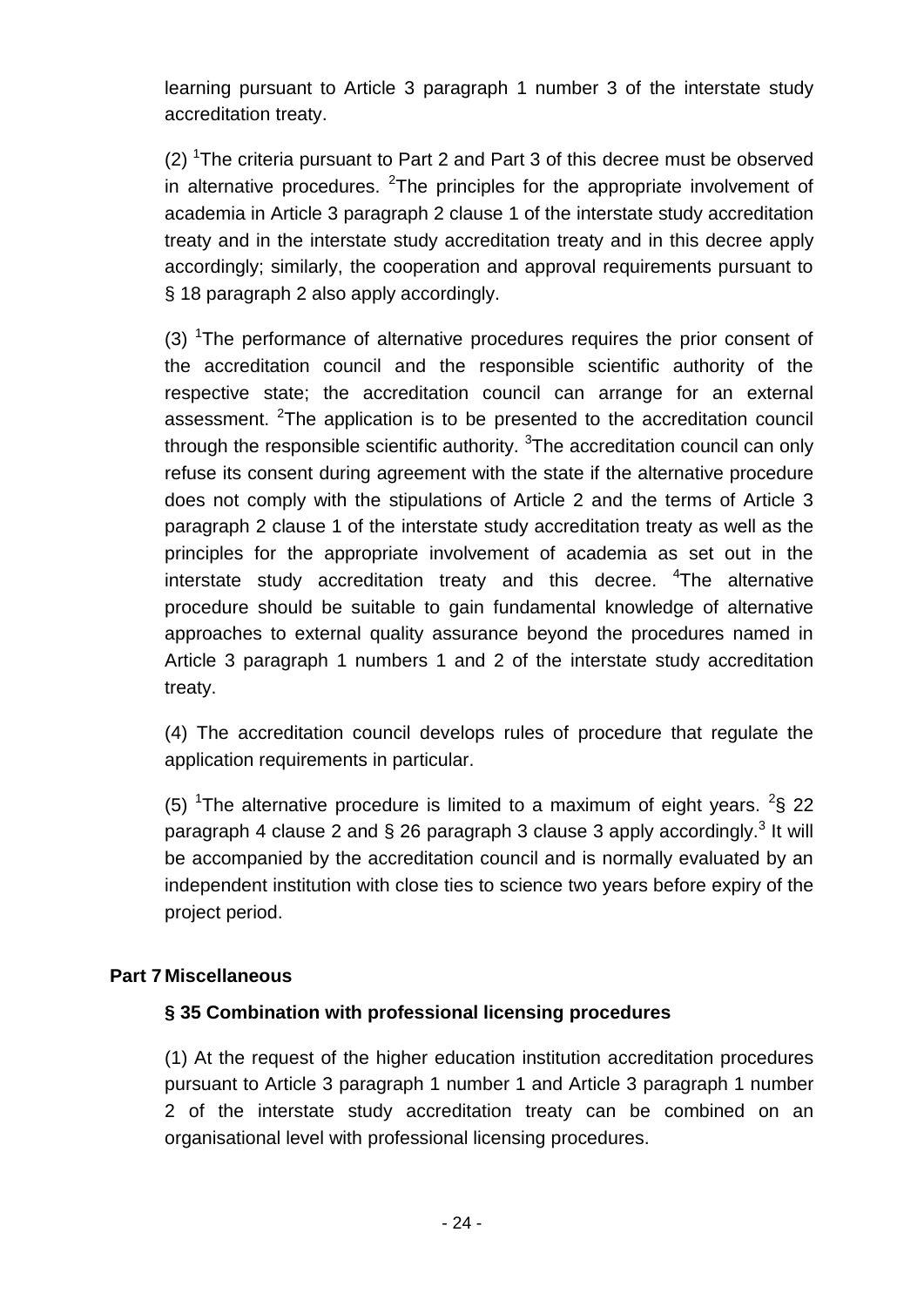(2) The involvement of external experts with an advisory function in the review panel pursuant to § 25 paragraphs 1 and 2 in addition to the other representatives from professional practice who are to be appointed takes place through a nomination by the relevant state authority responsible for the regulated profession.

#### **§ 36 Evaluation**

(1) The applications and consequences of this decree will be verified three years after it comes into effect.

(2) The Standing Conference of the Ministers of Education and Cultural Affairs of the Länder in the Federal Republic of Germany are to be notified of the result.

#### **§ 37 Entry into force**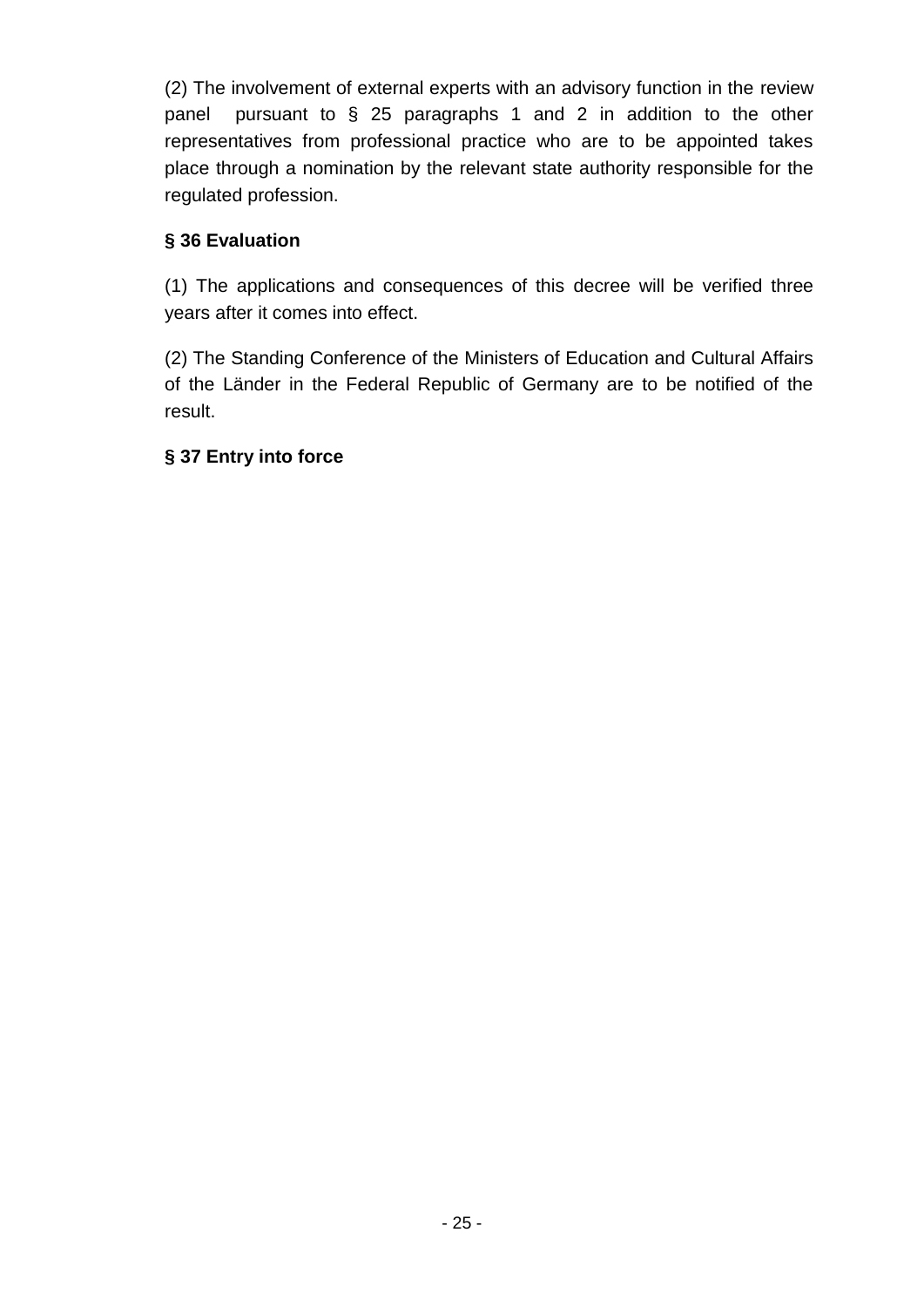**Substantiation of the specimen decree**

**pursuant to Article 4 paragraph 1 to 4 of the interstate study accreditation treaty**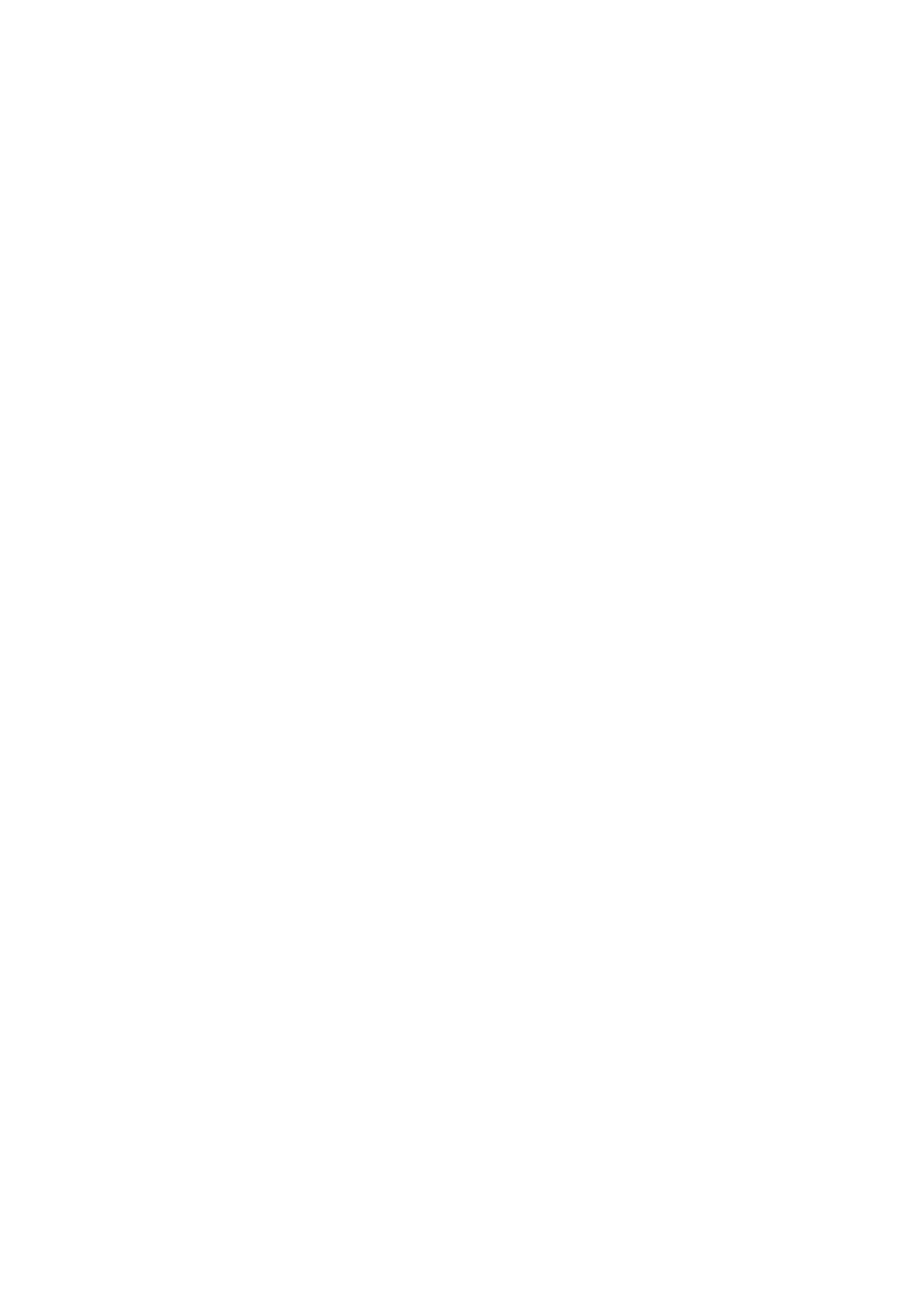#### **Preliminary remarks**

The Standing Conference of the Ministers of Education and Cultural Affairs agreed on the draft of an interstate treaty on the organization of a joint accreditation system to ensure the quality of teaching and learning at German higher education institutions (interstate study accreditation treaty) on December 8, 2016, which in the meantime has been signed by the heads of government of all of the states. With this treaty, the states have implemented the stipulations of the Federal Constitutional Court, which defined the legal requirements on the accreditation system as a quality assurance instrument in the higher education sector by way of a resolution from February 17, 2016. The interstate study accreditation treaty has now created the legal bases for accreditation as a binding, science-led external procedure for quality assurance and enhancement in teaching.

Apart from content-related as well as procedural and organisational requirements that have to be set by the legislature itself, the Federal Constitutional Court has also defined formal regulatory requirements, in particular with respect to the adequate scientific composition of the protagonists, as well as the procedures to set out and revise the assessment criteria. Resolutions of the Standing Conference of the Ministers of Education and Cultural Affairs and the accreditation council have not been considered as sufficient as they are executive agreements.

Article 4 of the interstate study accreditation treaty therefore contains an authorisation for decrees of the states to regulate the details of

- the formal criteria
- the academic criteria
- the procedure and courses of the procedure
- the composition of the panels.

On this basis, the present specimen decree regulates the requirements on the indispensable structural and qualitative standards for the accreditation of Bachelor's and Master's study programmes that are common for all states, which are needed to ensure the obligation of the states resulting from Article 1 paragraph 2 of the interstate study accreditation treaty to guarantee the equivalence of corresponding study and examination results as well as qualifications and the possibility of transfer between higher education institutions.

The regulations are based on the respective resolutions of the Standing Conference of the Ministers of Education and Cultural Affairs on the Bachelor and Master's system $<sup>1</sup>$ </sup> and on quality assurance through accreditation, in particular the Common structural guidelines, the existing rules for the accreditation of the accreditation council,

l 1 In particular "Common Structural Guidelines of the Länder for the accreditation of Bachelor's and Master's study" courses (resolution of the Standing Conference of the Ministers of Education and Cultural Affairs of October 10, 2003 as amended on February 4, 2010), see

[https://www.Kultusministerkonferenz.org/fileadmin/Dateien/veroeffentlichungen\\_beschluesse/2003/2003\\_10\\_10](https://www.kmk.org/fileadmin/Dateien/veroeffentlichungen_beschluesse/2003/2003_10_10-Laendergemeinsame-Strukturvorgaben.pdf) [-Laendergemeinsame-Strukturvorgaben.pdf](https://www.kmk.org/fileadmin/Dateien/veroeffentlichungen_beschluesse/2003/2003_10_10-Laendergemeinsame-Strukturvorgaben.pdf)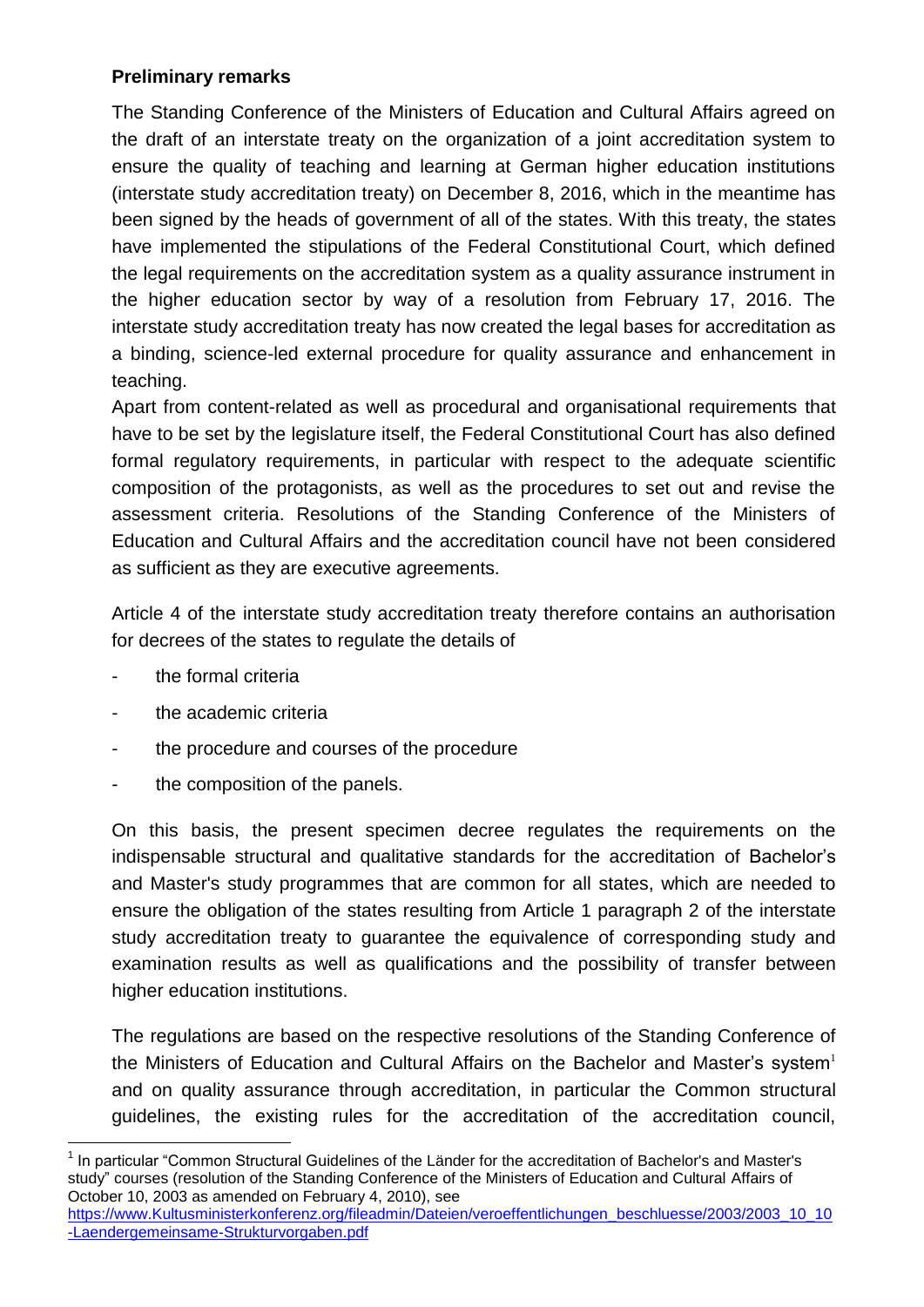suggestions from its working group on "Rule revisions" as well as the Standards and Guidelines for Quality Assurance in the European Higher Education Area (ESG). However, the opportunity was also taken here of making the procedures more flexible and optimising these on the basis of former experience with accreditation, and thus of making a contribution to cutting costs and dismantling bureaucracy. Furthermore, the results of hearings with representatives of the German Rector's Conference, the accreditation council, the agencies, the Verband der Privaten Hochschulen (association of private universities), the students and the school authorities have also been taken into account.

Regulations for the charges to be levied by the agencies, for which the interstate study accreditation treaty also offers legal grounds (Article 4 paragraph 5), are not the subject matter of this specimen decree but remain – wherever necessary – reserved to special regulations on the basis of a further specimen decree from the Standing Conference of the Ministers of Education and Cultural Affairs. It is planned to evaluate the development of costs after two years to decide on the necessity of a cost limitation on the basis of this evaluation.

When drawing up this specimen decree, the Standing Conference of the Ministers of Education and Cultural Affairs was guided by the principle anchored in the interstate study accreditation treaty that ensuring and enhancing the quality of teaching and learning is primarily the task of the higher education institutions. The Standing Conference of the Ministers of Education and Cultural Affairs assumes that the higher education institutions independently and nation-wide focus on the quality of the study programme when designing their study programmes.

The following substantiation aims to provide explanations and interpretation aids for the implementation of the state regulations to be enacted on the basis of the specimen decree so as to ensure that the consistency of actions within the scope of the accreditation is guaranteed and the aim of the treaty pursuant to Article 1 paragraph 2 is not jeopardised by divergent practice. The principle that has been expressly advocated up to now continues to apply, namely that the existing freedoms, expressed in the specimen decree through a large number of indicative or directory provisions and restrictive phrasings, be exploited flexibly and productively. However, the exercise of these freedoms requires a comprehensible substantiation by the higher education institutions, which has to be explained and verified during the accreditation of the study programmes and in the corresponding processes of internal quality assurance.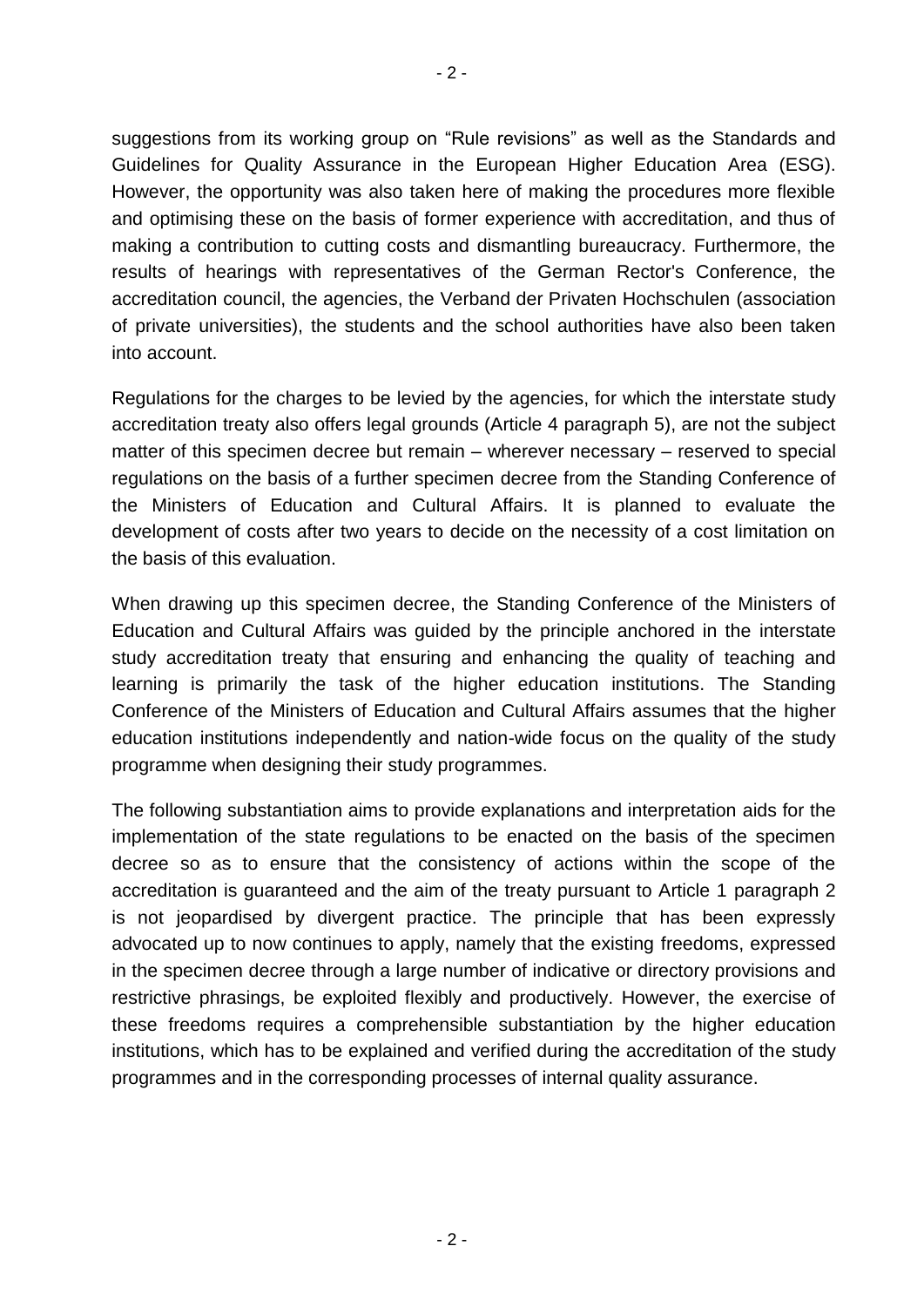## **II. On the individual regulations**

#### **Part 1 - General regulations**

#### **§ 1 - Scope**

Paragraph 1 determines the scope of the specimen decree, which in accordance with Article 2 paragraph 2 and paragraph 3 as well as Article 3, relates to the formal criteria, the academic criteria and the procedure.

- 3 -

Paragraph 2 takes account of the decision of the Standing Conference of the Ministers of Education and Cultural Affairs on the "Classification of Bachelor's study programmes at colleges of cooperative education in the consecutive structure of higher education studies" from October 15, 2004<sup>2</sup>, that courses at colleges of cooperative education that lead to the qualification title "Bachelor" are to be accredited. The regulations for the programme accreditation are applicable, unless specific provisions that can be found in § 8 paragraph 6 and § 21 and that are substantiated in the dual concept of the training apply. The qualification title of "Bachelor" that is awarded at colleges of cooperative education is not a higher education degree but a state qualification title.

The accreditation according to the regulations of the (specimen) decree is the basis for the equation under higher education law of Bachelor's degrees from colleges of cooperative education with Bachelor's degrees from higher education institutions, which in particular grants access to Master's study programmes and therefore increases the transfer opportunities between the education systems. It is expected that the equation under higher education law also entails the equation under professional law.

## **§ 2 - Forms of accreditation**

l

The following regulations of this decree apply to the possible subjects of the accreditation defined in § 2 in accordance with Article 3 (paragraph 1) of the interstate study accreditation treaty.

#### **Part 2 - Formal criteria for study programmes**

Part 2 above all addresses the Common structural guidelines, with which the states have agreed on the core elements of the two-cycle graduation system as a basis for mobility during the study programme and mutual recognition of qualifications within Germany and the European Higher Education Area.

<sup>&</sup>lt;sup>2</sup> [http://www.Kultusministerkonferenz.org/fileadmin/veroeffentlichungen\\_beschluesse/2004/2004\\_10\\_15-](http://www.kmk.org/fileadmin/veroeffentlichungen_beschluesse/2004/2004_10_15-Bachelor-Berufsakademie-Studienstruktur.pdf) [Bachelor-Berufsakademie-Studienstruktur.pdf](http://www.kmk.org/fileadmin/veroeffentlichungen_beschluesse/2004/2004_10_15-Bachelor-Berufsakademie-Studienstruktur.pdf)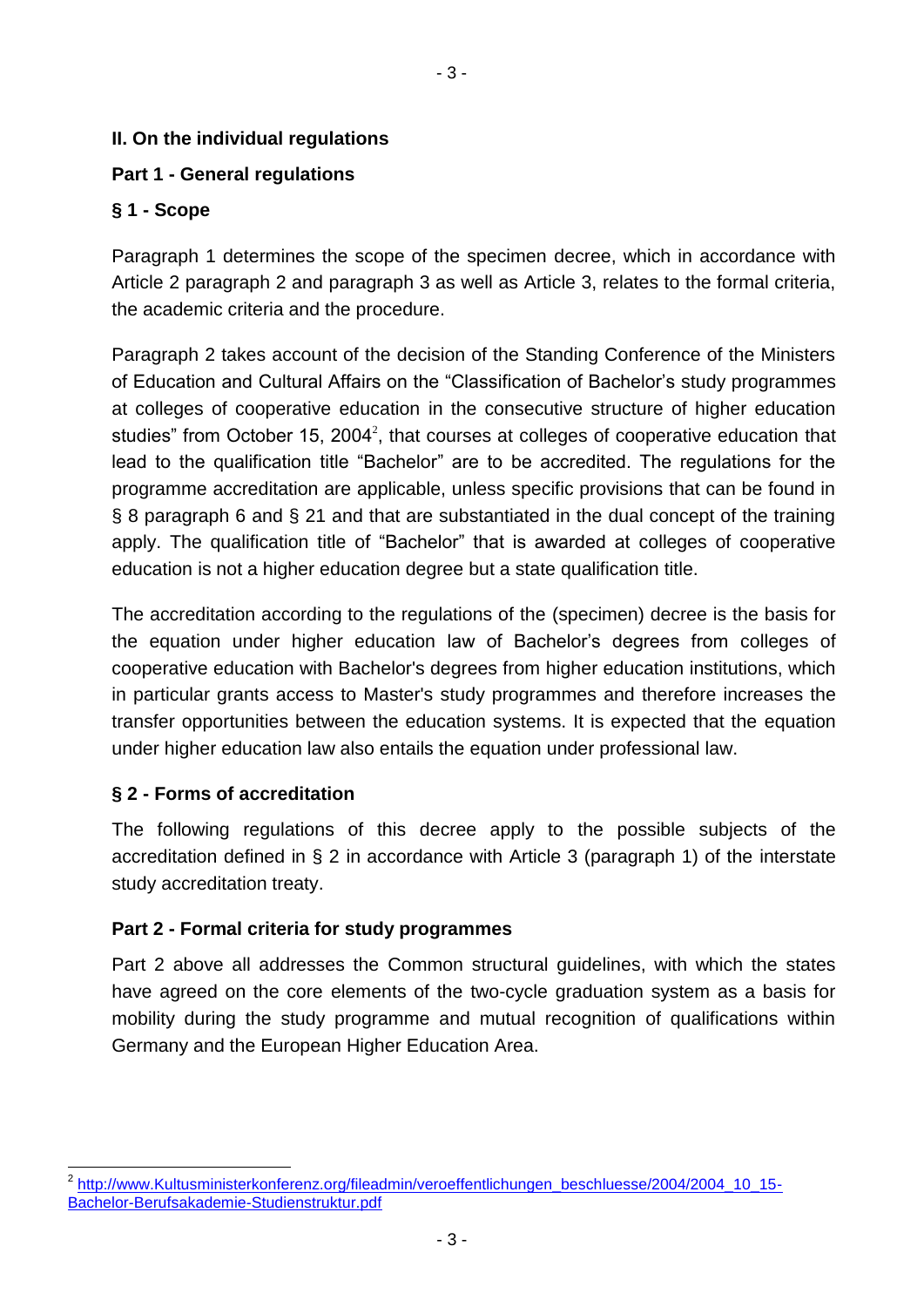#### **§ 3 - Structure and duration of higher education studies**

Paragraph 1 establishes the principle that the Bachelor's degree is the standard qualification in a two-cycle graduation system. It has to be characterised by a distinctive profile qualifying for a profession that allows a professional activity to be taken up in the respective specialist field. This does not rule out the possibility that the requirements stipulated under professional law for certain professional activities are only achieved at the Master's level.

The Master's degree is defined as a another professional qualification at a higher education level.

Paragraph 2 represents the orientation framework for the planning and conception of Bachelor's and Master's study programmes for the higher education institutions; it does no regulate the individual study behaviour.

The variability of 3, 3.5 and 4-year Bachelor's study programmes and 1, 1.5 or 2-year Master's study programmes in a full-time study programme allows the study programme to be organised according to the requirements of the respective discipline and disciplinary culture. Study programmes on a Bachelor's level with a full-time standard period of study of less than three years are excluded. The total standard period of study up to the Master's level in consecutive study programmes is 10 semesters.

Exceptions are possible in the core artistic subjects at colleges of art and music. Consecutive Bachelor's and Master's study programmes with a total standard period of study of 6 years can also be established in these subjects subject to the provisions of the relevant state legislation<sup>3</sup>. Moreover, state legislation can also allow for an adjustment of the standard period of study with a corresponding organisation of the study programme.

Paragraph 3: The derogation for the "full-time theology course" is worded with reference to Article 17 paragraph 2 of the interstate study accreditation treaty and with a view to the agreement of the Standing Conference of the Ministers of Education and Cultural Affairs with the Protestant church in Germany and with the German Catholic Bishop's Conference "Key Points for the Structure of Studies in Study Courses involving Catholic and Protestant Theology/Religion" - resolution of the Standing Conference of the Ministers of Education and Cultural Affairs of December 13, 2007<sup>n4</sup>. In this agreement, the churches agreed to follow the structural guidelines applicable to study programmes.

<sup>3</sup> Note: the core artistic subjects are not defined in more detail here. Each state and higher education institution decides on the inclusion of the study programmes in fine arts in the two-cycle structure of higher education studies and assignment of a subject to the core artistic subjects. 4

[http://www.Kultusministerkonferenz.org/fileadmin/Dateien/veroeffentlichungen\\_beschluesse/2007/2007\\_12\\_13-](http://www.kmk.org/fileadmin/Dateien/veroeffentlichungen_beschluesse/2007/2007_12_13-Eckpunkte-Studienstruktur-Theologie.pdf) [Eckpunkte-Studienstruktur-Theologie.pdf](http://www.kmk.org/fileadmin/Dateien/veroeffentlichungen_beschluesse/2007/2007_12_13-Eckpunkte-Studienstruktur-Theologie.pdf)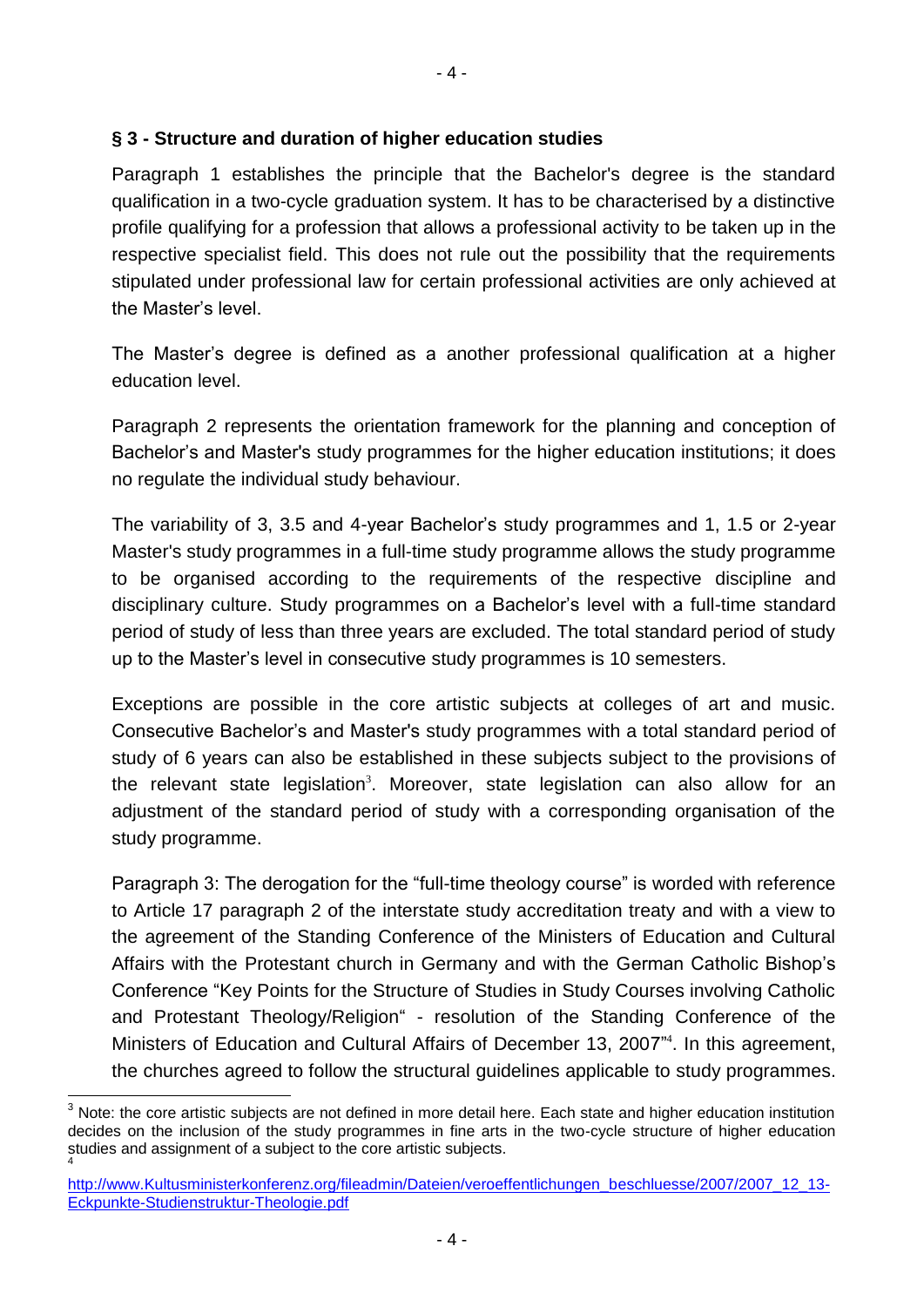However, divergent regulations can apply in individual cases with respect to study programmes leading to a qualification for a church office. According to this, the graduation in Bachelor and Master is not compulsory. As for the rest, however, the fulltime study programmes in theology with a standard period of study of ten semesters are governed fully by the formal and academic criteria of the accreditation, with the exception of the qualification (see here § 6 paragraph 2 clause 6 and substantiation).

#### **§ 4 - Profiles for study programmes**

Paragraph 1 defines regulations for the profile of Master's study programmes. Master's study programmes can be assigned to the profile types "application-oriented" and "research-oriented" irrespective of the type of higher education institution. In view of the waiver of a differentiation between study programmes at universities of applied science and higher education institutions, the differentiation allows transparency for students and the labour market. If a profile type is identified, this has to be expressed very clearly in the design of the study programme.

Master's study programmes at colleges or art and music may have a specifically artistic profile.

Master's study programmes that teach the educational requirements for a teacher training qualification, on the other hand, must have a particular teacher training-related profile. To this end, the professional requirements for teacher training programmes that are common for all states (standards in educational sciences and requirements on the content of the subjects and their didactics that are common for all states) as well as any state-specific content-related and structural specifications are to be established as assessment standards.

The respective profile shall be verified in the accreditation.

Paragraph 2: Irrespective of the type of higher education institution a differentiation is made between Master's study programmes that are consecutive and those providing further education; the latter are defined in more detail in § 11 paragraph 3.

Master's study programmes that provide further education lead to the same degree level and the same rights as consecutive Master's study programmes. The same requirements on the standard period of study and the requirement of a final thesis therefore apply for these too.

Paragraph 3 makes it clear that the requirement of a final thesis is an indispensable quality feature for all study programmes. In artistic study programmes, the term "final thesis"can also be understood in the sense of a "final project". The final thesis serves to prove the ability to deal with a problem from the respective subject independently by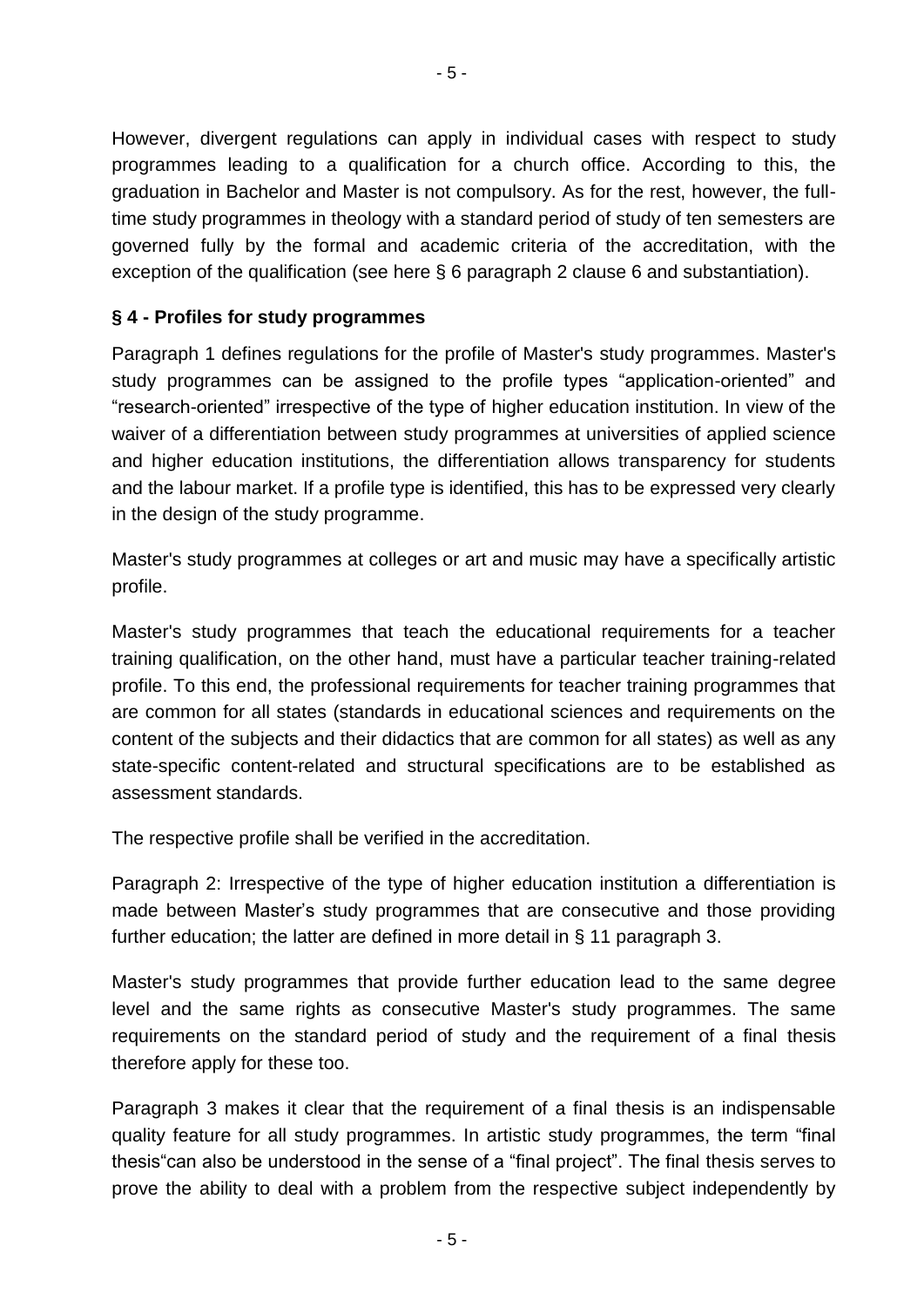means of scientific or artistic methods within a set period of time. With respect to the scope of the final theses, please refer to § 8 paragraph 3.

#### **§ 5 - Admission requirements and transitions between different courses**

Paragraph 1: Admission to a Master's study programme assumes a first professional qualification at a higher education level<sup>5</sup>. This takes account of the character of the Master's degree as another professional qualification at a higher education level (see § 3 paragraph 1).

An exemption from the requirement of a first professional qualification at a higher education level in Master's study programmes providing further education and those of an artistic nature is possible under state legislation if the first professional qualification at a higher education level is replaced by an entrance examination. Clause 3 determines that admission requires a qualified, i.e. professional experience relevant for the qualification goal of the study programme of usually no less than one year, with a view to the profile of Master's study programmes providing further education as specified in § 4 paragraph 2.

Paragraph 2 clause 1 takes into account the interests of colleges of art and music, that are primarily concerned with special artistic skills when it comes to admission to Master's study programmes. When it comes to admission to artistic Master's study programmes providing further education – and unlike other Master's study programmes providing further education – professional activities that are only completed during the study programme can also be taken into account if allowed by state legislation.

Paragraph 3: Further requirements for admission to Master's study programmes can be stipulated according to state legislation.

#### **§ 6 - Qualifications and qualification designations**

l

Paragraph 1 regulates the principle that only one degree can be awarded for the successful completion of a study programme. Exceptions are only possible within the scope of international cooperation projects leading to a double or multiple degree from the higher education institutions involved. This rules out the possibility of degrees being awarded simultaneously under the old and the new graduation system. There is no differentiation between the qualification degrees depending on the length of the standard period of study or the type of higher education institution where the degree was earned.

Note: The specimen decree does not contain any specific regulations on transitions between the study programmes in the different graduation systems for which the general provisions governing credits apply. The higher education institutions and the states are free to regulate details in the examination regulations or the higher education regulations.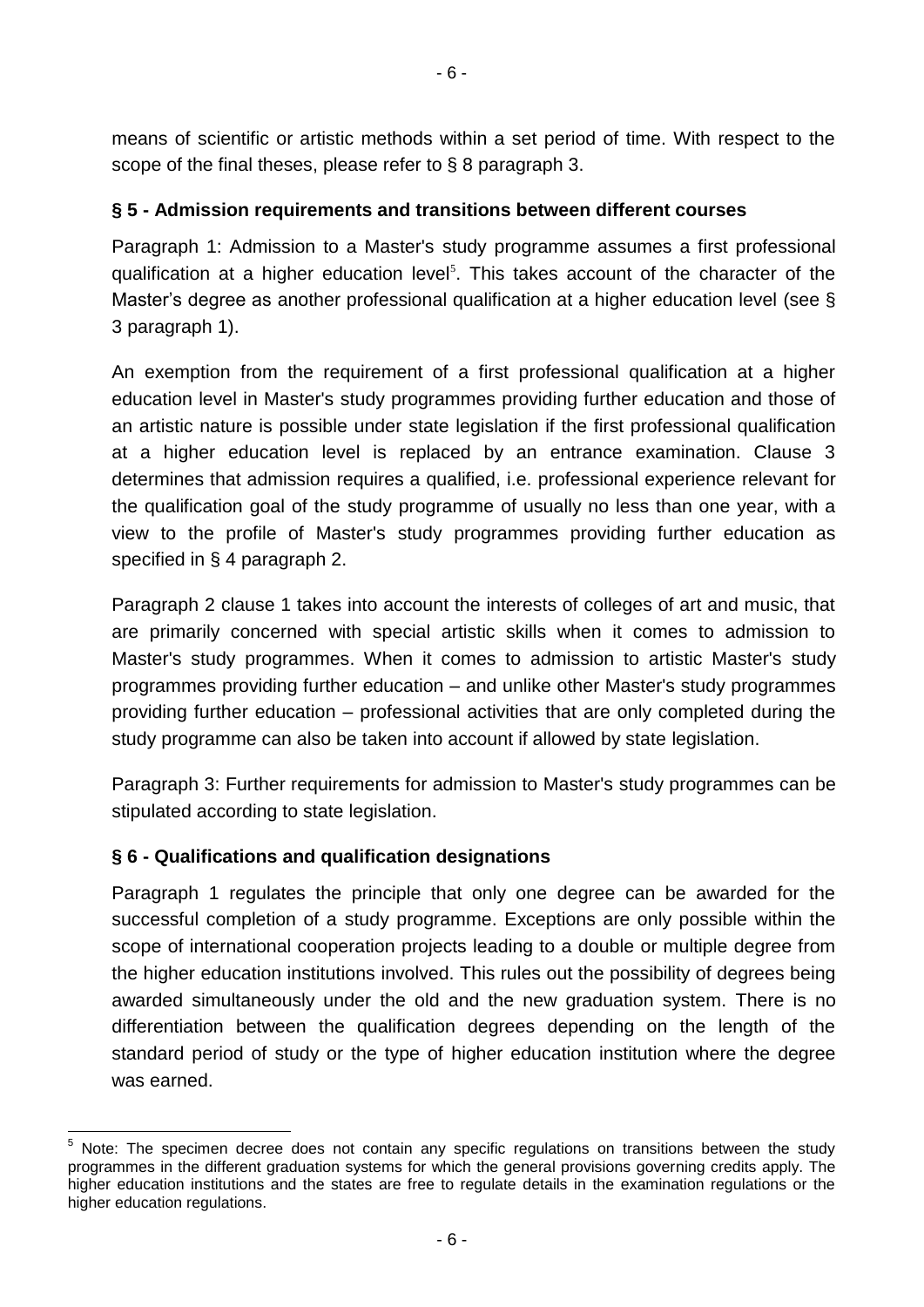- 7 -

Paragraph 2 conclusively defines the qualification designations for the Bachelor's and consecutive Master's study programmes. The Latin designations Baccalaureus/Baccalaurea and Magister/Magistra can be used in place of the qualification designations Bachelor and Master. In the case of study programmes that cannot be clearly assigned to one of the groups of subjects named in clause 1 numbers 1 to 7, the qualification designation depends on the subject focus of the study programmes. This applies for interdisciplinary and combined study programmes, but also in particular for polyvalent study programmes in the field of teacher training, for which the qualification designations according to numbers  $1 - 7$  can be awarded. Different designations may still be used for Master's study programmes providing further education. Subject additions to the qualification titles and mixed-language qualification titles are excluded, as are Bachelor's degrees with the supplement "honours".

Exceptions from the specifications for the qualification designations exist for full-time, non-graduated study programmes in theology. These are usually concluded with one academic degree. If the examination regulations stipulate an academic graduation, the qualification designation "Magister Theologiae" can be used in accordance with number 3 of the "key points". Reference is thus made in a Latin form to the academic degree of "Master", and in this respect the relationship established to the extensive Bologna framework. The theological faculties are free to award this academic degree in a feminine form too.

Paragraph 2 number 7 regulates the designations for Bachelor's and consecutive Master's degrees for study programmes that teach the educational requirements for a teacher training qualification. In the interests of transparency, and to avoid false expectations of mobility the qualification designation "Master of Education" (section B 2. of the latest version of the "Common structural guidelines of the Länder for the accreditation of Bachelor's and Master's study courses", resolution of the Standing Conference of the Ministers of Education and Cultural Affairs of October 10, 2003) should in any case be reserved for those qualifications that grant admission – usually nationwide – to a preparatory service for a teacher training qualification pursuant to state law.

Paragraph 3 allows the possibility of issuing attestations of equivalence and therefore serves the establishment of transparency with respect to the degree level of the Bachelor's and Master's degree compared to Diploma degrees from a single-stage system. Attestations of equivalence are already common practice at some higher education institutions.

Paragraph 4 regulates that the Diploma supplement is an obligatory and integral part of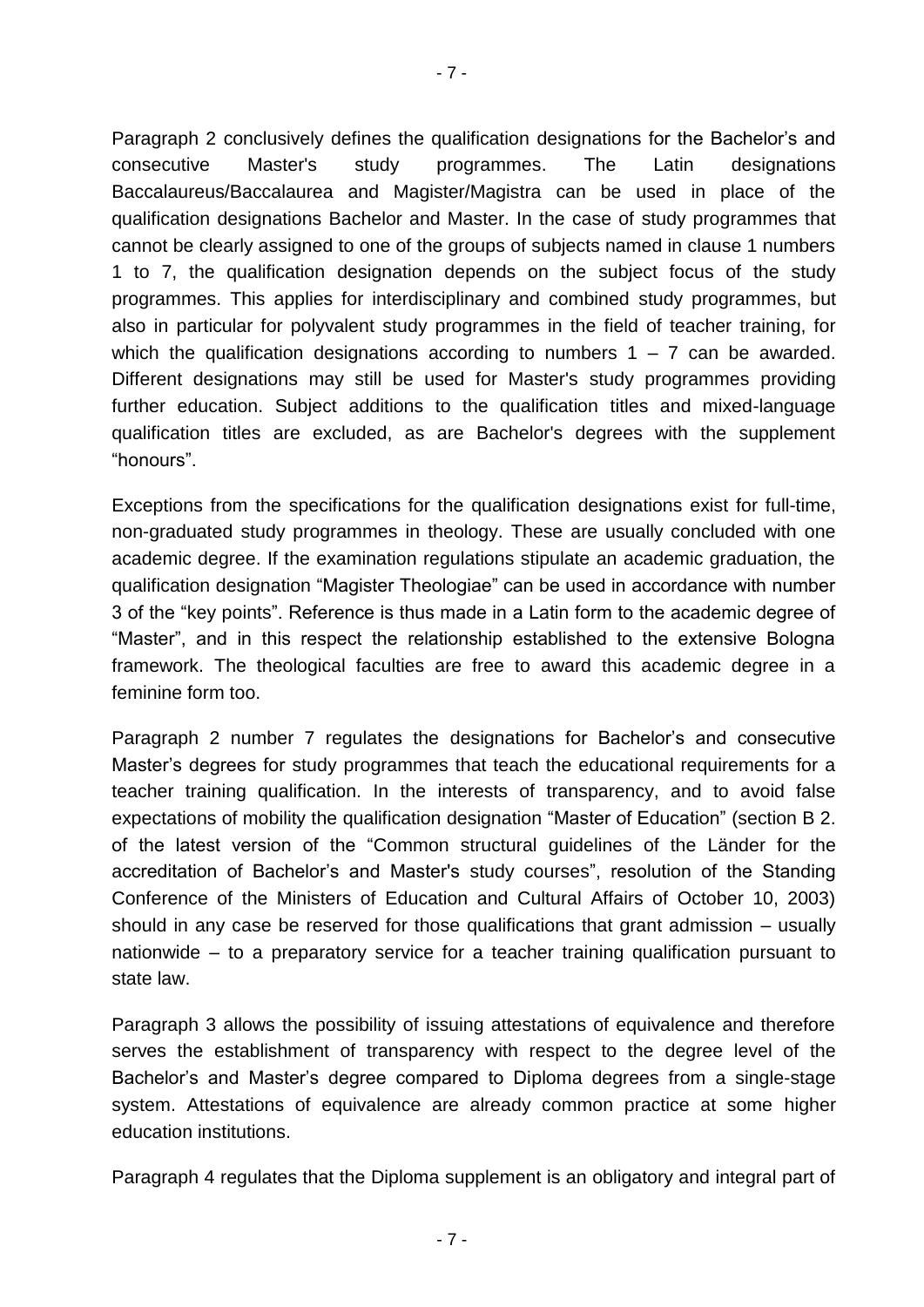every degree certificate. The Diploma supplement is an additional document with standardised information on describing qualifications at a higher education level and associated qualifications that should facilitate and improve the assessment and classification of these qualifications for both study and professional purposes. The latest version of the Diploma supplement agreed between the Standing Conference of the Ministers of Education and Cultural Affairs and the German Rector's Conference must be used.

#### **§ 7 - Modularisation**

Paragraph 1 defines the requirements on the modularisation that have to be proven during the accreditation. Modules combine subjects in thematically and chronologically complete, self-contained study units assigned with a number of credits. They can be made up of different teaching and learning formats (such as lectures, tutorials, practical work assignments, e-learning, research training, etc.). A module can comprise the content of a single semester or an academic year, but can also cover several semesters in exceptional cases. The temporal limitation to two consecutive semesters in principle has two main intentions. On the one hand, modules serve the transparent internal structuring of study programmes and should therefore not be too large. On the other hand, modules that last for a longer period of time could restrict mobility. If the higher education institution departs from the specified limitation, it has to be demonstrated that this has no negative effect on the objectives pursued or that this is compensated by corresponding measures. Clause 3 takes account of the particularities of artistic study programmes.

Paragraphs 2 and 3 regulate the requirements on the description of modules. The description of the modules should offer students reliable information on the study progress, contents, qualitative and quantitative requirements and integration in the overall programme concept as well as the relationship to other modules on offer. The description should also allow an assessment of the module with a view to the recognition and transfer of credits when changing to a different higher education institution.

Paragraph 2 does not contain any rigid stipulations that would prevent a flexible organisation of the course. Notwithstanding the responsibility of the higher education institutions for organising the modules in detail, the standards for the description of modules recommended in numbers 1 to 9 do, however, assume that information be provided on the following aspects:

- 1. Content and qualification goals of the module
	- a) subject-specific, methodical, practical and interdisciplinary content,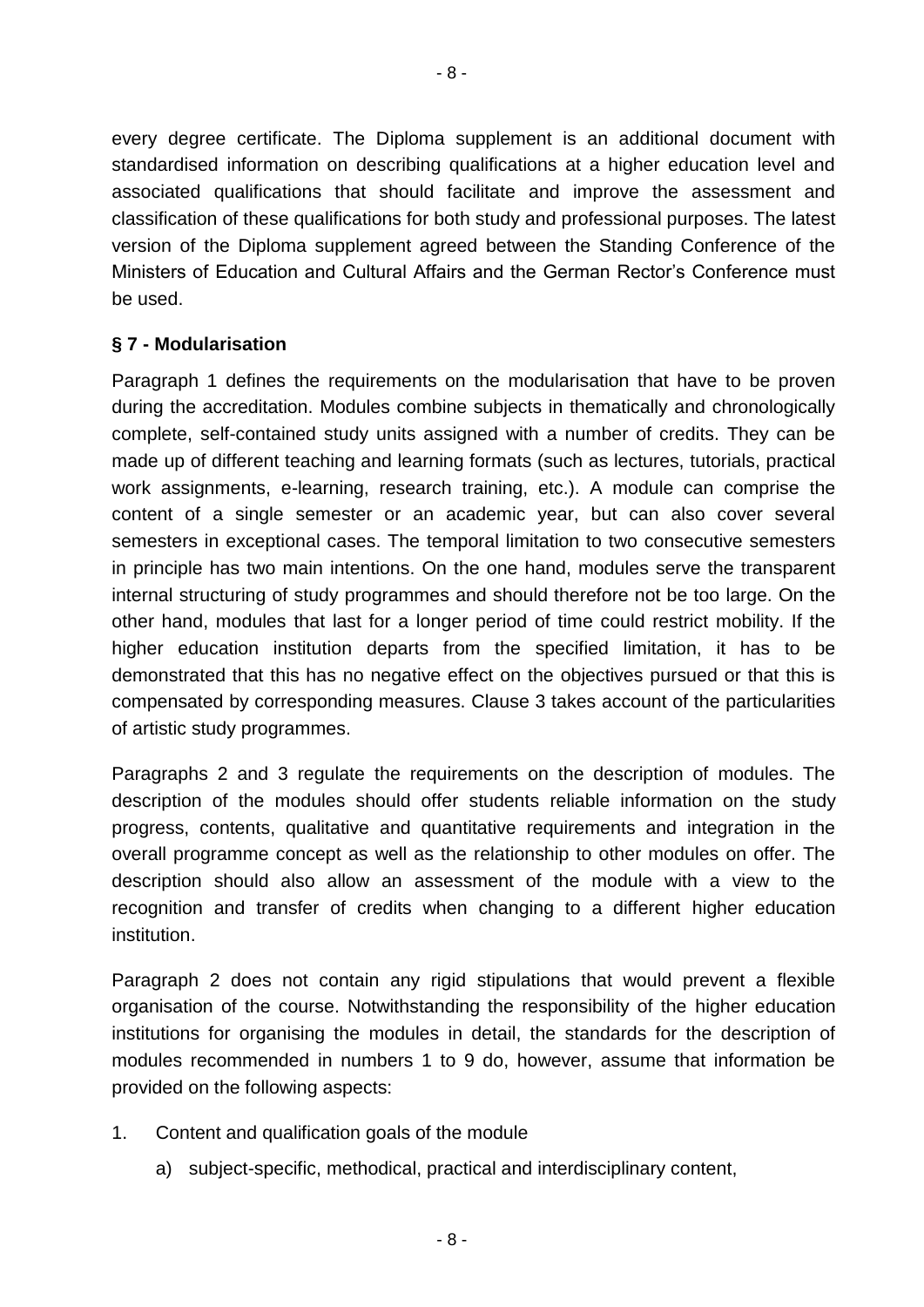- b) subject-related, methodical, interdisciplinary competences, key qualifications,
- c) learning and qualification goals that are aligned to an overall qualification (envisaged degree) to be defined;
- 2. Teaching formats

Description of the individual teaching and learning formats (lectures, tutorials, seminars, practical work assignments, project work, self-study);

3. Requirements for participation (in conjunction with paragraph 3)

Description of the knowledge, abilities and skills for a successful participation as well as possibilities for preparing the participation (including bibliographical references, references to multimedia-based teaching and learning programmes);

4. Usability of the module (in conjunction with paragraph 3)

Description of the relationship between the module and other modules in the same study programme and the extent to which it is suitable for use in other study programmes;

5. Requirements for the award of credit points

Description of the requirements for the award of credit points - in particular examinations (type of examination, e.g. oral or written examination, presentation, seminar paper as well as the scope and duration of the examination), attendance records,

Compensation possibilities are to be regulated in the examination regulations;

6. Credit points and grades

Separate specification of credit points and grades; apart from the grade on the basis of the German grades from 1 to 5, a relative grade must also be shown for the final grade. It is recommended that this be calculated according to the latest version of the ECTS Users' Guide;

7. Frequency with which the modules are offered

Specification of whether the module is offered every semester, every academic year or only at longer intervals;

8. Workload

Specification of the total workload involved and the number of credit points that are awarded for each module;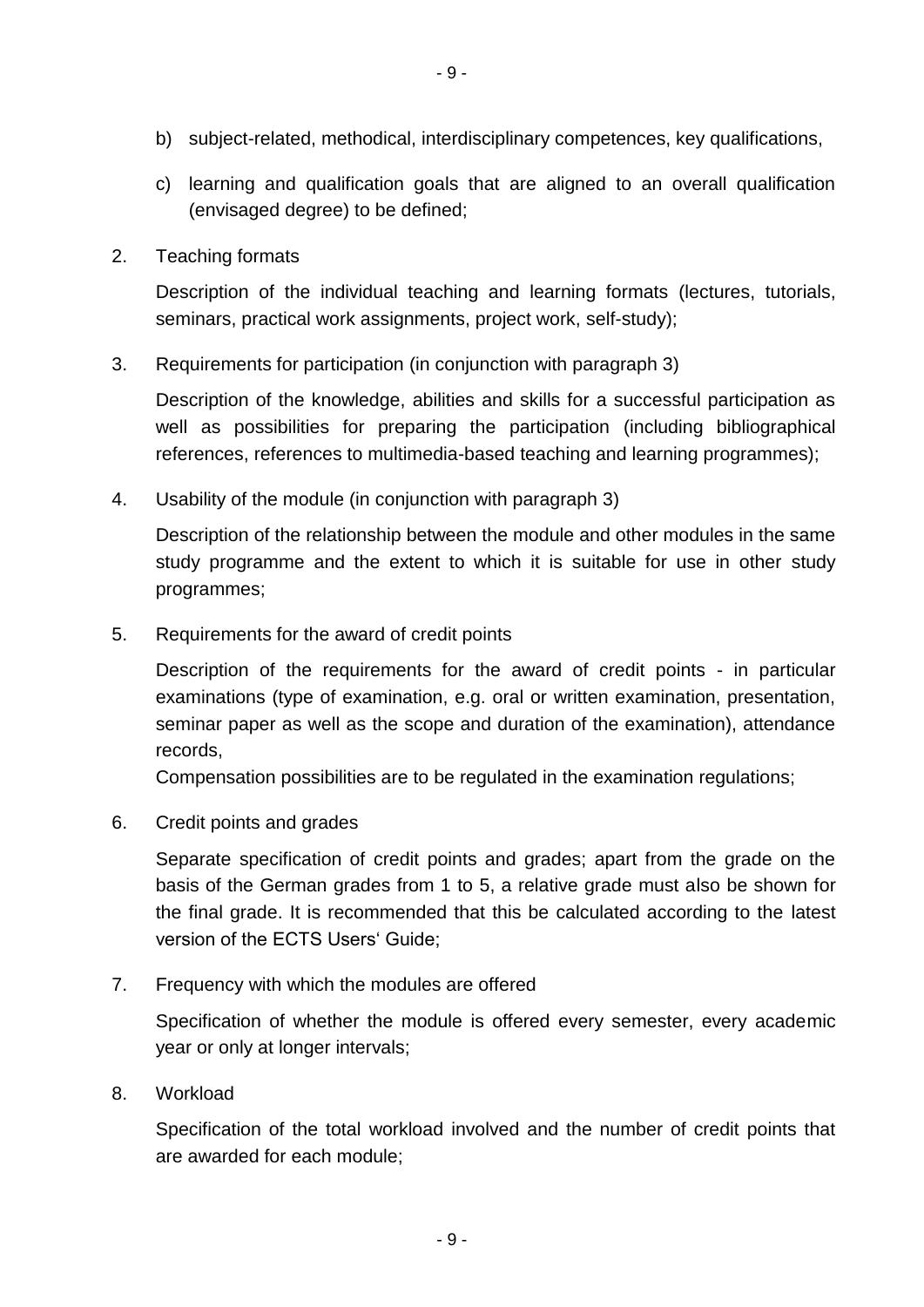9. Duration of the modules

Specification of the duration of the modules on account of their influence over the order of study, the examination workload and the frequency of the offer.

#### **§ 8 - Credit points system**

Paragraph 1 deals with the award of credit points. They are a quantitative measure for the student's overall workload and comprise both the direct teaching as well as the time needed for the preparation and follow-up of the syllabus (class time and self-study), the examination workload and the examination preparations including the final theses and seminar papers as well as any practical work assignments.

Credit points are awarded on the basis of the European Credit Transfer System (ECTS), which is applied in the European Higher Education Area in the course of the Bologna process and therefore facilitates mutual recognition.

60 credit points are awarded in each academic year, i.e. 30 per semester. One credit point is assumed for a student workload in class time and self-study of 25 to a maximum of 30 hours, so that the total workload in a full-time study programme amounts to 750 to 900 hours per semester in the lecture and lecture-free period. This corresponds to between 32 and 39 hours a week for 46 weeks a year. The concrete specification of how many working hours form the basis of an ECTS credit point within the given range takes place in the study and examination regulations.

Credit points are assigned to the individual modules. They are awarded if the achievements stipulated in the examination regulations are proven, whereby an examination is not necessarily assumed but the successful completion of the respective module is.

Paragraph 2 stipulates that at least 180 ECTS credit points are needed to achieve the Bachelor's degree, and a total  $-$  i.e. including the previous study programme up to the first professional qualification – of 300 ECTS credit points to achieve the Master's level. No exceptions to these planning specifications are foreseen for the higher education institutions. The deviations from the standard period of study that are allowed pursuant to § 3 relate exclusively to the specified times and do not allow any deviation from the specified number of ECTS credit points.

According to clause 4, the 300 ECTS credit points required for the Master's degree can be waived in individual cases with a corresponding qualification of the student. This exception, however, relates exclusively to the student and not the study programme. Accordingly, applicants can also be admitted to the Master's study programmes who do not achieve the sum total of 300 ECTS credit points on account of the number of ECTS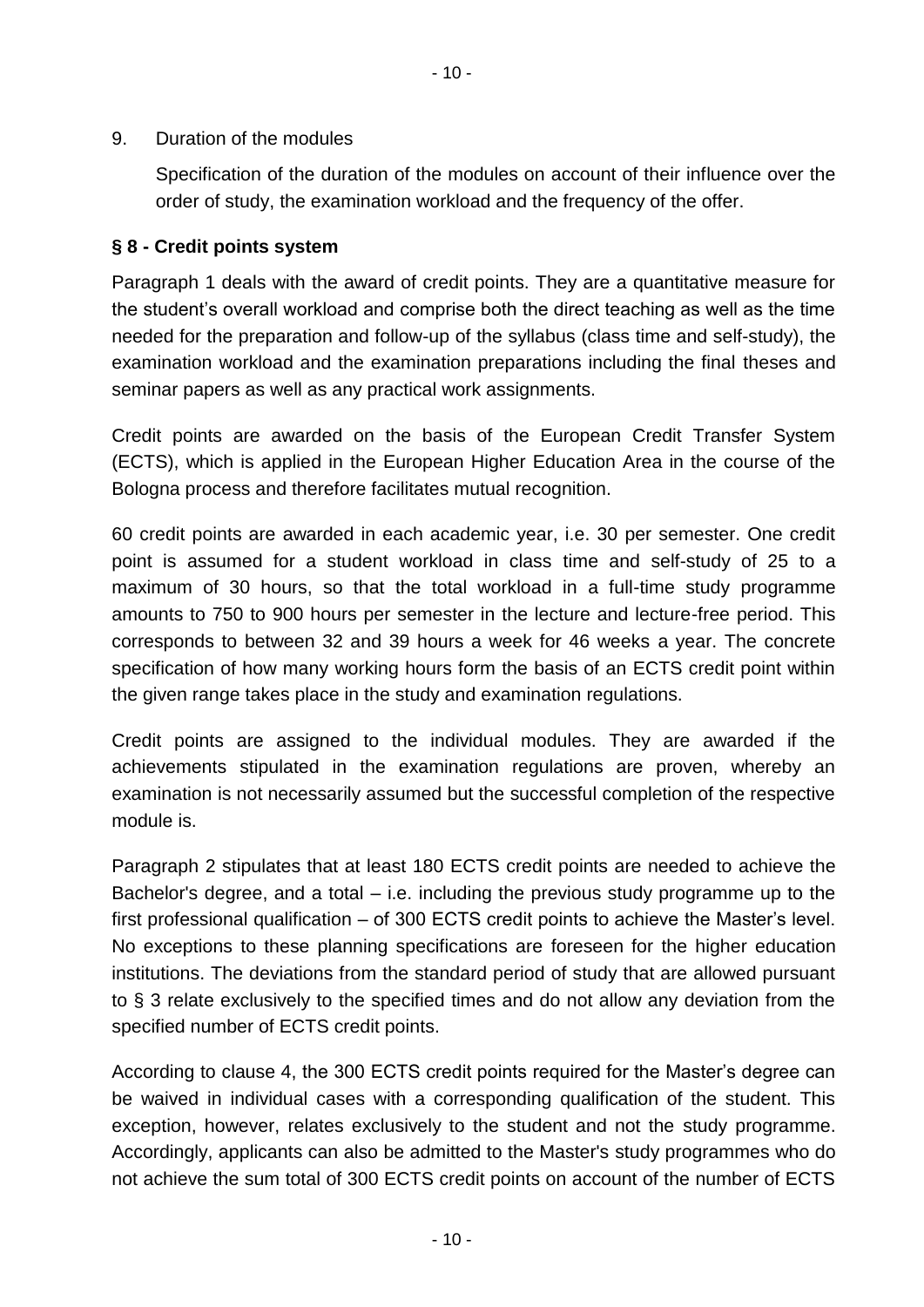credit points from the Bachelor's study programme. A requirement is proof of the qualification necessary for the admission.

- 11 -

In accordance with the possible total standard period of study of 6 years (§ 3 paragraph 2), the Master's level in case of consecutive Bachelor's and Master's study programmes in the core artistic subjects at colleges of art and music can be achieved with 360 credit points. The possibility of large modules in the core artistic subjects in the Bachelor's study programme takes into account the particularities of the artistic training, which is opposed to a small-scale modularisation on account of the integrated approach.

Paragraph 3 regulates the scope of work of the final theses. In order to guarantee a scope of work that is based on the training goal and level and is commensurate to the number of hours in the respective study programme, this may not fall below 6 ECTS or exceed 12 ECTS credit points for the Bachelor's thesis. A lower limit of 15 and upper limit of 30 ECTS credit points applies for the Master's thesis. The specifications serve both to ensure the quality as well as the interests of the students in study programmes that are not overloaded in terms of either content or time. The ranges allow a flexible organisation in consideration of the particularities of specific subjects.

The specifications apply in principle for colleges of art and music too. In study programmes in fine arts, the scope of work can be up to 20 ECTS credit points for the Bachelor's thesis and up to 40 ECTS points for the Master's thesis in duly substantiated exceptional cases.

Paragraph 4 determines that deviations from the specifications of the number of credit points in each semester are in principle possible with certain types of study programmes, e.g. intensive study programmes. The upper limit here is 75 ECTS credit points on the basis of 30 hours for each credit point. In these cases, special attention must be paid to the academic feasibility. The higher education institutions can contribute to the academic feasibility in such study programmes by means of special study-related organisational measures.

Paragraph 5 takes up the recommendation of the Standing Conference of the Ministers of Education and Cultural Affairs and the German Rector's Conference of June 12,  $2007/J$ uly 8,  $2008<sup>6</sup>$  on awarding a Master's degree in teacher training with a designated inclusion of the achievements from the preparatory service. One option to include the preparatory service in the Master's study programme is to credit parts of the preparatory service. A benchmark for practical school training in the study programme and in the preparatory service are the "Standards for teacher training: educational sciences"

—<br>6

[https://www.Kultusministerkonferenz.org/fileadmin/Dateien/pdf/PresseUndAktuelles/Beschluesse\\_Veroeffentlich](https://www.kultusministerkonferenz.org/fileadmin/Dateien/pdf/PresseUndAktuelles/Beschluesse_Veroeffentlichungen/Kultusministerkonferenz-Hochschulrektorenkonferenz-Empfehlung_12-06-08_08-07-08.pdf) ungen/Kultusministerkonferenz-Hochschulrektorenkonferenz-Empfehlung 12-06-08 08-07-08.pdf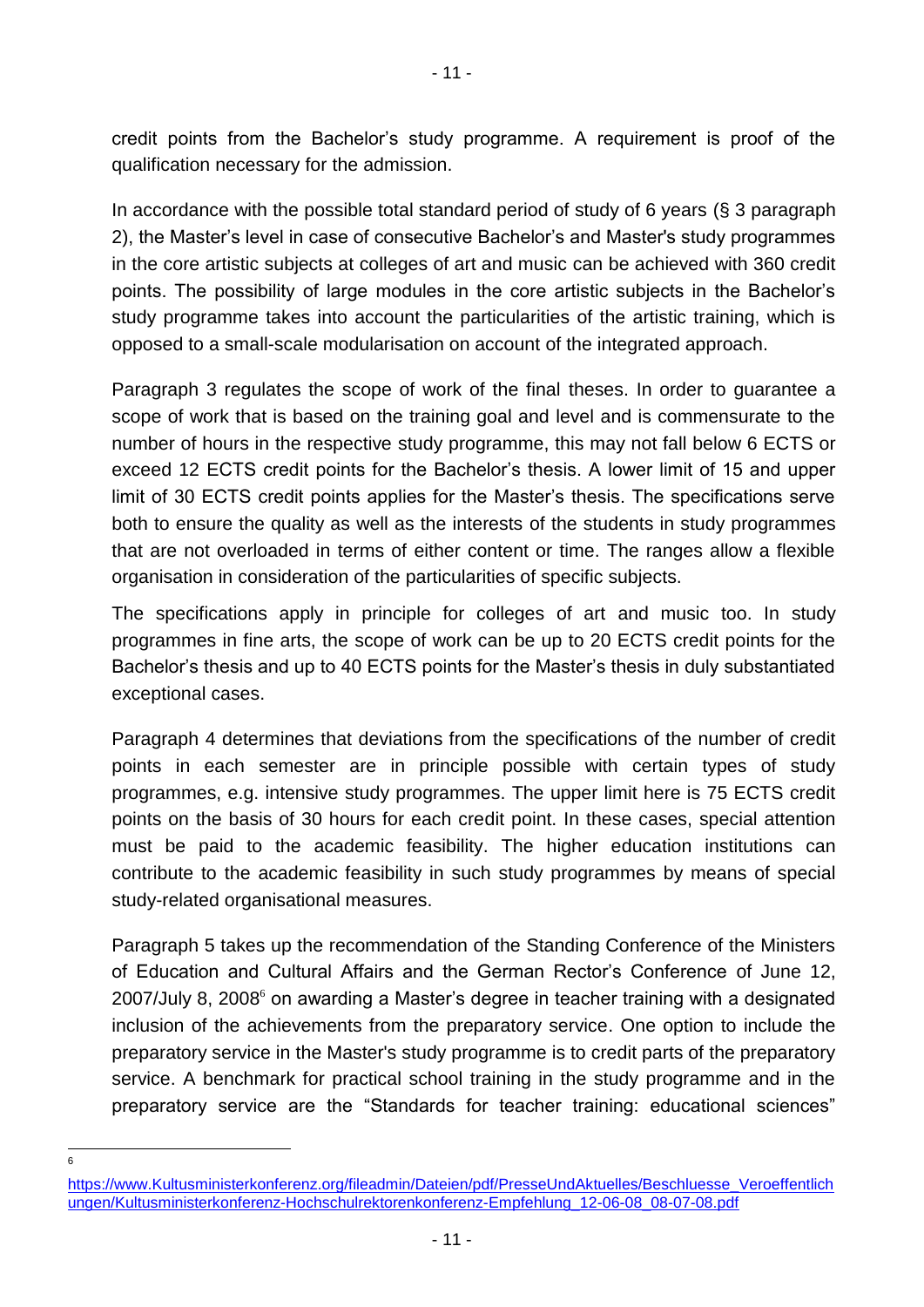(resolution of the Standing Conference of the Ministers of Education and Cultural Affairs of December 16, 2004)<sup>7</sup>. On this basis, the higher education institutions and the institutions of the second phase of training agree on state-specific qualification frameworks, on the basis of which the higher education institutions and the institutions of the second phase of training will jointly and unanimously develop training formats and examination procedures with a scope of up to 60 ECTS points for a one-year training period as the basis for crediting to a study programme at an higher education institution.

Paragraph 6 regulates particularities of the structure of higher education studies at colleges of cooperative education. colleges of cooperative education are tertiary sector institutions that offer science-related and at the same time practically-oriented training lasting at least three years. The number of ECTS credit points to be achieved and the ratio of theoretical and practical elements of training is based on the aforementioned resolution of the Standing Conference of the Ministers of Education and Cultural Affairs of October 15, 2004<sup>8</sup>.

The comparability with Bachelor's study programmes at higher education institutions as a requirement for the equation under higher education law makes it necessary that the theory-based elements of training are commensurate with the practically-oriented elements of training. The classification as "theory-based" and "practically-oriented" should not be carried out relative to a specific institution but to the learning content so that theory-based ECTS credit points can also be earned during the training phases in the company if the corresponding requirements are given, which also relate to the teaching staff (see § 21). The definition of a range from 120 to 150 ECTS credit points for the theory-based elements allow a flexible organisation corresponding to the requirements of the respective training courses.

## **§ 9 - Special criteria for cooperations with non-university institutions**

§ 9 stipulates the specific formal criteria for non-university cooperation projects pursuant to § 19. Paragraph 1 clause 1 stipulates the requirement of a written cooperation agreement between the higher education institution awarding the degree and cooperating training providers with respect to the nature, scope and mutual achievements of the existing cooperation from the point of view of quality assurance and transparency. In addition, a transparent description of the scope and type of cooperation on the website of the higher education institution is necessary for reasons of consumer protection.

 $\overline{a}$ 

<sup>7</sup> Standards for teacher training: educational sciences (resolution of the Standing Conference of the Ministers of Education and Cultural Affairs of December 16, 2004, as amended on June 12, 2014) under [http://www.Kultusministerkonferenz.org/fileadmin/Dateien/veroeffentlichungen\\_beschluesse/2004/2004\\_12\\_16-](http://www.kmk.org/fileadmin/Dateien/veroeffentlichungen_beschluesse/2004/2004_12_16-Standards-Lehrerbildung-Bildungswissenschaften.pdf) [Standards-Lehrerbildung-Bildungswissenschaften.pdf](http://www.kmk.org/fileadmin/Dateien/veroeffentlichungen_beschluesse/2004/2004_12_16-Standards-Lehrerbildung-Bildungswissenschaften.pdf)

<sup>8</sup> See footnote 2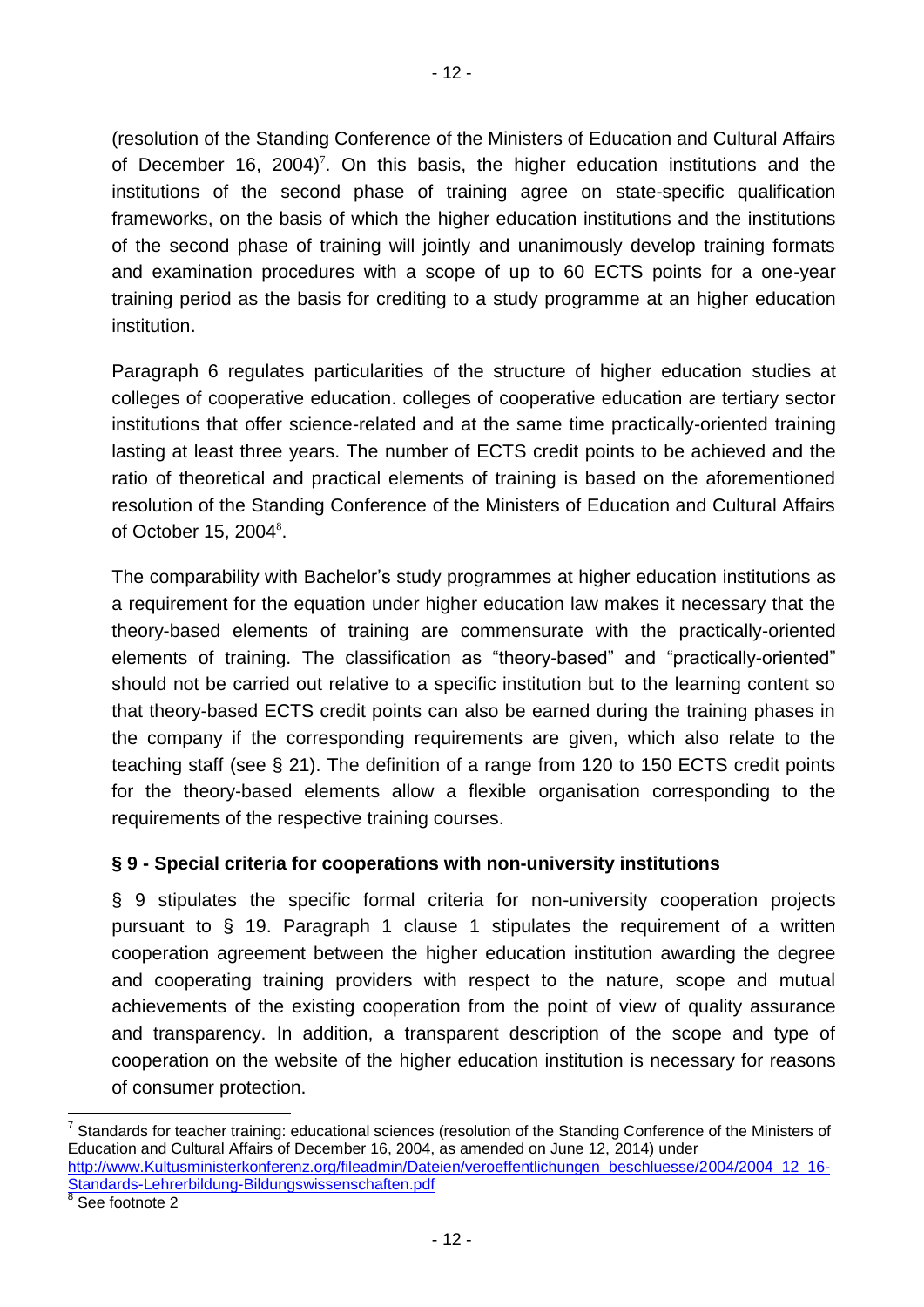Paragraph 1 clause 2 emphasises that the higher education institutions, as guarantors for the quality of the qualifications and degrees at a higher education level they award, are responsible for ensuring the quality of the study programmes and the recognition of prior learning. Only those competences that are equivalent in terms of content and level to that part of the study programme they are to replace can be credited. The knowledge and skills acquired outside of higher education may replace no more than 50% of a study programme at a higher education institution. This ensures that an essential part of the training on which the qualification at a higher education level is based, takes place under the direct responsibility, i.e. through the own performances of the awarding higher education institution.

Paragraph 2 makes it clear that cooperation projects with non-university institutions with respect to a study programme can only be regarded as being of an equivalent quality on condition that this generates additional verifiable scientific and educational policy benefits for future students and the higher education institution awarding the degree. This added value must be presented comprehensibly.

## **§ 10 - Special regulations for joint degree programmes**

The regulation serves the implementation of the so-called European Approach for Quality Assurance of Joint Programmes (EA) resolved at the Conference of Ministers of Education from the European Higher Education Area $9$  in May 2015 in Yerevan<sup>10</sup>. This should enable the external quality assurance of study programmes developed and answered for jointly by higher education institutions in different states, in particular in the European Higher Education Area, on the basis of uniform rules of procedure and criteria that are oriented on the Standards and Guidelines for Quality Assurance in the European Higher Education Area  $(ESS)^{11}$  on which the European Higher Education Area is also based. Corresponding regulations on the academic criteria and the rules of procedure can be found in Part 3 and 4 of this decree (§§ 16 and 33). The regulations contained in part 2, 3 and 4 of this decree are only applicable for joint degree programmes wherever this is explicitly stipulated.

The regulations on joint degree programmes set out the legal framework for accreditation decisions based on divergent criteria and rules of procedure. They hereby open up the possibility of taking accreditation decisions that differ from the criteria and rules of procedure defined in this decree, above and beyond the right of the Accreditation Council Foundation contained in Article 5 paragraph 3 number 2 of the interstate study accreditation treaty to stipulate the requirements for the recognition of

l

<sup>9</sup> <https://www.ehea.info/> , currently 48 European states [http://bologna-](http://bologna-yerevan2015.ehea.info/files/02_European%20Approach%20QA%20of%20Joint%20Programmes_v1_0.pdf)

werevan2015.ehea.info/files/02\_European%20Approach%20QA%20of%20Joint%20Programmes\_v1\_0.pdf <http://www.ehea.info/cid105593/esg.html>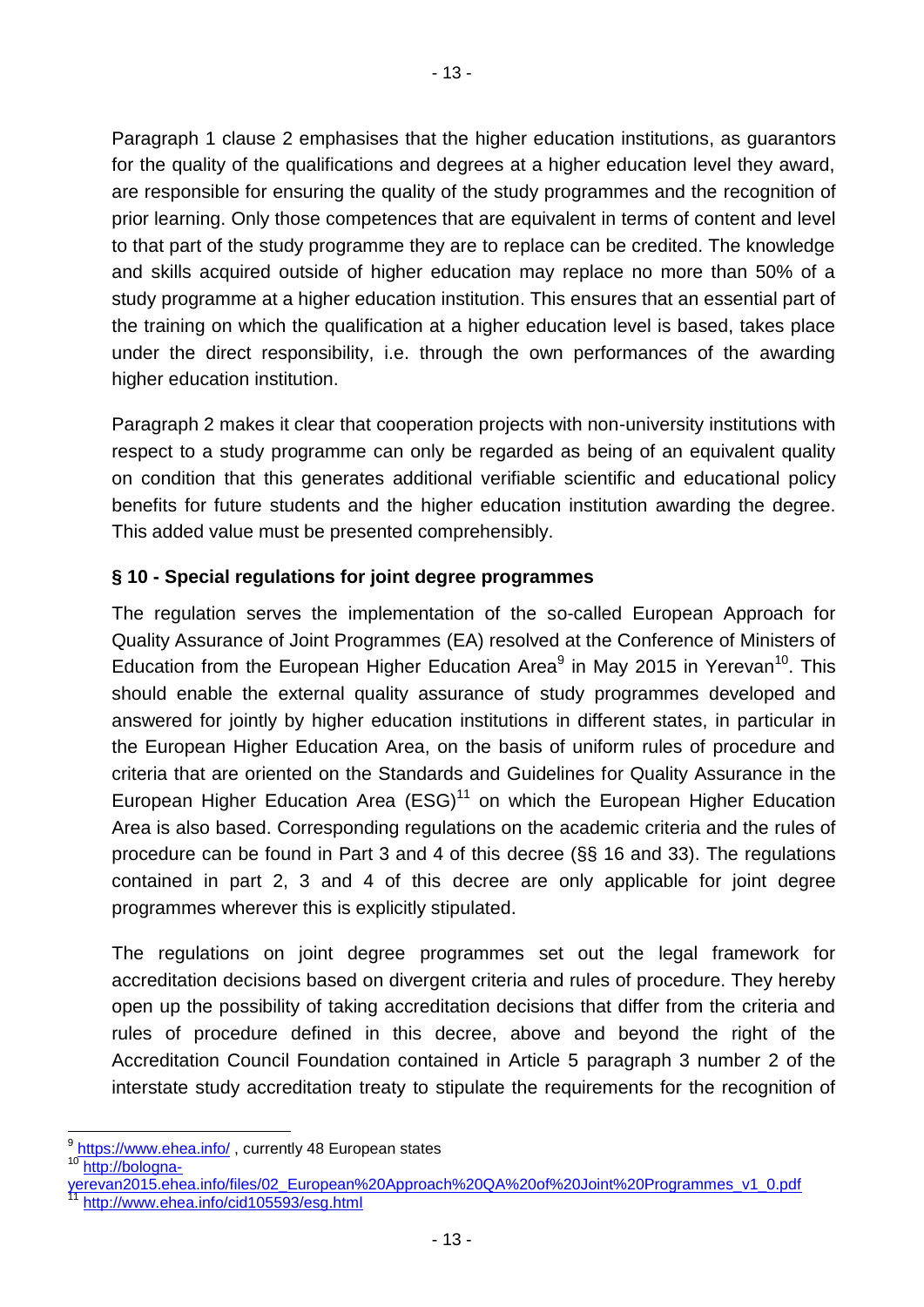accreditation decisions by foreign institutions. Article 5 paragraph 3 number 2 of the interstate study accreditation treaty only gives the Accreditation Council Foundation the mandate to regulate the requirements for the performance of corresponding recognition procedures on the basis of the criteria and rules of procedure enacted in the interstate study accreditation treaty and the decrees enacted on the basis of Article 4 of the interstate study accreditation treaty, without allowing any deviation from these stipulations. This does not entail an authorisation of the Foundation to define its own criteria and rules of procedure that differ from these stipulations in such procedures, with a view to the goals set out in Article 1 paragraphs 2 and 3, Article 4 paragraph 6 of the interstate study accreditation treaty, though also with a view to constitutional law principles (in particular the principle of legal certainty and the theory of "legislative reservation").

Paragraph 1 defines the scope of application. This is initially restricted to study programmes that lead to a joint degree, in view of divergent criteria that are associated with the application of the EA - in particular, from a structural point of view 300 ECTS credit points do not necessarily have to be taken as a basis for a Master's degree, including the first qualification - and definition issues related to the scope of application that still have to be clarified apart from that. According to this, a joint degree programme is a study programme offered by a domestic higher education institution together with one or more foreign higher education institutions that leads to a degree awarded jointly by these higher education institutions.

The participating higher education institutions must be recognised as higher education institutions by the competent authorities in their states. Their respective national legal framework must allow their participation in joint degree programmes and the award of a joint degree (see B 1.1 EA).

Numbers 1 to 5 define the constitutive requirements on the organisation of the study programme and the cooperation needed for applicability.

Number 1 stipulates that the study programme must be based on a jointly coordinated and systematic, coherently interrelated curriculum. This excludes an application on models where higher education institutions only cooperate in recognizing competences, but do not offer a joint curriculum (see introduction to EA).

Number 2 stipulates that each student must complete at least 25% (measured in ECTS credit points) of the study programme at at least one of the foreign partner higher education institutions. This rules out an application of the special regulations for joint degree programmes on cooperation projects with optional study abroad or cooperation projects in which only foreign students have to be mobile.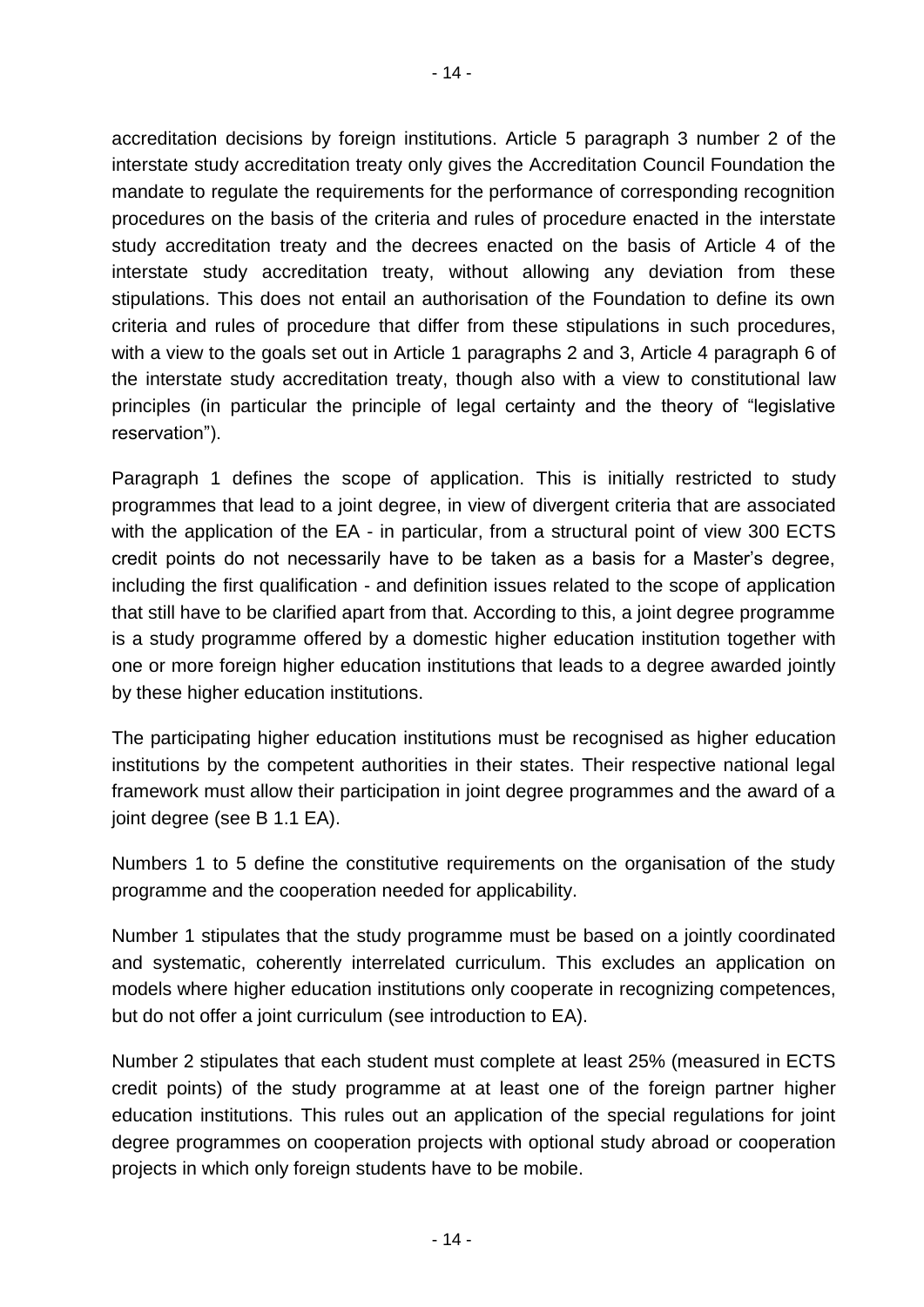Number 3 postulates the requirement of a contractually agreed cooperation between the participating higher education institutions so as to guarantee the sustainability of the study programme in the interests of the students in particular. The cooperation agreement concluded by the participating higher education institutions within the scope of their contractually agreed cooperation must contain in particular regulations on: the designation of the qualification awarded in the study programme; Coordination and responsibilities of the partners involved regarding management and financial organisation; admission and selection procedures for students; mobility of students and teaching staff; examination regulations, student assessment methods, recognition of credit points and degree awarding procedures and the involvement of all cooperating institutions in the design and delivery of the study programme (see B 1.3 EA).

Number 4 ensures that in the interests of students, the study programme has a coordinated admissions and examination system (see B 1.3 EA).

Number 5 stipulates that the participating higher education institutions must have a joint quality management system. This also includes the application of joint internal quality assurance processes by the participating higher education institutions. These comprise in particular the quality assurance strategy, standards to design and approve study programmes, consideration of the principles of study-centred learning, teaching and examining, transparent regulations on admissions and study progress, recognition and qualification, ensuring the competence of the teaching staff, the provision of appropriate means to ensure the learning environment, a sound information management system and an ongoing monitoring and periodic review of the study programmes (see B 9 EA in conjunction with the ESG 1.1 and Part 1 of the ESG).

Paragraph 2 stipulates formal criteria that apply for joint degree programmes.

With a view to the involvement of foreign higher education institutions and the political agreements reached in the European Higher Education Area, Clause 1 expressly stipulates the application of the recognition principles of the so-called Lisbon Recognition Convention, that already applies qua Federal and state legislation for higher education institutions in Germany, as criterion<sup>12</sup> (see B 4.2 EA). These comprise:

A right to the recognition of competences acquired as qualification for a study programme at a higher education institution/within the scope of a study programme at a higher education institution in the event that there are no substantial differences between the acquired competences and those that have to be proven. This is to be measured in particular by the qualification goal of the respective study

 $\frac{1}{12}$  law from April 11, 1997 on the Convention on the Recognition of Qualifications concerning Higher Education in the European Region from May 16, 2007 (BGBl. (German Federal Law Gazette) 2007 II p. 712 f, <http://www2.fzs.de/uploads/lissabonkonvention.pdf>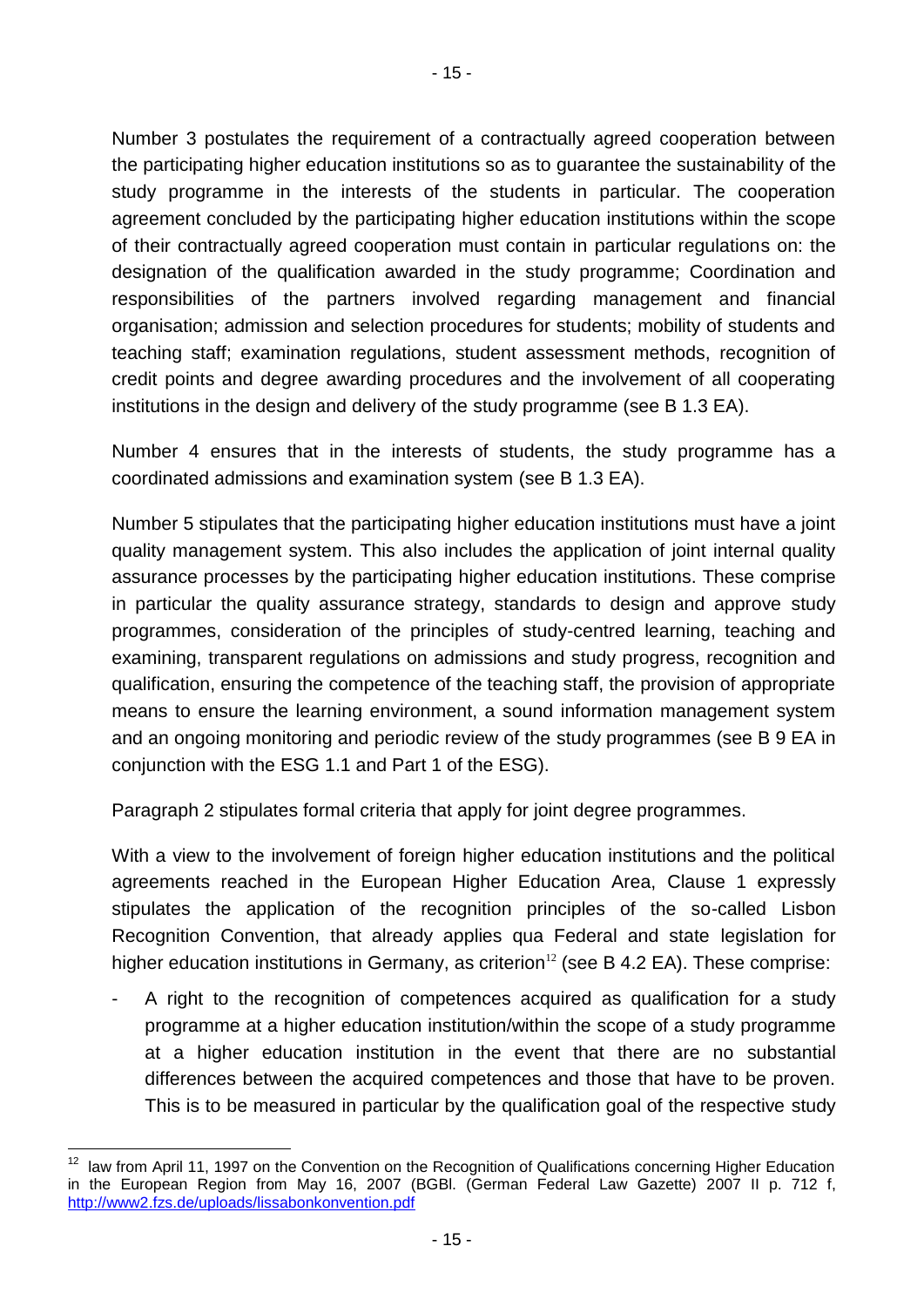programme that is to be achieved,

- reversal of the burden of proof in favour of the applicant,
- an obligation on the part of the higher education institution to substantiate negative decisions,
- the right to a review of the decision.

Clause 2 makes it clear that the principles set out in §§ 7 and 8 paragraph 1 on modularisation and the credit points system apply here too and that the distribution of credit points must be clear (see B 3.2 EA).

Clause 3 stipulates in accordance with the political agreements in the European Higher Education Area that a Bachelor's study programme must comprise at least 180 and a maximum of 240 credit points, a Master's study programme at least 60 credit points (see B 3.3 EA). Clause 4 makes it clear, in particular in the interests of internationally mobile students, that the relevant information on the programme, such as admission requirements and procedures, course catalogue, examination and assessment procedures must be published and accessible to students at all times (see B 8 EA).

Paragraph 3 extends the scope of the criteria and rules of procedure set out in §§ 10 paragraphs 1 and 2, 16 paragraph 1 and § 33 paragraph 1 of the so-called European Approach to joint degree programmes conducted in cooperation with higher education institutions outside the European Higher Education Area if the cooperation partner outside Europe has pledged to apply these principles in a cooperation agreement with the domestic higher education institution.

# **Part 3 Subject-content criteria for study programmes and quality management systems**

This section serves to concretize the academic criteria named in Article 2 paragraph 3 of the interstate study accreditation treaty.

### **§ 11 - Qualification goals and qualification level**

§ 11 regulates the criteria according to which the consistency of the qualification goals and the qualification level of the respective programme concept is to be assessed within the scope of the accreditation procedure.

Paragraph 1 makes reference to Article 2 paragraph 3 number 1 of the interstate study accreditation treaty which lists the scientific or artistic proficiency that corresponds to the envisaged qualification level and the employability as well as the development of personality as qualification goals of a study programme. In view of the particular significance of the connection to society of teaching and learning as part of the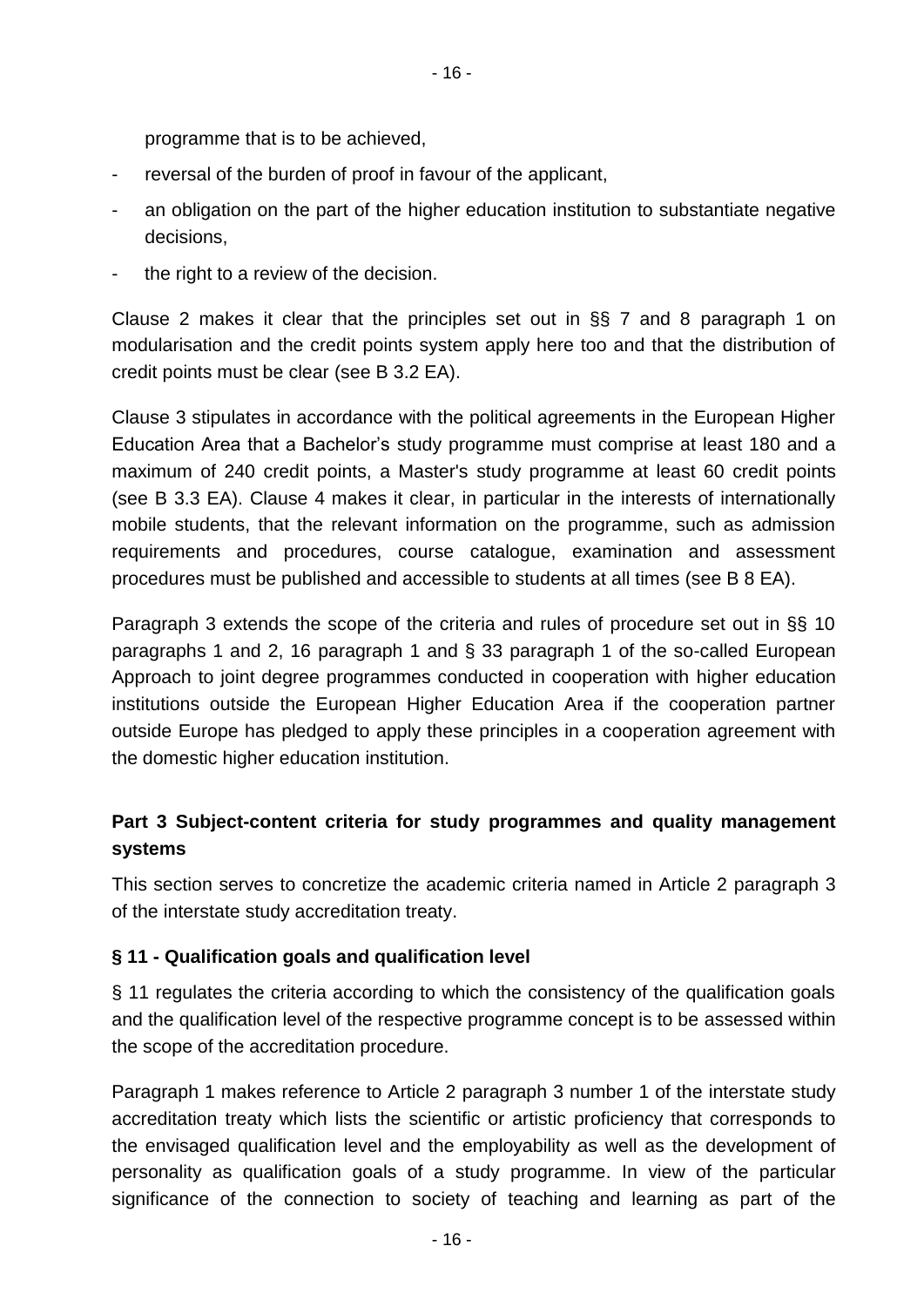personality development characteristic, this is mentioned explicitly in accordance with the definition of the German Council of Science and Humanities in the recommendations on the relationship between university education and the labour market from 2015<sup>13</sup>. Within the scope of the accreditation, it should be assessed whether the qualification goals and intended learning outcomes that are to be specified by the higher education institution for each study programme actually reflect these goals.

Paragraph 2: The aspects of the subject-related, scientific artistic, methodological and character-forming requirements described in paragraph 2 are based on the descriptors and competence dimensions of the latest version of the qualifications framework for German qualifications at a higher education level<sup>14</sup>, which was drawn up in a cooperation between the German Rector's Conference and Standing Conference of the Ministers of Education and Cultural Affairs and agreement with the Federal Ministry of Education and Research and resolved by the Standing Conference of the Ministers of Education and Cultural Affairs on February 16, 2017. This implements the qualifications framework for the European Higher Education Area<sup>15</sup> on a national level and comprises the teaching of current subject-related knowledge, interdisciplinary knowledge and the generally recognised principles of good scientific practice as well as the acquisition of methodological, personality and social competences and the guarantee of employability and lifelong learning skills. It should be assessed in the accreditation whether the programme concept covers these aspects and these correspond to the qualification level that is taught.

Paragraph 3 stipulates the requirements on the Bachelor's and Master's levels in a twocycle system and on the different profiles for the study programmes to be verified in the accreditation, based on the respective resolutions of the Standing Conference of the Ministers of Education and Cultural Affairs<sup>16</sup> that have proven themselves in former accreditation practice.

Clause 1 hereby clarifies the function of the Bachelor's degree as a first professional qualification, which teaches a broad qualification as a basic qualification at a higher education level and thus has to ensure the ability to take up a professional activity as well as for further scientific qualification and lifelong learning. In accordance with the differentiation of the Master's study programmes pursuant to § 4 paragraph 2, clause 2 defines consecutive Master's study programmes as consolidating, extending, multi-

<sup>13</sup> [https://www.wissenschaftsrat.de/download/archiv/4925-15.pdf,](https://www.wissenschaftsrat.de/download/archiv/4925-15.pdf) p. 40f 14

[https://www.Kultusministerkonferenz.org/fileadmin/Dateien/veroeffentlichungen\\_beschluesse/2017/2017\\_02\\_16](https://www.kmk.org/fileadmin/Dateien/veroeffentlichungen_beschluesse/2017/2017_02_16-Qualifikationsrahmen.pdf) [-Qualifikationsrahmen.pdf](https://www.kmk.org/fileadmin/Dateien/veroeffentlichungen_beschluesse/2017/2017_02_16-Qualifikationsrahmen.pdf)<br><sup>15</sup> + *m* = *m* 

[http://media.ehea.info/file/WG\\_Frameworks\\_qualification/85/2/Framework\\_qualificationsforEHEA-](http://media.ehea.info/file/WG_Frameworks_qualification/85/2/Framework_qualificationsforEHEA-May2005_587852.pdf)

[May2005\\_587852.pdf](http://media.ehea.info/file/WG_Frameworks_qualification/85/2/Framework_qualificationsforEHEA-May2005_587852.pdf)

See footnote 1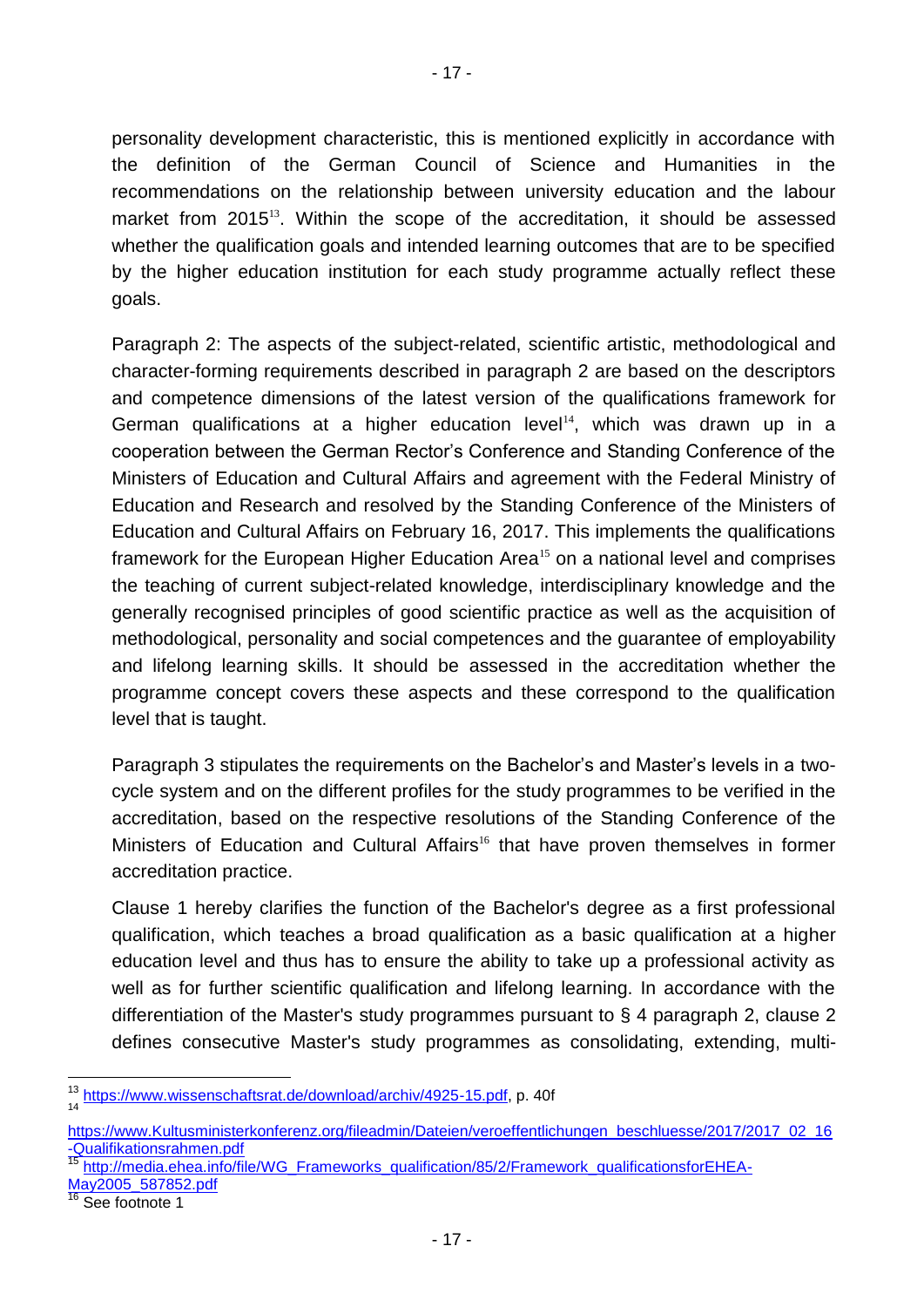disciplinary study programmes, or ones with other subjects. Clauses 3 and 4 regulate the special requirements on Master's study programmes providing further education. Master's study programmes providing further education are characterised by an emphasis on professional qualification. Therefore, the preceding professional activity is a constitutive element that has to be reflected in both the duration as well as the type of activity. If the minimum duration of the preceding professional activity is fallen short of by one year, this hence requires particular justification. The professional activity builds on the preceding first professional qualification and therefore cannot be replaced by either mandatory internships in the Bachelor phase or professional activity before the Bachelor study programme is begun. According to the qualification objective, special attention must be paid during the accreditation to the relationship between the professional qualification and programme concept as explained by the higher education institution. The same applies for the verification of the requirements that – despite the predominantly professional focus – have to meet the qualification level defined for the Master's stage in terms of structure (see also § 4 paragraph 2) and content (see also paragraph 2). Clause 5 specifies the qualification goals for artistic Bachelor's and Master's study programmes.

Bachelor's and Master's study programmes can be studied at various higher education institutions, and at different kinds of higher education institution as well as with phases of professional activity between the first and second degree.

## **§ 12 - Coherent programme concept and adequate implementation**

§ 12 concretizes the criteria for the assessment of the respective programme concept based on the structural requirements set out in § 3 ff. and defines the framework that has to be verified for an adequate implementation. A particular focus here is on the academic feasibility. The regulations are based on the standards included in the ESG adopted by the participating countries in the European Higher Education Area at their Ministerial Conference in May 2015 for the internal quality assurance of higher education institutions, in particular as to the design of study programmes (standard 1.2), student-centred learning, teaching and assessment (standard 1.3), admission, progression, recognition and certification (standard 1.4), teaching staff (standard 1.5) and the requirements on the learning environment (standard 1.6).

Paragraph 1 clause 1 calls for a coherent curriculum with a view to the ability to achieve the qualification goals in consideration of the entry qualification (see standard 1.2). Clause 2 demands a contextualisation of qualification goals (see also § 11 paragraphs 1 and 2), name of the study programme, qualification level and designation (see also § 6) and module concept (see also § 7). Clause 3 postulates a variety of teaching and learning methods adapted to the respective disciplinary cultures and the study programme format as well as any necessary practical parts (see standard 1.3). Clause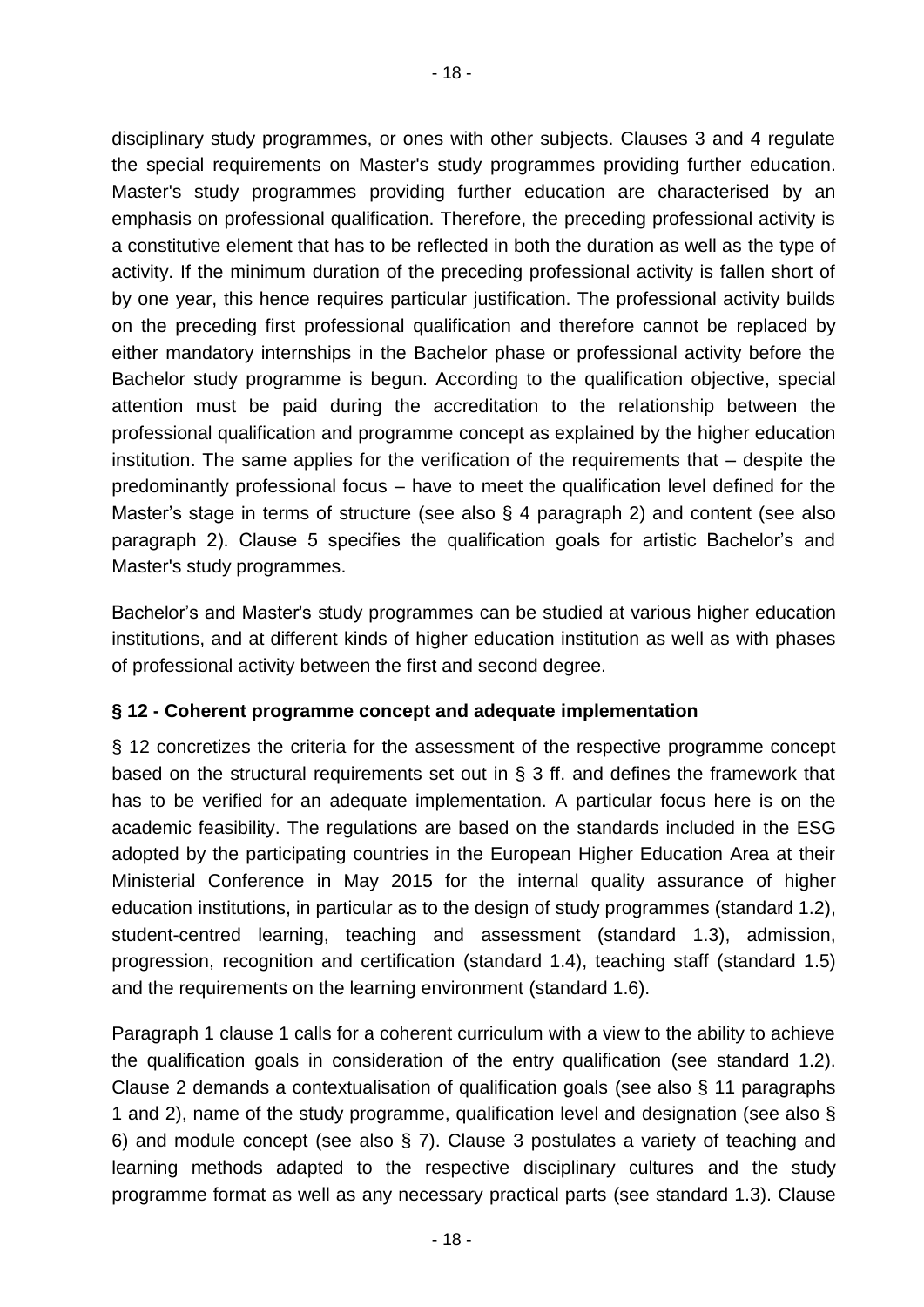4 stipulates that the study programme must offer a suitable framework to encourage student mobility, allowing students to attend other higher education institutions without losing time. This includes in particular the consideration of mobility windows in the programme concepts and recognition procedures that consistently apply the principles of the Lisbon Recognition Convention<sup>17</sup> for not only study periods at higher education institutions abroad but also those in the home country. Admission requirements for Master's study programmes must also encourage mobility and enable a transfer between higher education institutions as well as between different types of higher education institutions. Clause 5 ensures that the students are encouraged to take an active part in designing the teaching and learning process. This guarantees studentcentred learning, teaching and assessment within the meaning of standard 1.3 of the ESG.

Paragraphs 2 and 3: Apart from those aspects related to the study programme, the institutional framework should also be included in the assessment, wherever this is directly relevant for the implementation of the study programme. This covers both the teaching staff as well as the resources and equipment (see standard 1.5 teaching staff and 1.6 learning environment). The phrasings hereby guarantee a discretion depending on the concrete study programme.

Paragraph 2 clause 1 stipulates that the teaching staff must offer both a quantitative and qualitative guarantee for the adequate implementation of the curriculum. This also includes the communicative skills of the teaching staff. Clause 2 demands that the connection between research and teaching be guaranteed by an adequate number of professors (main  $job$ <sup>18</sup> who teach on a regular basis. This applies for both the undergraduate and graduate study programmes. Clause 3 demands suitable measures for the choice and qualification of staff to ensure content-related and didactic qualified teaching in each study programme. This includes structured processes for appointment procedures or a systematic offer for higher education didactic qualification.

Paragraph 3 regulates that the resources and equipment must also be included in the assessment, wherever these are important for the implementation of the concept and the achievement of the qualification goals. The supplement in brackets contains an exemplary list of possible equipment features, though this is by no means exhaustive and can be replaced or supplemented by others depending on the individual case.

Paragraph 4: The envisaged examinations and types of examination must enable the students to demonstrate the extent to which they have achieved the intended learning outcomes. The examinations must be related to the module – and not the individual

 $17$ See footnote 12

 $18$  On account of different definitions of the title "Professor" in state law, divergent titles may be used here in the decrees of the states.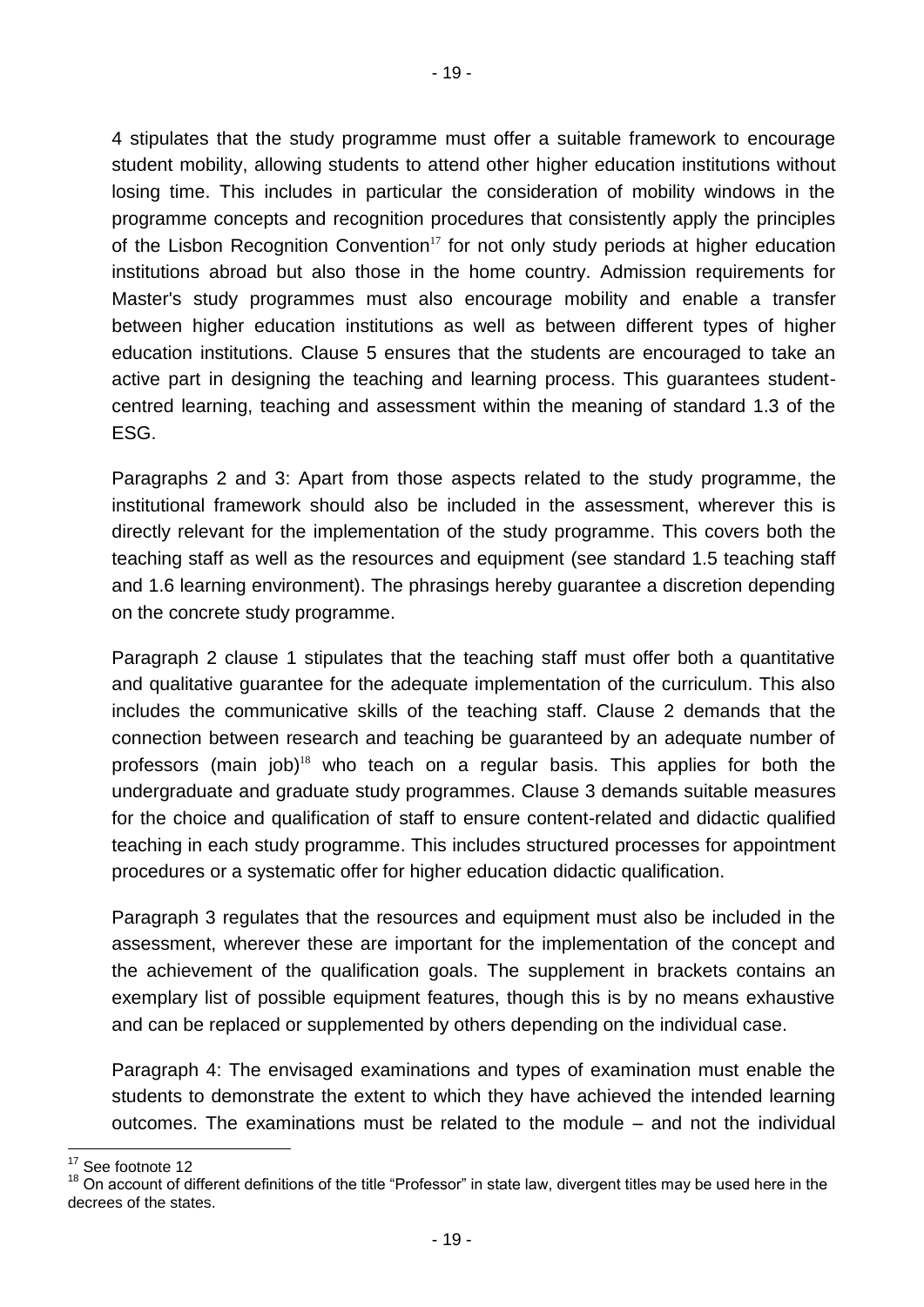lectures – and be competence-oriented. In order to ensure this, a permanent review and further development of the types of examination used must be guaranteed.

Paragraph 5 ensures that the study programme is designed in such a way that it can typically be completed with success by a student within the standard period of study and clause 2 lists the components that have to be checked indispensably in the assessment. This list is not exhaustive. Depending on the concrete programme concept (for example, study programmes with a particular profile requirement, see paragraph 6), further factors may have to be taken into account here.

One criterion for the academic feasibility according to number 1 is a predictable and reliable implementation of the study programme. This comprises in particular informing students promptly and comprehensively of all organisational aspects related to the study programme and the transparent and reliable planning and performance of courses and examinations.

Number 2 also requires the absence of overlaps in courses and examinations to a large extent. This applies above all for the compulsory module area and the frequently chosen combinations of subjects and elective modules. As for the rest, if an absence from overlaps cannot be guaranteed, it must be ensured that applicants/students are informed in due time and transparently.

Number 3 also requires that in the programme concept, in consideration of the formal requirements in § 7 and § 8 the workload involved and examination load be determined plausibly and that these determinations are checked continuously and adjusted wherever necessary, in particular through regular workload surveys. In order to ensure an active design of the order of study by students, sufficient flexibility, in particular with a view to changing the higher education institution, and predictability for students, the learning results of a module shall be calculated so that these can usually be achieved within one semester, though at most within one year.

An adequate frequency and organisation of examinations is also indispensable according to number 4. This is why modules should usually only be concluded with one examination to reduce the examination load and usually comprise no more than five ECTS credit points. Consequently, no more than six examinations can be assumed each semester with 30 ECTS credit points per semester in a full-time study programme. Examination here means the legally sound proof that the module's qualification goal has been reached. This includes preliminary work, academic achievements or other proofs, such as the completion of a practical work assignment, performance of a laboratory test, participation in excursions.

These are directory regulations, i.e. deviations are possible in justified exceptions. The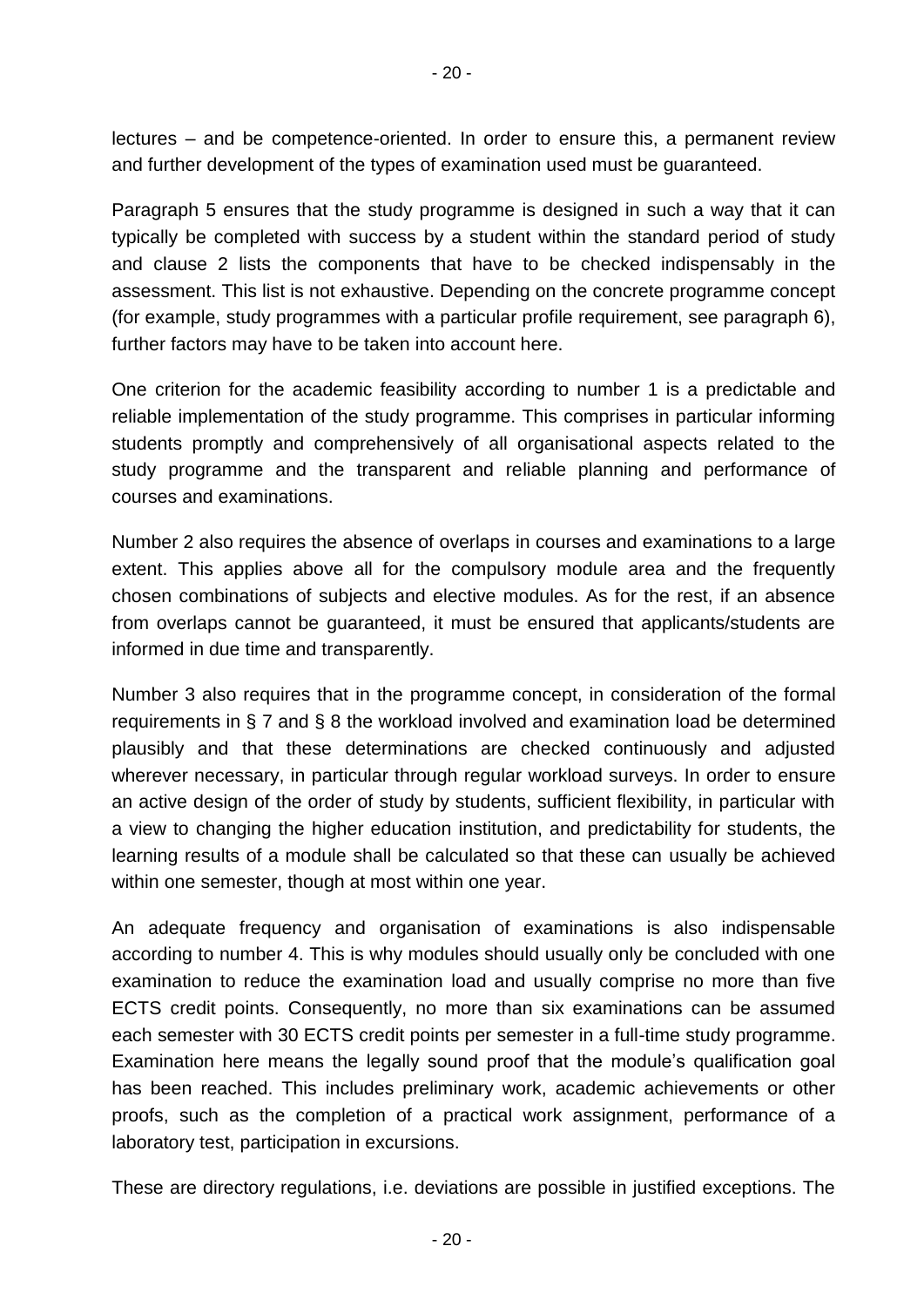- 21 -

consistency of the respective module concepts and the consistency of the examination concept relative to the qualification goals of the respective module hereby have to be take into account as well as the overall examination load in the respective study programme<sup>19</sup>.

Paragraph 6: The study programme's profile as published by the higher education institution has to be included in the assessment too. If the higher education institution advertises or identifies a study programme with certain features (e.g. international, dual, extra-occupational, virtual, on-the-job, part-time), these features are part of the programme profile and thus also a subject matter of the assessment.

In these cases, the criteria named in paragraphs 1 to 5 are applicable depending on the specific profile and from the specific point of view in each case and must be measured against the particular requirements to be defined in each case by the higher education institutions. These include in particular aspects such as the specific target group, a particular organisation of the study programme, different places of learning and the involvement of practical partners, for example in dual models, specific teaching and learning formats or the existence of a sustainable quality management system that covers the different places of learning. A study programme may be called and advertised as "dual" if the places of learning (at least higher education institution/college of cooperative education and company) are systematically geared to each other in terms of content, and organisation and on contract-level.<sup>20</sup>

## **§ 13 - Subject-content organisation of the study programmes**

§ 13 defines the framework for the subject-content assessment of study programmes and specifies the special requirements for teacher training programmes.

Paragraph 1: In view of Article 5 paragraph 3 of the German Basic Law, the regulation is limited to checking compliance with the procedural requirements to ensure a sound programme concept regarding the subject and leaves the experts a wide margin of discretion in terms of content. In accordance with clause 1, this includes the existence of mechanisms/measures to determine the consistency of the subject-related and scientific requirements. Moreover, clause 2 requires proof of a regular check and readjustment of not only the subject-content design of the curriculum but also the methodical-didactic approaches so as to guarantee a teaching of the breadth and diversity of current scientific theories in the respective subject. According to clause 3, this can only be ensured if the professional discourse on a national and, if necessary, international level, is taken into systematic account. This includes a critical reflection on

<sup>19</sup> <sup>19</sup> "Common structural guidelines of the Länder for the accreditation of Bachelor's and Master's study courses" of February 4, 2010 – interpretation aids – of February 25, 2011, number 5

 $^{20}$  On account of different definitions of the designation "dual studies" in state legislations, divergent definitions may be used here in the decrees of the states.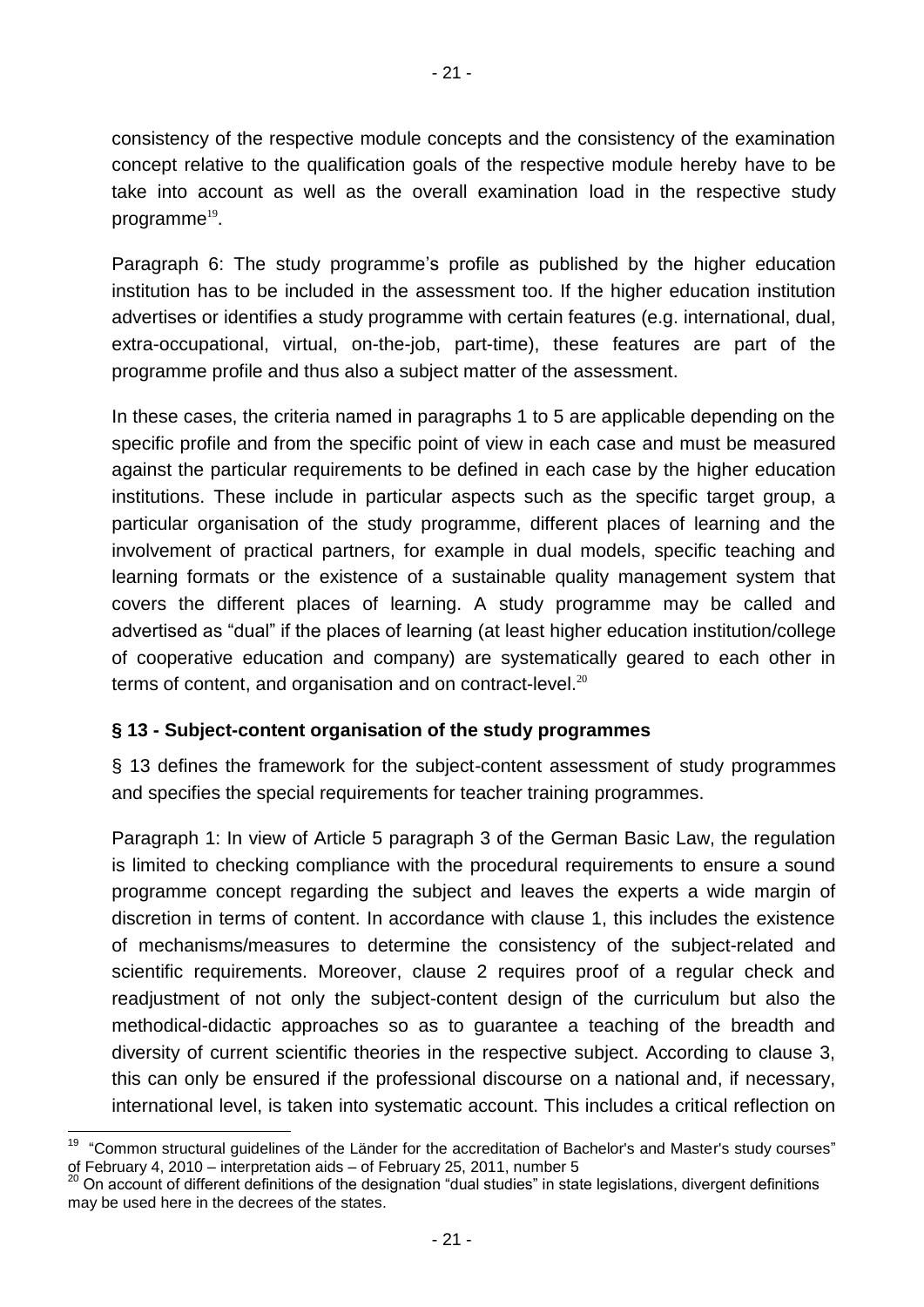various subject-related reference systems as well as a continuous analysis of the latest research.

The use of modules from Bachelor's study programmes in Master's study programmes is only allowed in exceptional cases if the partial qualification goal achieved by the successful completion of the respective module serves the achievement of the overall qualification goal of the Master's study programmes in an adequate manner. This applies for both the consecutive study programmes and those providing further education. On the other hand, the duplication of modules in parts of the study programme with consecutive content is to be excluded. It also has to be ruled out that modules with essentially the same content can be taken in both the Bachelor's study programme and again in the Master's study programme.

Paragraphs 2 and 3 define the subject-content criteria for the assessment of study programmes that teach the educational requirements for a teacher training qualification. With a view to the requirement of ensuring a high quality of instruction and thus of guaranteeing comparable educational opportunities (state responsibility for the school system), uniform stipulations are required here. The regulations are based on standards resolved by the Standing Conference of the Ministers of Education and Cultural Affairs in this respect. $21$ 

Paragraph 2 regulates the requirement of checking that the curriculum corresponds to the standards in specialist sciences and teaching methodologies as well as educational sciences that are common for all states. These result in each case from the requirements on content that are common for all states and possibly state-specific, on the basis of the Standing Conference resolutions in the currently applicable version. $^{22}$ .

Paragraph 3 determines the structural and conceptional criteria to be verified in the accreditation and hereby adopts the stipulations made in the respective Standing Conference resolution. The exceptions for the subjects art and music that this allows for the respective teacher training course must be taken into account. Clause 2 makes it clear that exceptions to clause 1 numbers 1 and 2 for teacher training programmes for vocational schools according to the applicable resolutions of the Standing Conference

[http://www.Kultusministerkonferenz.org/fileadmin/Dateien/veroeffentlichungen\\_beschluesse/2005/2005\\_06\\_02](http://www.kmk.org/fileadmin/Dateien/veroeffentlichungen_beschluesse/2005/2005_06_02-gegenseitige-Anerkennung-Bachelor-Master.pdf) [gegenseitige-Anerkennung-Bachelor-Master.pdf](http://www.kmk.org/fileadmin/Dateien/veroeffentlichungen_beschluesse/2005/2005_06_02-gegenseitige-Anerkennung-Bachelor-Master.pdf)

l <sup>21</sup> In particular: Key points for the mutual recognition of Bachelor's and Master's degrees in study programmes that teach the educational requirements for a teacher training qualification, resolution of the Standing Conference of the Ministers of Education and Cultural Affairs of June 2, 2005 at

 $^{22}$  For educational sciences refer to:  $\overline{\rm Footnote}$  $\overline{\rm Footnote}$  $\overline{\rm Footnote}$   $\overline{7}$ ; For specialist sciences and didactics refer to: "Requirements on content for specialist sciences and teaching methodologies in teacher training that are common for all Länder" (resolution of the Standing Conference of the Ministers of Education and Cultural Affairs of October 16, 2008 as amended on March 16, 2017) at

[https://www.Kultusministerkonferenz.org/fileadmin/Dateien/veroeffentlichungen\\_beschluesse/2008/2008\\_10\\_16](https://www.kmk.org/fileadmin/Dateien/veroeffentlichungen_beschluesse/2008/2008_10_16-Fachprofile-Lehrerbildung.pdf) [-Fachprofile-Lehrerbildung.pdf](https://www.kmk.org/fileadmin/Dateien/veroeffentlichungen_beschluesse/2008/2008_10_16-Fachprofile-Lehrerbildung.pdf)

Framework agreements for the individual teacher training courses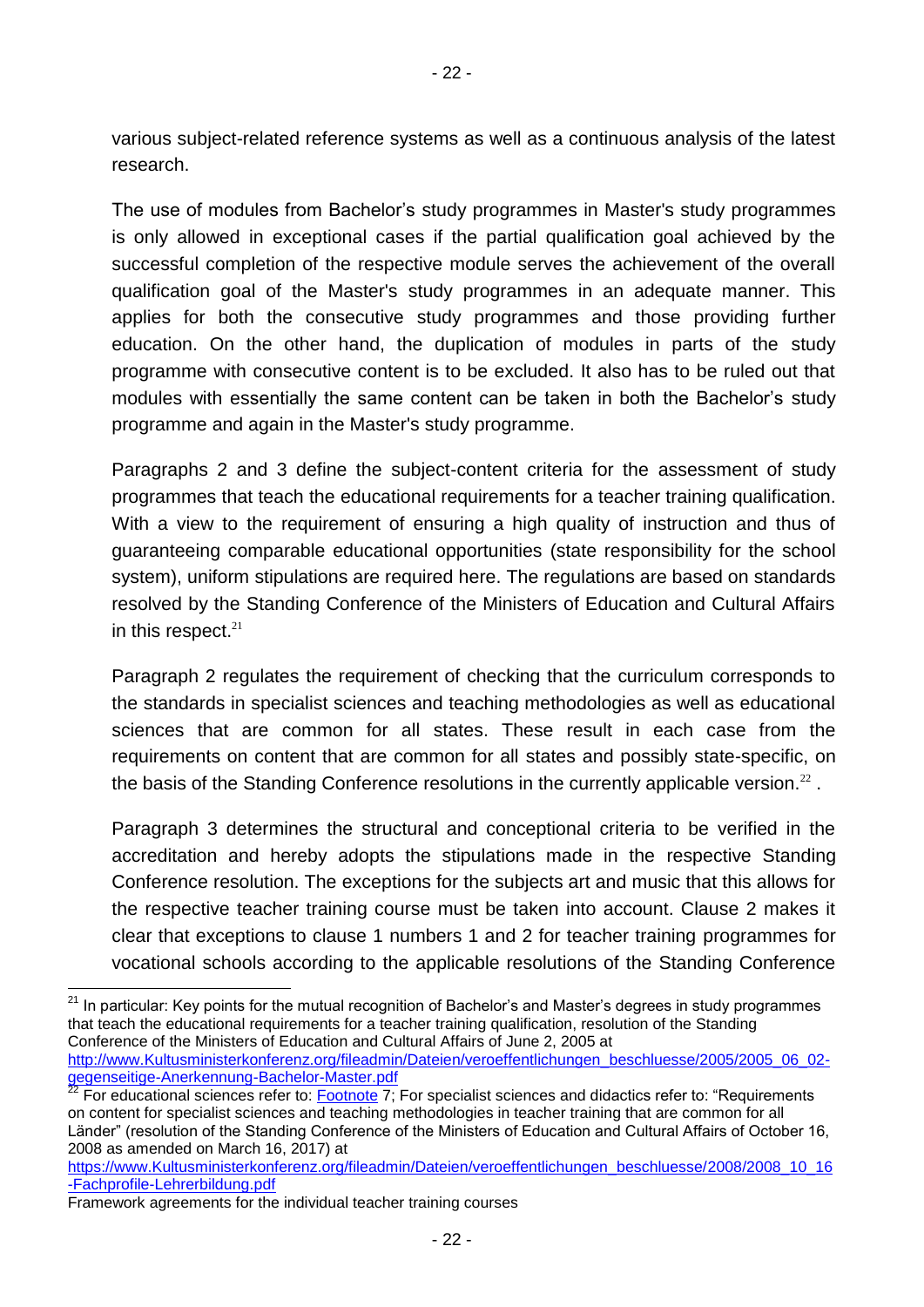of the Ministers of Education and Cultural Affairs (framework agreement for the teacher training qualification 5) are allowed.

### **§ 14 - Academic success**

In order to ensure an efficient study design and thus the academic success, a continuous monitoring and adjustment of study programmes that integrates the experience of students as well as graduates is indispensable in the interests of students and graduates, though also in the interests of a sustainable use of resources and time. § 14 stipulates the criteria to be checked. These comprise a closed loop with a regular review (clause 1), the introduction of measures based on the results of the review (clause 2) and a continuous monitoring of the success as well as use of the results for continued enhancement (clause 3). Suitable monitoring measures are in particular course evaluations, workload surveys or graduate surveys, though also statistical analyses of the study and examination progress and student / graduate statistics. The measures to be introduced may be very diverse and relate to those aspects named in §§ 11 and 12 in particular. In order to guarantee an efficient and sustainable implementation, clause 4 stipulates that the parties involved are informed of the results and any measures taken, in consideration of data protection issues.

### **§ 15 - Gender equality and compensation of disadvantages**

In order to ensure equal opportunities, it is indispensable that the higher education institution has sustainable and comprehensive concepts for gender equality and support for students in special circumstances, and that these are also implemented on the level of the study programme. § 15 therefore stipulates that this must be checked in the assessment.

### **§ 16 - Special regulations for joint degree programmes**

§ 16 contains special regulations on the academic criteria for joint degree programmes.

Paragraph 1: Clause 1 regulates the corresponding application of the academic criteria named therein.

In accordance with § 11 paragraphs 1 and 2, the intended learning outcomes in joint degree programmes should align with the corresponding level of the qualifications framework for the European Higher Education Area as well as to the applicable national qualifications framework. These must contain knowledge, skills, and competencies in the respective disciplinary field(s) (see B 2.1 and 2.2 EA). According to § 12 paragraph 1 clauses 1 and 3, the structure and content of the curriculum should be fit to enable the students to achieve the intended learning outcomes (see B 3.1 EA). The programme should be designed to correspond with the intended learning outcomes, and the learning and teaching approaches applied should be adequate to achieve those (see B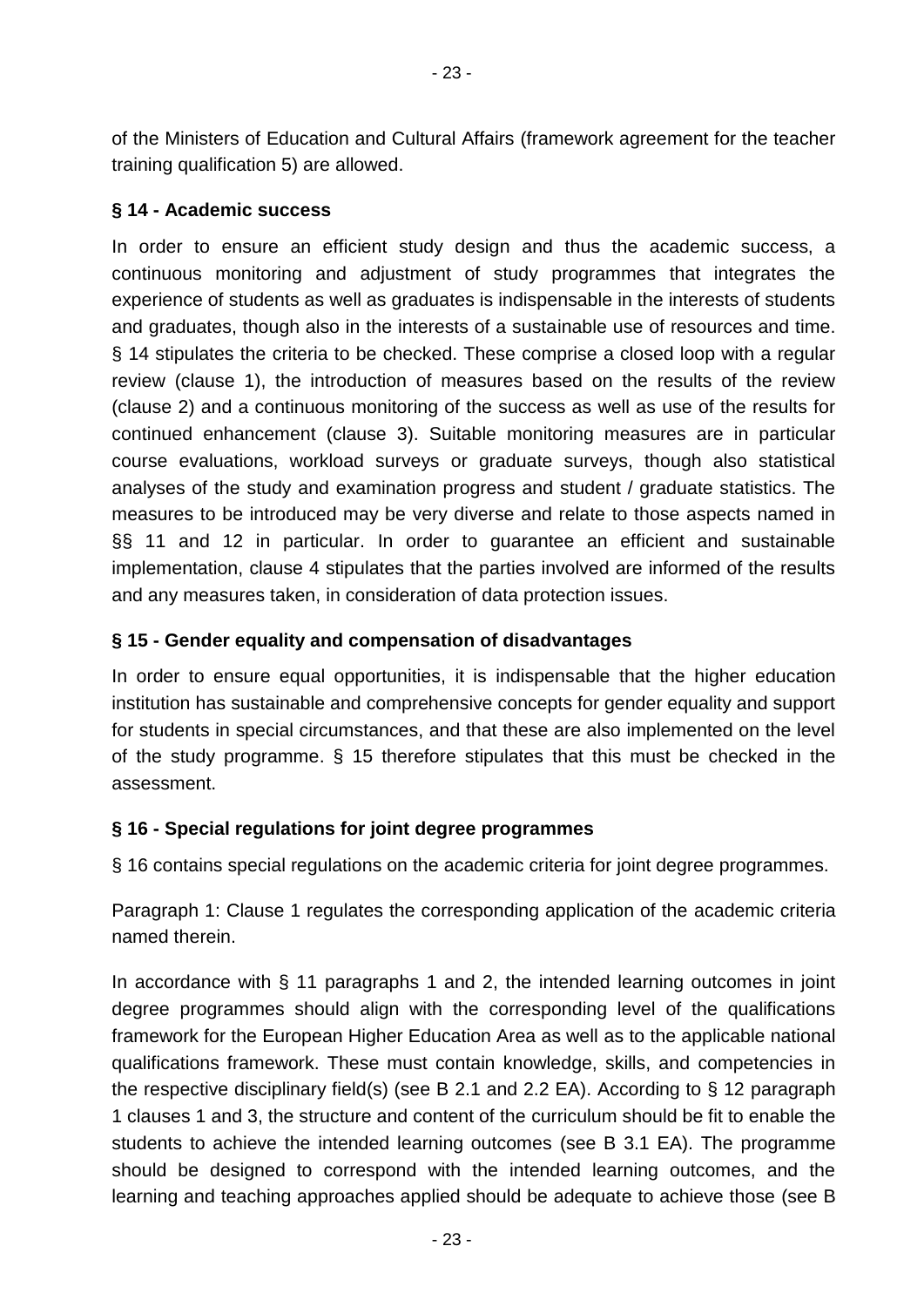5.1 EA). According to § 12 paragraph 2 clause 1 and paragraph 3, it has to be ensured that the staff is sufficient and adequate (qualifications, professional and international experience) to implement the study programmes (see B 7.1 EA). The facilities provided should be sufficient and adequate in view of the intended learning outcomes, too (see B 7.2 EA). According to § 12 paragraph 4 it has to be ensured that the examination regulations and the assessment of the achieved learning outcomes correspond with the intended learning outcomes and that these are applied consistently by the partner higher education institutions (B 5.2 EA). According to § 14, the workload and the average time to complete the programme should be monitored (B 3.3 EA).

Clause 2 regulates further requirements arising from the political agreements on the European Approach.

Number 1 also stipulates that it has to be checked that the admission requirements and selection procedures are appropriate in light of the programme's level and discipline (B 4.1 EA). The term selection procedures hereby means tests/talks and the like that are common abroad and not a selection procedure in a regulatory sense.

Number 2 determines that the programme should be able to demonstrate that the intended learning outcomes can be achieved (B 2.3 EA).

Number 3 clarifies that the respective regulations of Directive  $2005/36/EC^{23}$  of the European Council and the European Parliament of September 7, 2005 on the Recognition of Professional Qualifications, in the currently valid version, have to be taken into account in the field of regulated professions in particular during the conception and implementation. This applies particularly with respect to minimum agreed training conditions specified or relevant common trainings frameworks (B 2.4 EA).

Number 4 stipulates that the programme and the learning and teaching approaches applied and the support for students should be designed to respect and attend to the diversity of students and their needs (especially in view of potential different cultural backgrounds) as well as the specific needs of mobile students (see B 5.1 and B.6 EA).

Number 5 ensures that if the EA is applied at system-accredited higher education institutions, the formal and academic criteria applicable for joint degree programmes are taken into account as part of the quality management system.

Paragraph 2 extends the scope of the criteria and rules of procedure set out in §§ 10 paragraphs 1 and 2, 16 paragraph 1 and § 33 paragraph 1 of the so-called European Approach to joint degree programmes conducted in cooperation with higher education

l <sup>23</sup> [https://www.anerkennung-in-deutschland.de/html/de/eu\\_anerkennungsrichtlinie.php](https://www.anerkennung-in-deutschland.de/html/de/eu_anerkennungsrichtlinie.php)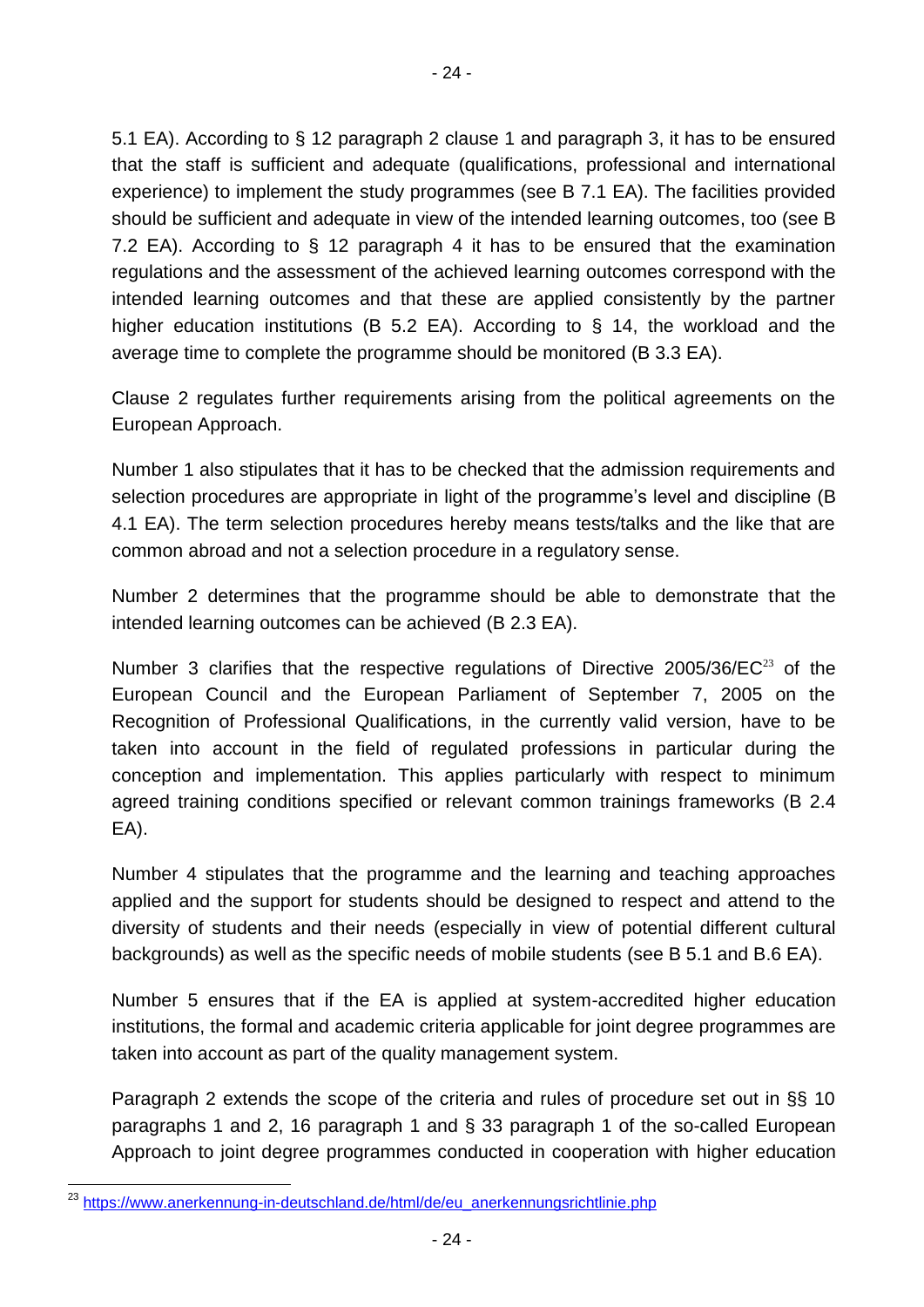institutions outside the European Higher Education Area if the cooperation partner outside Europe has pledged to apply these principles in a cooperation agreement with the domestic higher education institution.

## **§ 17 – Concept of the quality management system (goals, processes, instruments) and § 18 Measures to implement the quality management concept**

§§ 17 and 18 contain special regulations for the procedures pursuant to Article 3 paragraph 1 numbers 1 and 3 of the interstate study accreditation treaty wherever these are concerned with the verification of internal quality management systems. The central requirements on a functional quality management system in teaching are defined therein. The specific form is left up to the individual higher education institution, depending on the respective circumstances.

### **§ 17 - Concept of the quality management system (goals, processes, instruments)**

Paragraph 1 contains stipulations on the verification of content-related requirements for a functional quality management system in teaching. According to clause 1, the existence of general principles for teaching that reflect the study programmes has to be proven. What is meant here is the description of binding general principles for teaching at the higher education institution in which the teaching staff, university executives, faculties, programme directors and student representatives have agreed on the overriding educational goals in harmony with the respective profile of the higher education institution. This covers a basic clarification of the self-concept of the teaching institution, the interdisciplinary didactic guidelines and if necessary the basic qualification goals.<sup>24</sup> The general principles must be reflected in the teaching profile of the individual study programmes, with respect to the competence goals and level. According to clause 2, the quality management system is an integral part of the overall strategy to implement the general principles; it therefore has to fit in perfectly with the corresponding measures of the higher education institution that are aimed at further improving the quality of studies in a structured and sustainable development process. According to clause 3, proof must be provided that the quality management system is structured and implemented in such a way that it permanently, sustainably and regularly guarantees the implementation of the formal and academic criteria for the individual study programmes stipulated in Part 2 and Part 3 (§§ 11 to 15) throughout the entire accreditation cycle. Clause 4 names key elements for the quality management system for which decision-making processes, responsibilities and accountabilities have to be defined and implemented in the system, namely

- Processes for the establishment, verification, further development and

- 25 -

 $24$ see position paper of the German Council of Science and Humanities on "Strategies for teaching at institutions of higher education", April 2017,

p. 16 f,<https://www.wissenschaftsrat.de/download/archiv/6190-17.pdf>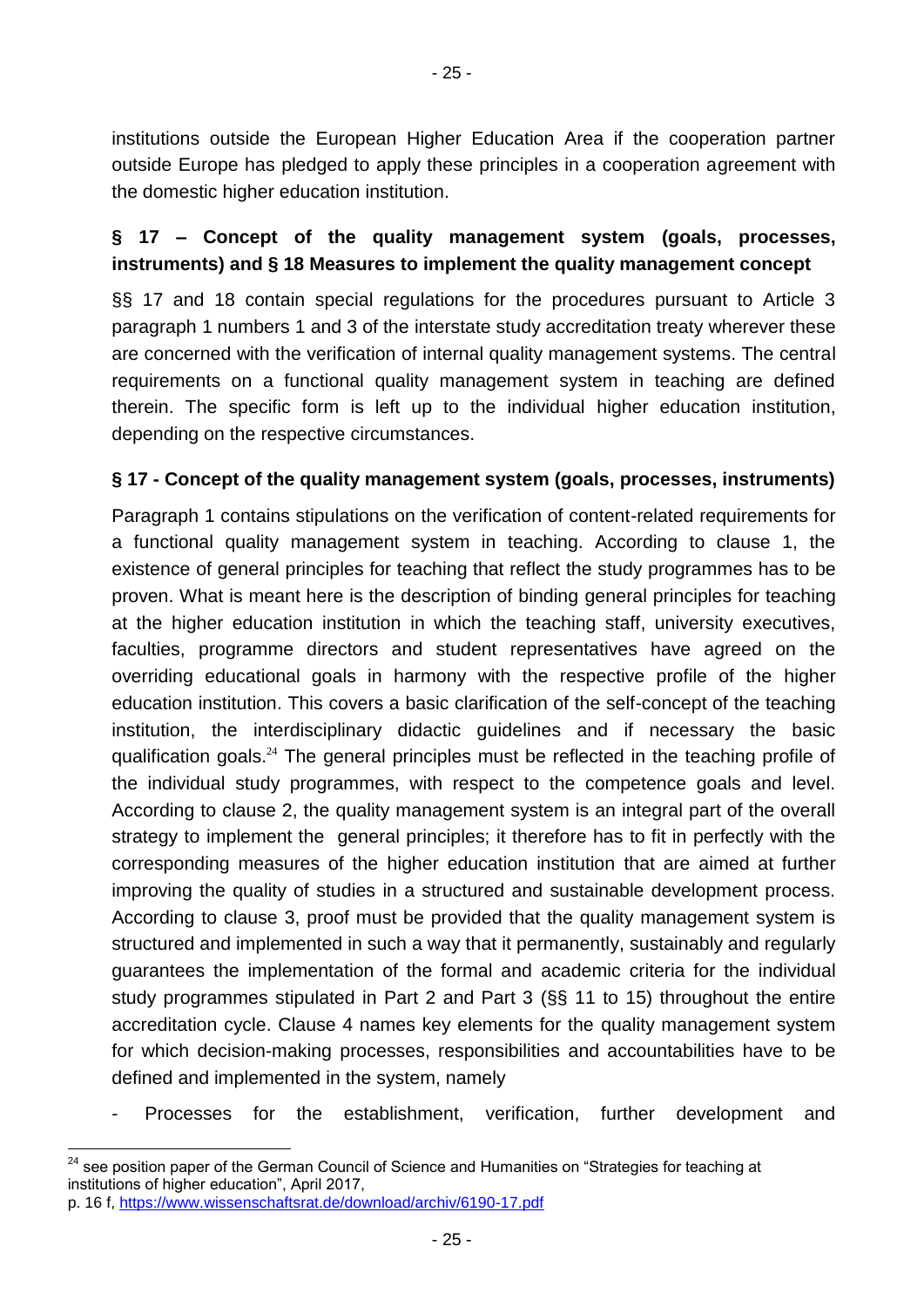discontinuation of study programmes, and

the procedure for the internal accreditation of study programmes according to the formal and academic criteria stipulated in Part 2 and Part 3 (§§ 11 to 15).

All processes and procedures must be defined with binding force and communicated throughout the entire higher education institution.

Paragraph 2 regulates the formal requirements on the quality management system of the higher education institution and is hereby based on the  $ESG<sup>25</sup>$ . This includes

- The development of the quality management system with the involvement of all member groups in the higher education institution, i.e. the academic and nonacademic staff and students as well as the involvement of external expertise, for example from professional practice, of (international) representatives of other higher education institutions, of agencies with experience in quality management at higher education institutions according to standard 1.1 of the ESG for the development of the quality assurance strategy (clause 1);
- Mechanisms to ensure the independence of quality assessments, in particular during the selection and appointment of experts and during internal decisionmaking processes according to standard 2.4 of the ESG with respect to requirements on peer review experts (clause 2, 1st semi clause);
- The definition of regular processes to deal with conflicts and the establishment of an internal complaints system, in particular for "internal" accreditation decisions according to standard 2.7 of the ESG with respect to complaints and appeals (clause 2, 2nd semi clause);
- The existence of closed loops that ensure in a structured, transparent, sustainable and reliable way that the quality of study programmes is permanently improved according to standard 1.9 of the ESG with respect to ongoing monitoring and periodic review of the study programmes (clause 3, 1st semi clause);
- The involvement of all areas that are directly relevant for teaching and learning (including student counselling, application, entrance and admissions processes), examination administration, teaching (including any cooperation projects), examination system, student services, staff development, higher education didactic continuous education) clause 3 2nd semi clause);
- Appropriate and sustainable resources and equipment to implement the measures and processes stipulated in the quality management system. This includes in particular adequate staff for the conception, implementation and administration of the processes in the quality management system and appropriate IT equipment,

l

<sup>&</sup>lt;sup>25</sup> See footnote 11

<sup>-</sup> 26 -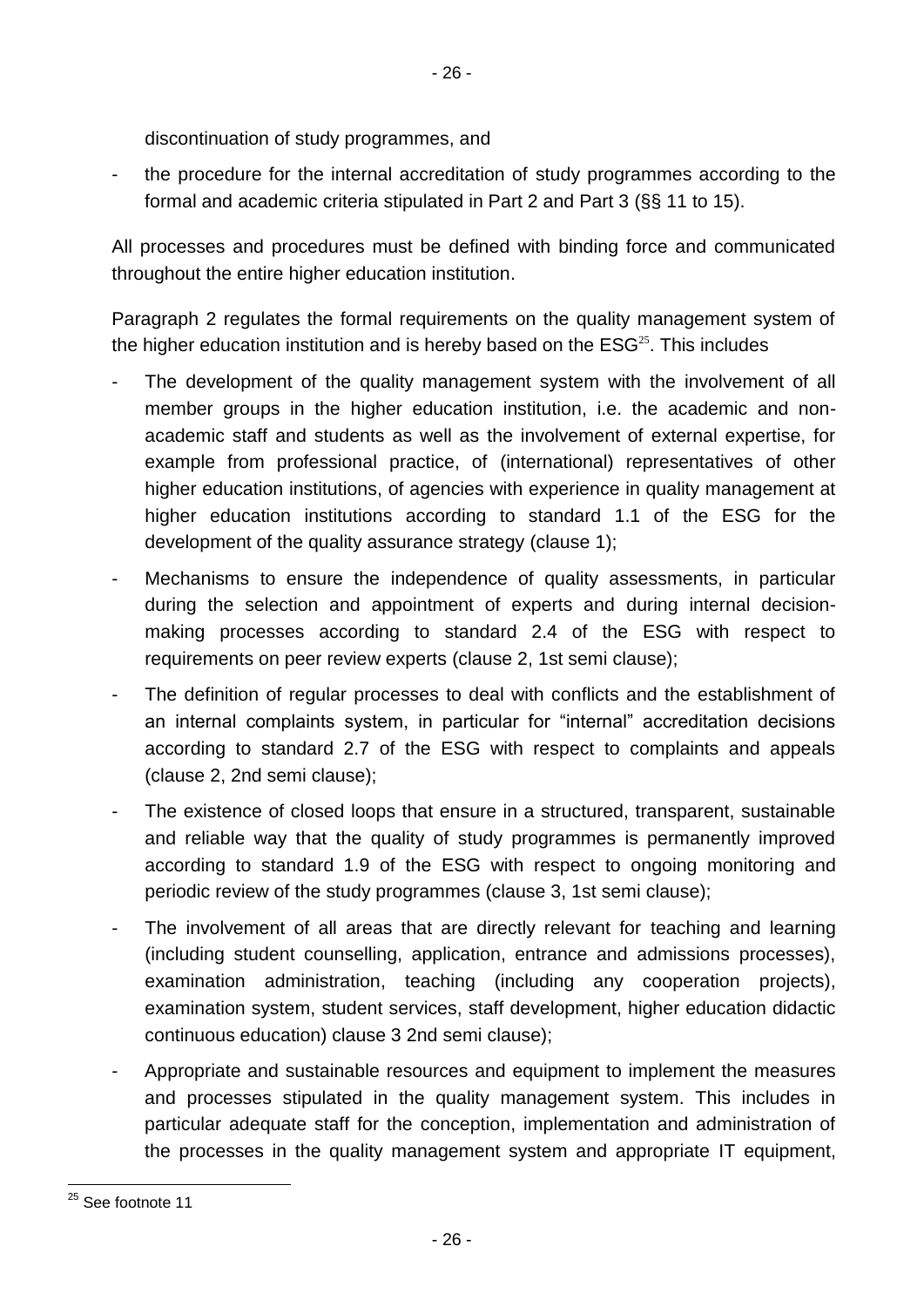which is of particular importance for the provision of informative data, see § 18 paragraph 3;

Regular checks of the efficacy of the quality management system with reference to the quality of study programmes and its further development based on a continuous evaluation of the processes created in the system and a data-based check of the results (clause 4).

#### **§ 18 - Measures to implement the quality management concept**

Paragraph 1 regulates the key instruments of the quality management system. According to clause 1 this comprises regular assessments of the study programmes and those areas that are relevant for teaching and learning (see § 17 paragraph 2, clause 3, 2nd semi clause) by students from inside and outside the higher education institution, academic experts from outside the higher education institution, representatives from professional practice and graduates. These ensure that assessments within the scope of the internal quality management system are implemented such that impetus is permanently given to improve the quality. The regular involvement of external expertise is indispensable for this. According to standard 1.9 of the ESG (ongoing monitoring and periodic review of the study programmes) the following aspects should be taken into particular account in the assessments: timeliness of the study programmes, the changing needs of society, the students' workload, progression and completion, the effectiveness of procedures for assessment of students, the student expectations and needs, the learning environment and support services. The results should be made accessible to the university public in a suitable manner, in consideration of data protection issues, so as to establish the necessary transparency and acceptance.

Clause 2 demand that if any action has to be taken, appropriate measures will be initiated and their implementation has to be checked.

Paragraph 2 makes it clear that for the internal accreditation of study programmes, the cooperation and approval requirements regulated in § 25 paragraph 1 clauses 3 to 5 in teacher training programmes, teacher training programmes with the combination subject Protestant or Catholic theology/religion, Protestant-theological study programmes as a qualification for the office of pastor, and other Bachelor and Master's study programmes with the combination subject Protestant or Catholic theology have to be taken into account. Insofar as the internal procedure stipulates formal reports, the approval requirement pursuant to  $\S$  24 paragraph3) applies accordingly.

Paragraph 3 ensures that the data necessary to establish and implement the quality management system and to measure the level of implementation and effect of the measures that have been introduced (see paragraph 1) can be collected throughout the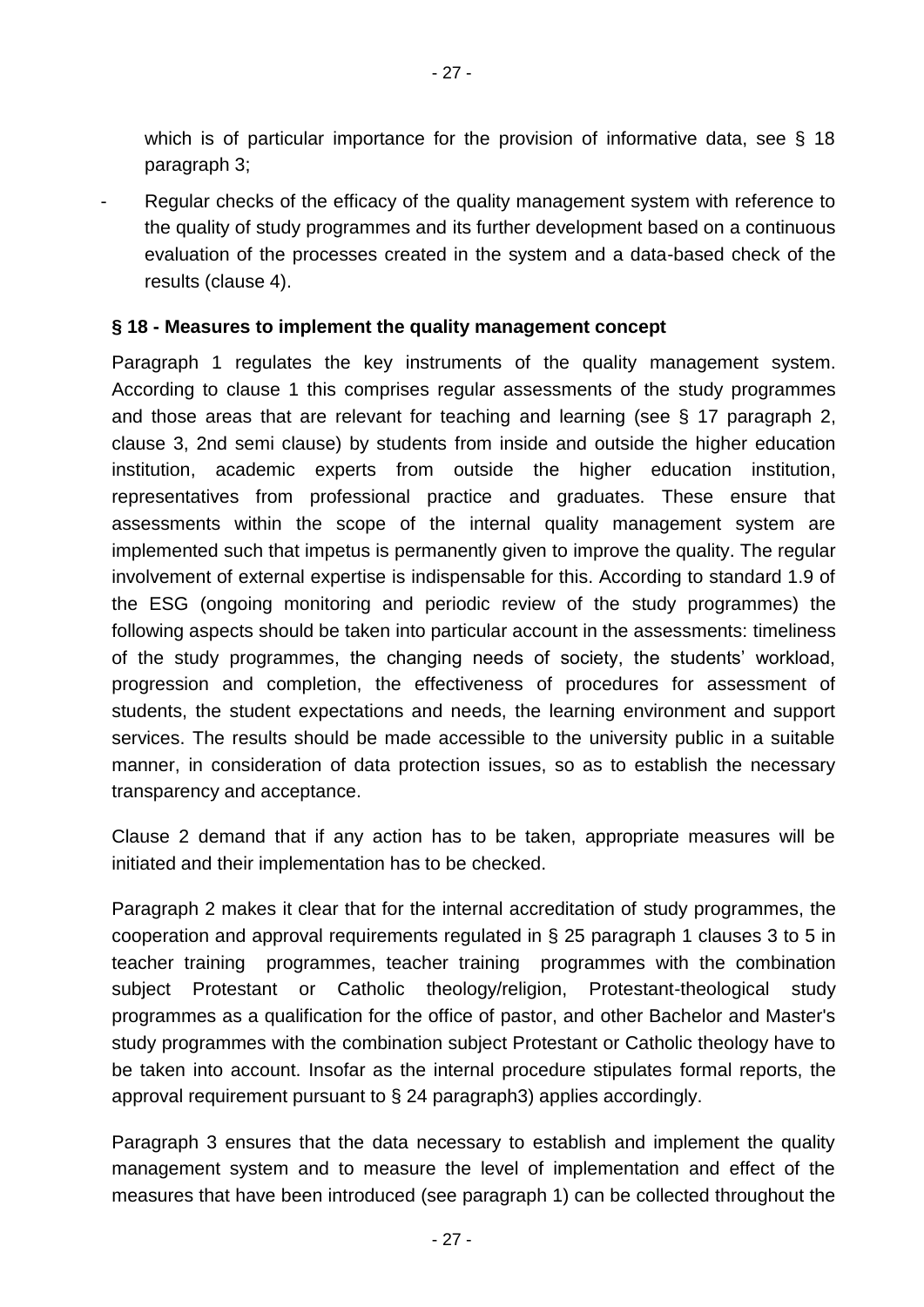higher education institution on a regular basis. The following data may be of particular relevance depending on the profile of the higher education institution and the quality management system: Key performance indicators, profile of the student population, student progression, success and drop-out rates, students' satisfaction with their programmes, learning resources and student support available, career paths of graduates. During data collection, care must be taken to ensure that the affected party in each case (academic and non-academic staff as well as students) are involved in the supply and evaluation of the data and in the planning of follow-up activities (see also standard 1.7 of the ESG, information management).

Paragraph 4 clause 1 guarantees that the higher education institution documents its internal accreditation procedure extensively and that all relevant parties concerned are informed appropriately and regularly of any measures taken to ensure the necessary transparency. Data protection issues have to be taken into account here. Clause 2 makes it clear that the higher education institution not only has to inform the public in a suitable manner on the result of its internal accreditation procedure, but that is also has to provide the accreditation council with the information necessary for the documentation of the results as regulated in § 29 clause 3.

### **§ 19 - Cooperations with non-university institutions**

§ 19 regulates the conditions under which a higher education institution can carry out a cooperation with non-university institutions with respect to a study programme. A characteristic if such cooperation projects with respect to study programmes is that study programmes, or programmes recognized as being equivalent, are carried out partly or wholly outside the higher education institution awarding the degree and that the cooperating training provider is in an asymmetric, subordinate relationship to the higher education institution awarding the degree. In the event of such a cooperation, the applicant in accordance with § 22 paragraph 1 of this decree is always the higher education institution. Cooperations with joint scientific institutions for several higher education institutions are not covered by the regulatory content of § 19. Clause 1 makes it clear that the formal and academic criteria pursuant to Part 2 and 3 of this decree are also applicable for such study programmes. Clause 2 lists the decisions that may not be delegated to a cooperating training provider in accordance with the final academic responsibility of the higher education institution for the study programme. The criterion "Procedure to select the teaching staff" hereby relates primarily to the professional teaching staff. The determination of the standardised criteria is hereby based on the corresponding recommendation of the German Council of Science and Humanities "Review and recommendations for cooperation projects with respect to a study programme: franchise, validation and credit-transfer model" from 2017. Clause 2 is not applicable to cooperation projects with state seminars in the second phase of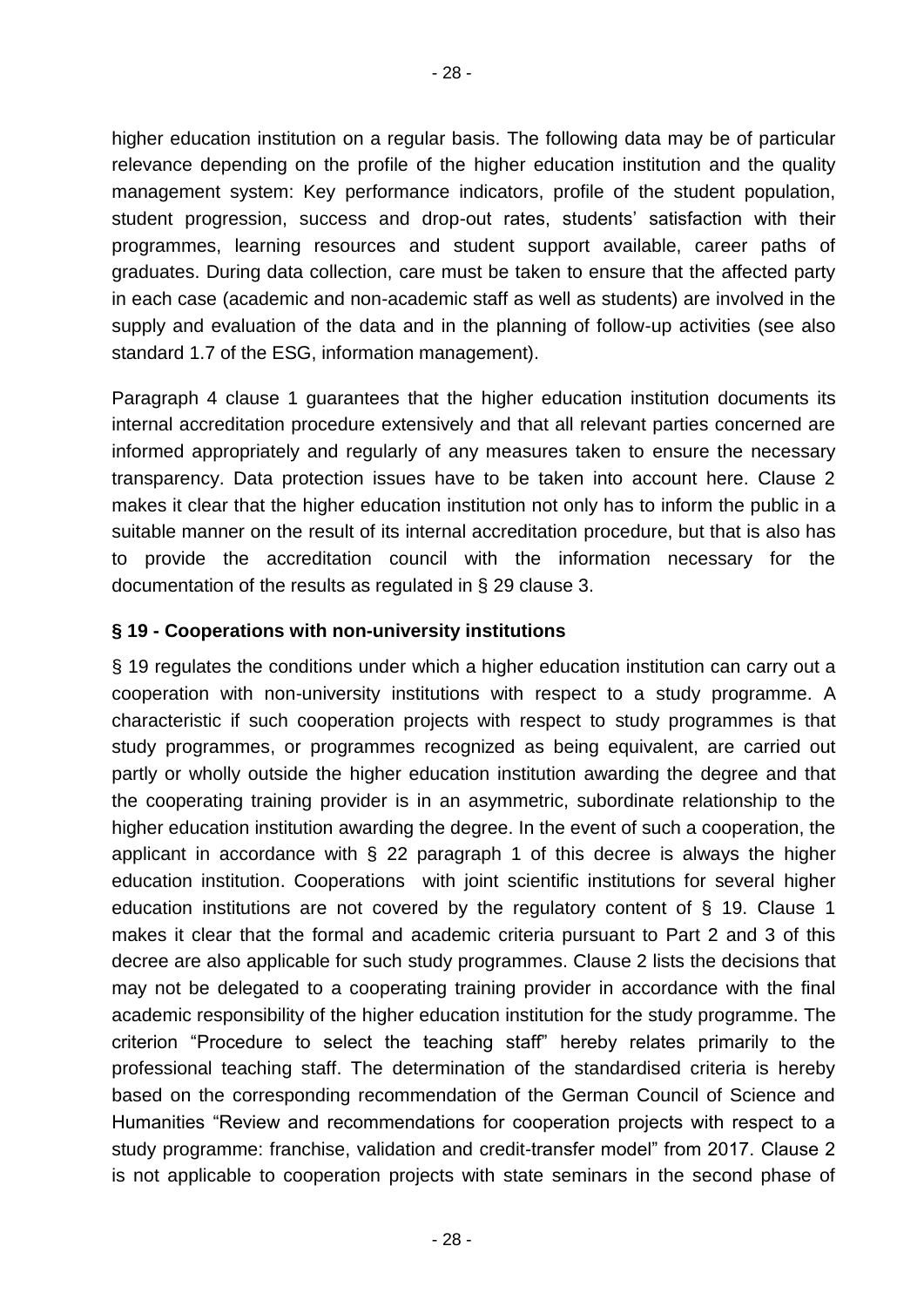teacher training or phases of practical experience in schools in teacher training programmes.

### **§ 20 - Cooperations between higher education institutions**

§ 20 regulates the cooperations with respect to study programmes between higher education institutions, unless the special regulations in §§ 10, 16 and 33 of this decree are applicable at the request of the domestic higher education institution or higher education institutions in the case of joint degree programmes.

The catalogue of reservations for non-university cooperation partners in § 19 clause 2 does not apply in principle for cooperations between higher education institutions. The institution(s) of higher education awarding the degree do however bear responsibility for the implementation and quality of the programme concept. The type and scope of the cooperation must be documented in a cooperation agreement between the higher education institutions.

The institution(s) of higher education awarding the degree is/are the applicant(s) within the meaning of  $\S 22$  paragraph 1 of this decree.

If a system-accredited higher education institution carries out such a cooperation with respect to a study programme, it can award the accreditation council's seal for the study programme, provided it awards a higher education degree itself and guarantees the implementation and quality of the programme concept.

It follows from paragraph 3, that higher education institutions can also cooperate on the level of their quality assurance systems to facilitate the procedure and that the organisational combination of several procedures is admissible; a coordinated application is required from the cooperating higher education institutions pursuant to paragraph 3 clause 2. This option is particularly attractive for smaller or even private higher education institutions. A joint use of quality assurance service facilities, for example, is in principle conceivable to optimise the use of resources. However, a decision on the system accreditation has to be taken for each cooperating higher education institution. The agency's proposal for a decision shall be prepared accordingly.

## **§ 21- Special criteria for Bachelor training course at colleges of cooperative education**

Paragraph 1 clauses 1 and 2 stipulate the requirements that persons have to satisfy if they wish to work as teachers (main job) at colleges of cooperative education. Further requirements with respect to ensuring the quality of teaching and staff are listed in clauses 3 and 4: 40 percent of teaching at the college of cooperative education must be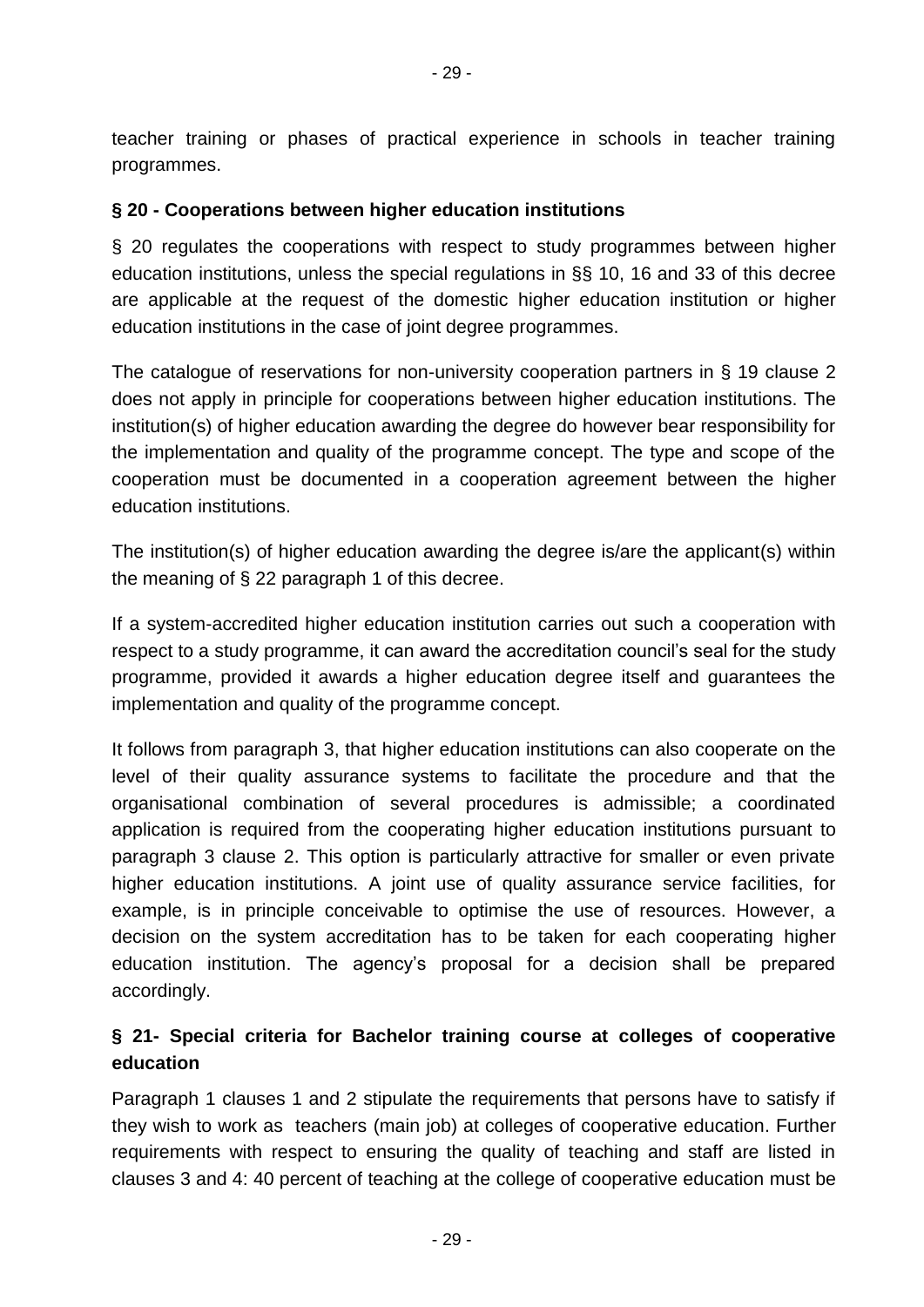provided by teaching staff (main job). Professors at universities of applied science or universities who teach part-time at a college of cooperative education long term will be credited to the quorum for the share of full-time teaching staff on the course. All requirements are based on the aforementioned resolution of the Standing Conference of the Ministers of Education and Cultural Affairs of October 15, 2004 $^{26}$  and must also be specified in the accreditation of study programmes at colleges of cooperative education.

Paragraph 2 determines the requirements on persons who wish to work part-time as teachers at colleges of cooperative education so as to ensure the quality of teaching. They are also based on the aforementioned resolution of the Standing Conference of the Ministers of Education and Cultural Affairs of October 15, 2004. Teaching staff (main job) will also be allowed to teach the defined courses by way of exception.

Paragraph 3 regulates further requirements on study programmes at colleges of cooperative education that have to be determined in the accreditation resulting from their particular staff structure and the specific nature of the study programme at various places of learning. These too are based on the aforementioned resolution of the Standing Conference of the Ministers of Education and Cultural Affairs of October 15, 2004.

## **Part 4 Rules of procedure for the programme and system accreditation**

## **§ 22 – Decision of the accreditation council; award of the seal**

Paragraph 1 regulates the key procedural elements for the programme and system accreditation. Divergent from the former procedure in which the respective agency decided on the accreditation, the interstate study accreditation treaty stipulates that the accreditation process be split into two: According to Article 3 paragraph 2 clause 1 number 1 of the interstate study accreditation treaty, the higher education institution has to apply to the accreditation council for the accreditation, on the basis of which this decides on the accreditation through an administrative act pursuant to Article 3 paragraph 5 clause 4 of the interstate study accreditation treaty. The administrative procedure therefore begins at the time the higher education institution submits its application to the accreditation council.

According to Article 3 paragraph 5 of the interstate study accreditation treaty, the accreditation council's decision comprises the determination of compliance with the formal criteria pursuant to Article 2 paragraph 2 of the interstate study accreditation treaty on the one hand and the academic criteria pursuant to Article 2 paragraph 3 of the interstate study accreditation treaty on the other. If these criteria are fulfilled, the

l <sup>26</sup> See footnote 2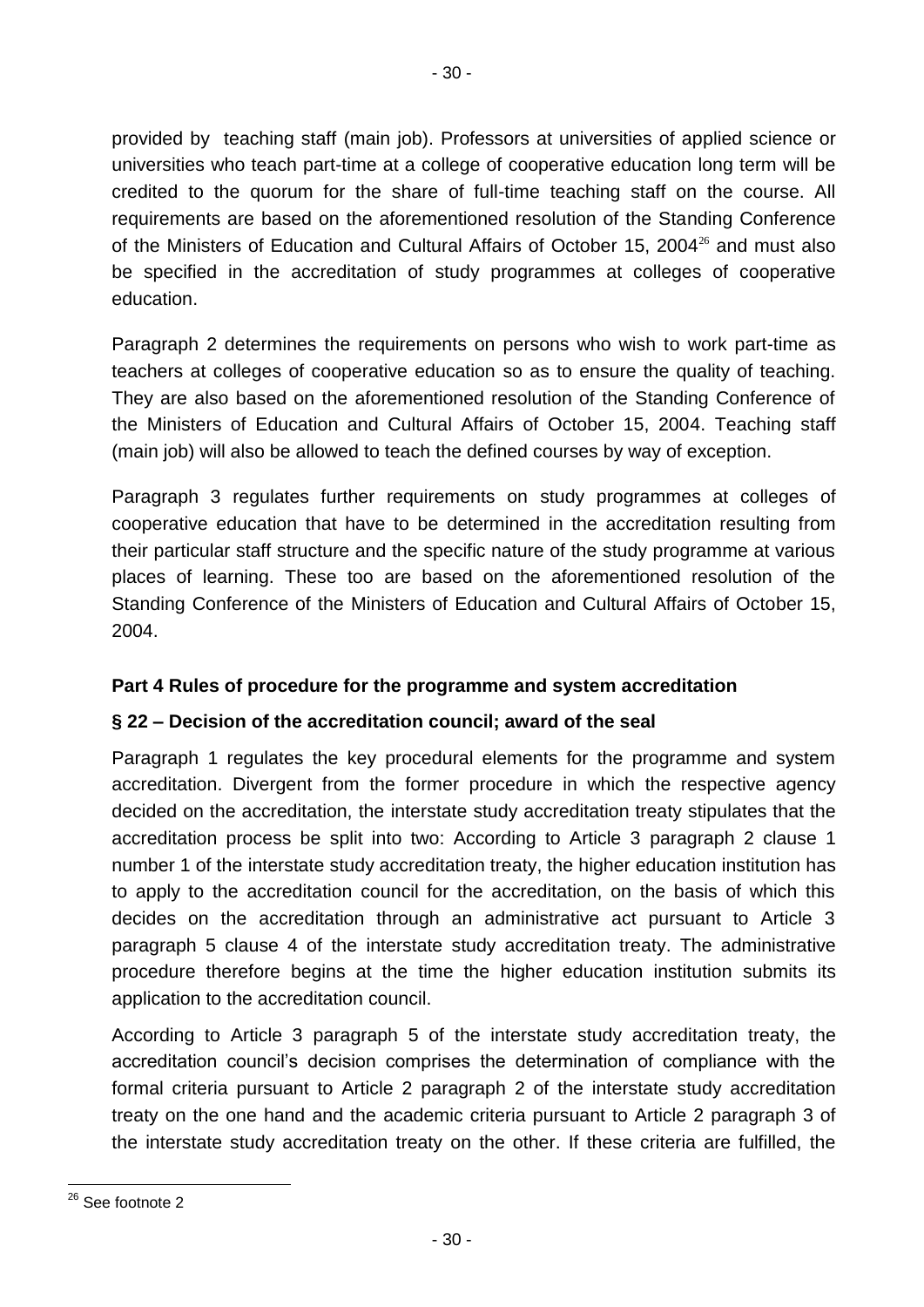accreditation is to be pronounced. This is a mandatory administrative act within the meaning of § 35 paragraph 1 of the German Administrative Procedure Act (VwVfG).

The accreditation council checks compliance with the formal criteria on the basis of an formal report. Compliance with the academic criteria is verified by the accreditation council on the basis of a review report. Since these are recommendations by the agency in each case, the accreditation council is not bound by these assessments.

Paragraph 2 makes it clear that the accreditation council's decision takes the form of a written notice. Administrative acts must always be justified pursuant to § 39 VwVfG. Clause 2 is therefore declaratory. Pursuant to Article 3 paragraph 4 clause 3 of the interstate study accreditation treaty, in the justification of the notice any deviations between the accreditation council's decision and the recommendations in the report on the academic criteria must be mentioned in particular.

Paragraph 3 takes up Article 3 paragraph 4 of the interstate study accreditation treaty, according to which the higher education institution is to be given the opportunity to submit a statement before the final decision. In order to avoid any delays in the procedure, the statement to be obtained by the accreditation council is restricted in accordance with administrative procedural law to those cases in which the accreditation council intends to differ greatly from the recommendation in the report. The higher education institution is free to enclose a statement with the agency's report within the scope of the application. This honours the right to be heard as manifested in Article 3 paragraph 4 of the interstate study accreditation treaty.

Besides, clause 2 stipulates a period of one month to submit the statement. The deadline helps to accelerate the procedure.

Paragraph 4 stipulates that the accreditation council awards the accredited study programme or quality assurance system its seal in the event of a successful accreditation. This continues the former practice. This seal serves transparency.

In the event of a system accreditation, the higher education institution is entitled to award itself the accreditation council's seal for the study programmes it assesses on its own and according to the rules of accreditation.

A conditional accreditation does not lead to a postponement of the award of the seal. This ensures that in the event of conditions, a careful distinction must be made between shortcomings that do not affect the accreditation decision as such and serious deficits that lead to a refusal of the accreditation.

This regulation excludes the study programmes named in paragraph 5 from the possibility of inclusion in the system accreditation and in alternative accreditation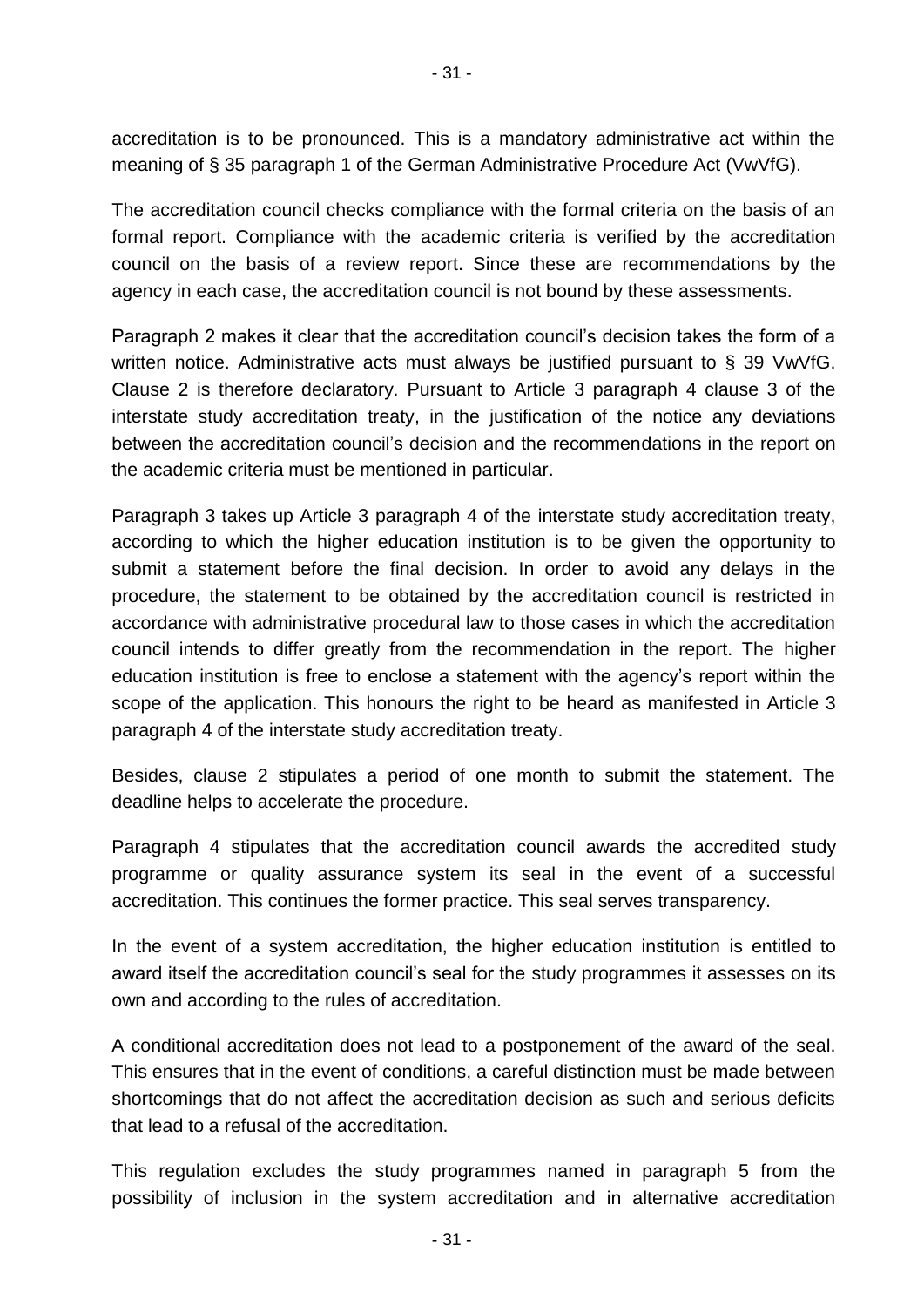procedures. In principle, this kind of inclusion appears conceivable in consideration of the respective ecclesiastic rights of participation but is disproportionately complicated from a procedural point of view. This applies in particular to the qualification of the role of the Agency for Quality Assurance and Accreditation of Canonical Programmes of Studies in Germany (AKAST) in such a procedure.

The approval requirement of the responsible ecclesiastic office for the accreditation council's decision on full-time and part-time study programmes in theology takes into account the fact that the review report is of an advisory nature and is not binding for the accreditation council. It applies analogously for decisions of the accreditation council pursuant to §§ 26, 27 and 28.

## **§ 23 – Documents to be submitted**

Paragraph 1: A self-evaluation report from the higher education institution and the accreditation report commissioned by the higher education institution from an agency authorized by the accreditation council, consisting of an formal report and a review report, are to be enclosed with the application for accreditation. The self-evaluation report is required pursuant to Article 3 paragraph 2 number 2 of the interstate study accreditation treaty.

During the initial system accreditation, the formal report relates to the proof that at least one study programme has passed through the quality management system (section 3); with a system reaccreditation to the proof that all Bachelor's and Master's study programmes have passed through the quality management system at least once (section 4).

Paragraph 2: Foreign agencies can in principle be authorized by the accreditation council pursuant to Article 5 paragraph 3 number 5 of the interstate study accreditation treaty. Accreditation reports commissioned from foreign agencies must be submitted to the accreditation council together with a German translation if they have not been drawn up in German. This aids procedural economy in the accreditation council.

Paragraph 3 stipulates the obligation to submit an electronic application in the interests of a speedy and smooth procedure as soon as the accreditation council has created the corresponding requirements.

### **§ 24 – Commissioning an agency; accreditation report; inspection**

Paragraph 1: The basis for the accreditation council's decision in accordance with Article 3 paragraph 2 clause 1 number 4 of the interstate study accreditation treaty is an accreditation report that the higher education institution has commissioned in advance from an agency authorized by the accreditation council.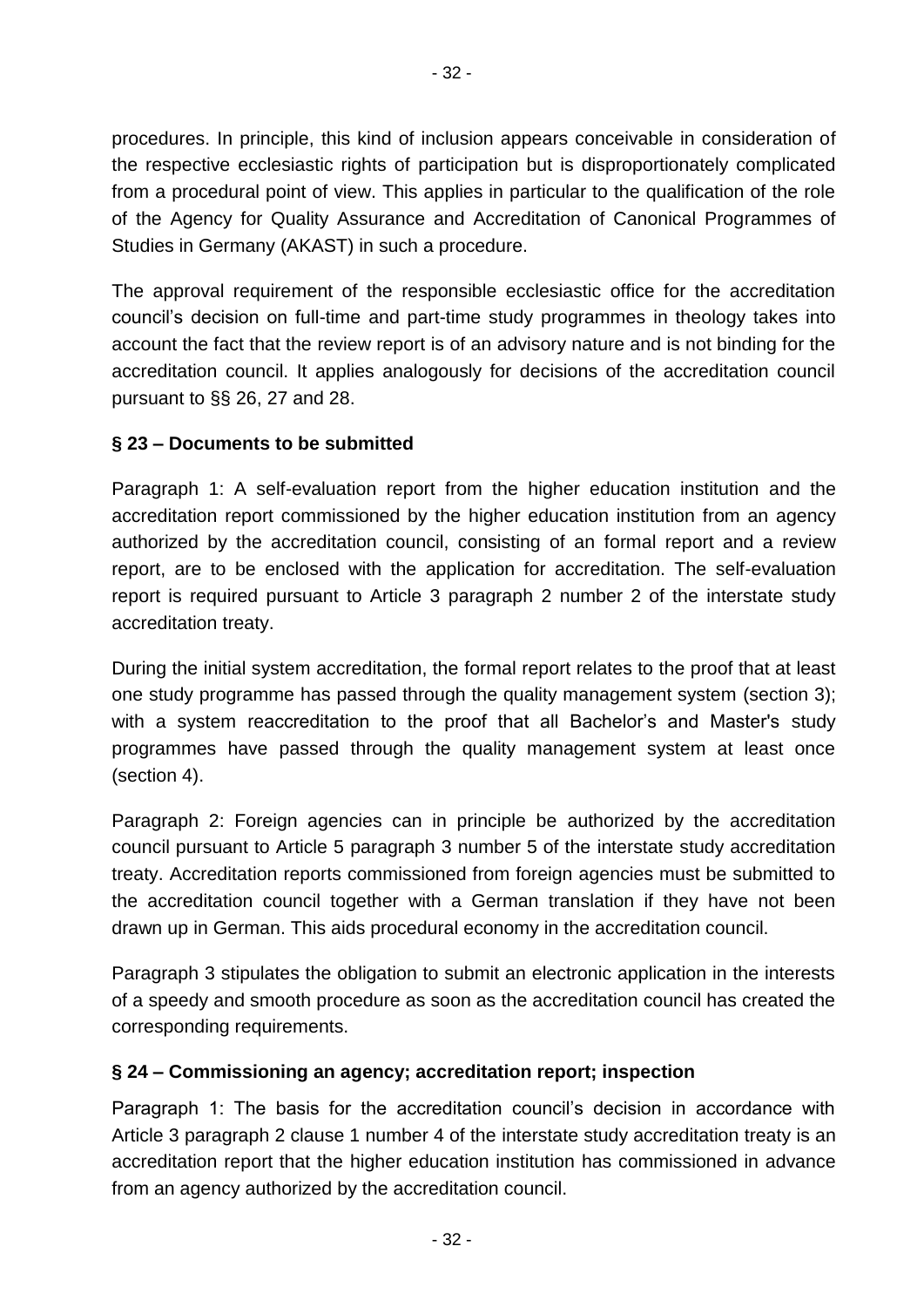The agency is commissioned under private law pursuant to Article 3 paragraph 2 clause 2 of the interstate study accreditation treaty.

Clause 2 regulates the peculiarity that in the case of full-time study programmes in Catholic theology, the assessment must be prepared by the Agency for Quality Assurance and Accreditation of Canonical Programmes of Studies in Germany  $(AKAST)$  in accordance with the named "key points"<sup>27</sup>. The role of  $AKAST$  has to be taken into account in a broader sense too. According to Article 5 paragraph 3 number 5 of the interstate study accreditation treaty, the accreditation council authorizes the agencies according to the requirements indicated therein. In the case of agencies listed with the EQAR (European Quality Assurance Register for Higher Education), it is "refutably assumed" that they satisfy these requirements. AKAST, however, is not listed in the EQAR. The accreditation council has nevertheless accredited AKAST for the German area. Thus, the agency effectively works as a quality assurance agency in its field. Affirmative reference is made to this accreditation by the accreditation council in the text of the decree. However, this does not rule out a renewed authorization after an appropriate period of time.

Paragraph 2: The programme and system accreditations are carried out pursuant to Article 3 paragraph 2 clause 1 number 2 of the interstate study accreditation treaty on the basis of a self-evaluation report from the higher education institution that must contain details of at least the quality goals of the higher education institution as well as the formal and academic criteria for the accreditation. The student population must be involved in the preparation of the self-evaluation report. The report must be placed at the disposal of the agency − as was normal in the former procedure − and later submitted to the accreditation council.

The formal and the academic criteria must be listed separately in the self-evaluation report. The report should not exceed 20 pages for the programme accreditation or 50 pages for the system and cluster accreditation. This should make the procedure simpler and more efficient.

Paragraphs 3 and 4: Paragraph 3 stipulates that the formal report shall be prepared by the commissioned agency. This is normally the task of the office of the agency. This discharges the experts on the review panel from assessing purely formal criteria. The review panel is responsible for drawing up the review report on the academic criteria. To this end, it receives the formal report by way of preparation. Since the formal and the academic criteria may be inter-related, the formal report is not binding for the review panel .

l <sup>27</sup> See footnote 4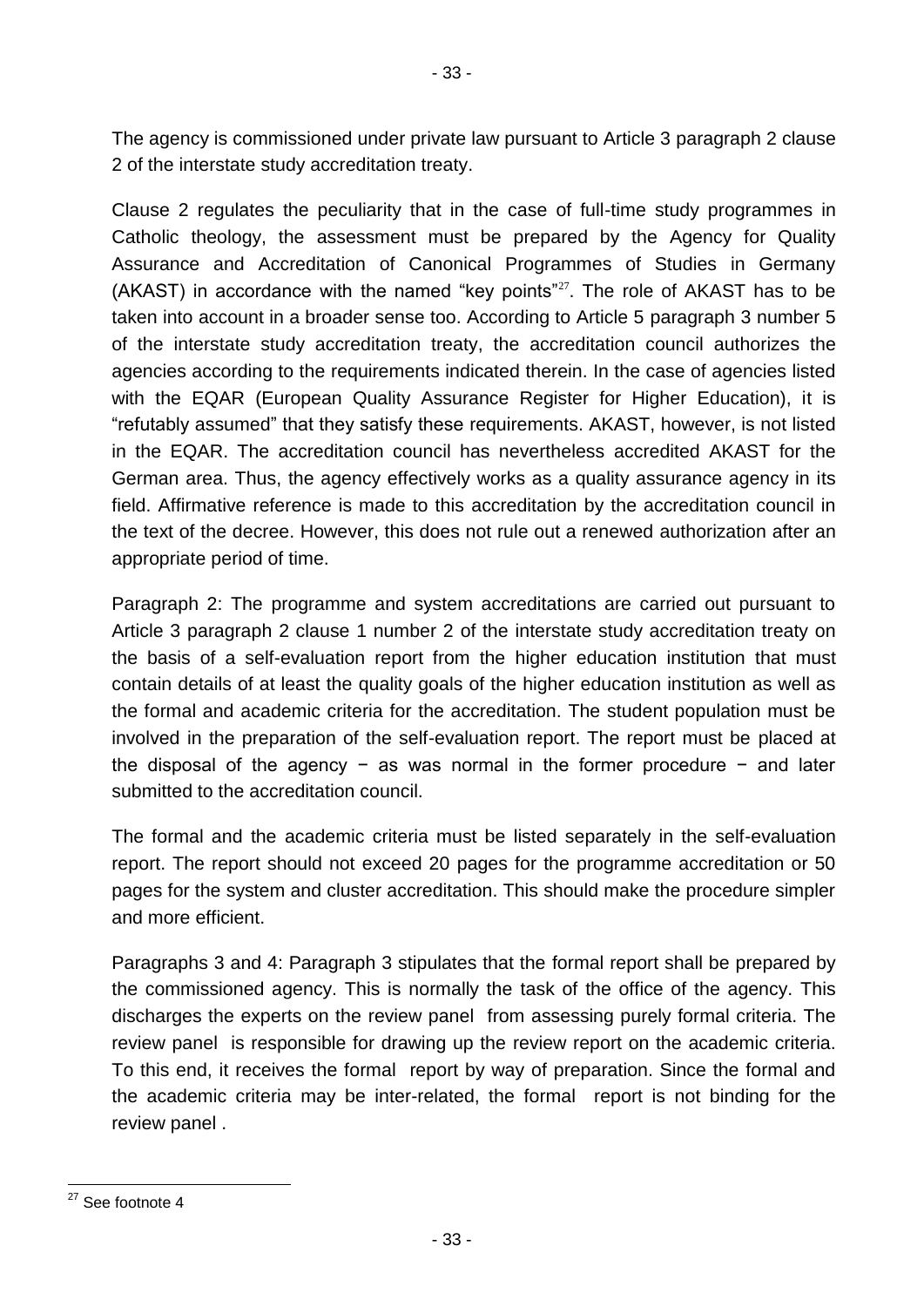In the case of teacher training programmes as well as fully or partly theological study programmes the formal report requires the approval of the competent authority in each case. This takes into account the resolution of the Standing Conference of the Ministers of Education and Cultural Affairs of June 2, 2005 "Key points for the mutual recognition of Bachelor's and Master's degrees in study programmes that teach the educational requirements for a teacher training qualification" (so-called Quedlinburg resolution)<sup>28</sup> as well as the named "key points".

Both the formal report and the review report contain suggestions on the determination of compliance with the decisive criteria for the accreditation council, though these are not binding. The accreditation report thus has the character of an expert opinion.

The stipulations relating to the formal report and review report do not contain any regulations on possible conditions because these should only come into question in future in exceptional cases. If when assessing the formal criteria the agency discovers that these have not been fulfilled, the higher education institution must be informed immediately so that it can terminate the accreditation process if a positive accreditation decision is not to be expected from the accreditation council. The report may contain proposals for conditions concerning academic criteria that are limited to those shortcomings that do not justify a negative accreditation decision and can be rectified within a certain period of time.

There are no further stipulations on the content of the review report. This does not rule out the possibility of the review report containing recommendations for enhancing the quality of the study programme and/or the quality management system, for example, which are aimed at improving the quality above and beyond the standards on which the accreditation by the accreditation council is based and therefore cannot form the basis for any conditions. Furthermore, the review report can also name best-practice models for the study programme. By publishing the review report – and if necessary monitoring by the accreditation council − these models can serve as an example for other higher education institutions. Both can therefore contribute to the enhancement of quality in the future.

One requirement for a speedy processing of applications by the accreditation council is that the documents to be submitted follow a set structure. The decree transfers the task of developing a standardised structure for review reports and formal reports to the accreditation council.

l <sup>28</sup> See footnote 21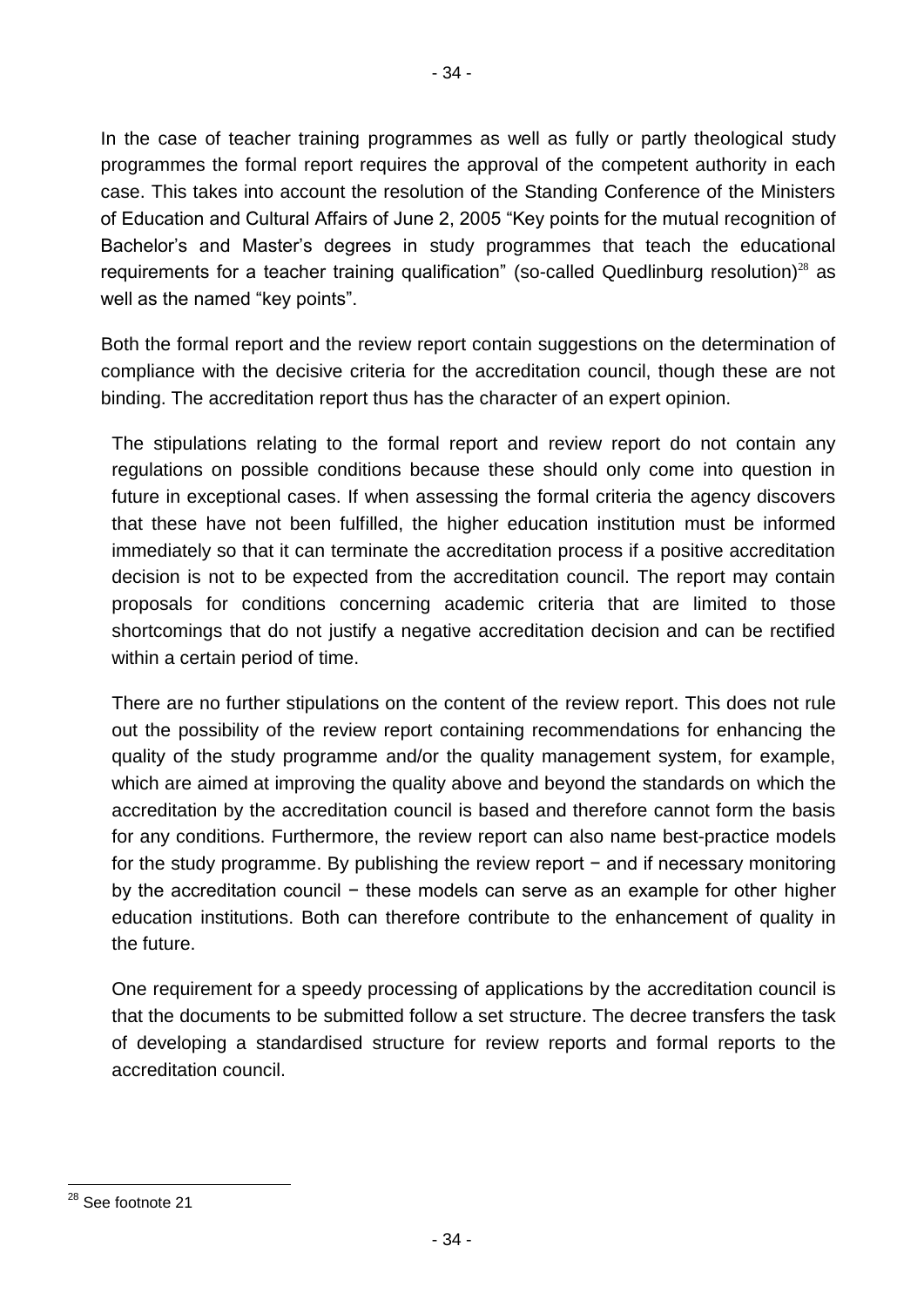In order to keep the workload for the agencies and the accreditation council low, the scope of the review report is limited, whereby different specifications apply for programme, cluster and system accreditations.

Paragraph 5: One part of the review report is, as before, a site-visit of the higher education institution by the review panel , during which the review panel sees for itself the framework conditions for the study programme to be accredited and can talk to the responsible professors as well as the students and university administration. With a view to the obligatory random samples during the system accreditation to verify the relevant features of the programme design, the delivery of study programmes and quality assurance as well as the consideration of criteria for the accreditation of regulated study programmes, if necessary, two appointments are usually needed for the system accreditation procedure.

In the case of new study programmes that are being developed by the higher education institution and not yet on offer, the review panel can unanimously waive the site-visit if this has no added value over the assessment of the academic criteria on the basis of the documents (concept accreditation). The same applies in the case of a reaccreditation.

### **§ 25 – Composition of the review panel; requirements on the experts**

Paragraph 1 regulates the minimum size of the review panel and its composition for a programme accreditation. This means that larger review panels are possible for more complicated procedures – such as cluster accreditations – whereby the ratio between the represented groups must be maintained.

Based on Article 4 paragraph 3 clause 2 of the interstate study accreditation treaty, the majority of the review panel is made up of professors This implements the requirement of the interstate study accreditation treaty, that professors must have the majority of votes (if necessary through weighting) in the panel responsible for the assessment. Moreover, Article 3 paragraph 2 clause 1 number 3 of the interstate study accreditation treaty is substantiated and implemented with respect to the persons to be involved in the accreditation.

Clause 3, 1st semi clause, determines with respect to the particularities of study programmes that teach the proficiency for admittance to the preparatory service for a teacher training qualification, that a representative of the highest state authority responsible for the school system shall replace a representative from professional practice. This safeguards the expertise of the panel without this being further enlarged. The regulation defines minimum standards. The states can stipulate further participation requirements.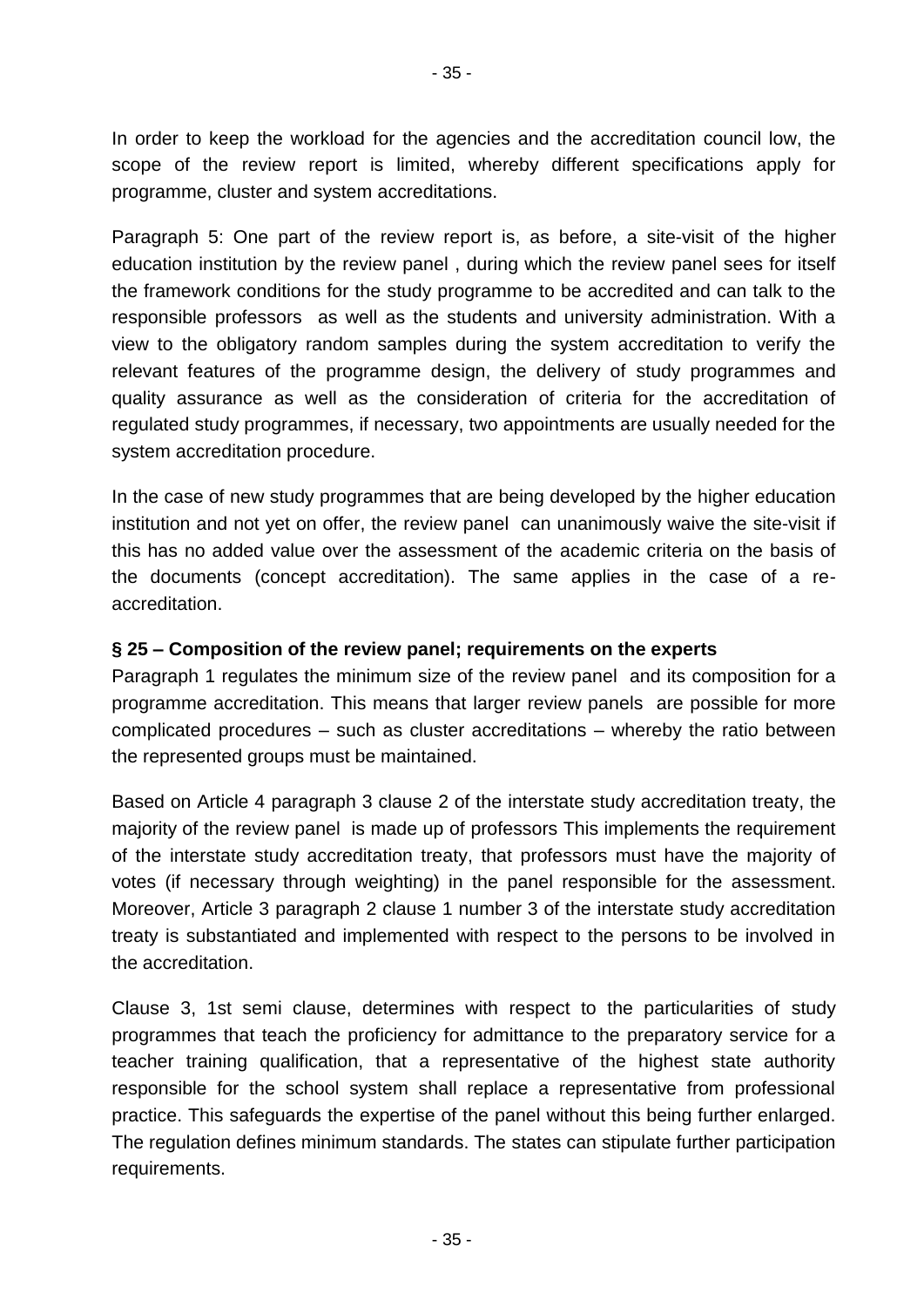When assessing the study programmes named in clause 3, second semi clause and clause 4, the responsible ecclesiastic office must be involved. The determination of this regulation hereby follows the principle that on the whole, work in the service of the church is the most chosen profession in case of full-time and part-time study programmes in theology. It is therefore obvious that a representative with professional ecclesiastic experience be present here. Public service is usually the most common professional perspective for teachers of religion. The representative from professional practice in this case will thus be from the highest state authority responsible for the school system, as for all other teacher training courses. The representative of the church then joins the review panel as a further member.

All of the experts must be from a discipline that is close to the study programme to be accredited.

Clause 5 determines that in the case of teacher training programmes and the named study programmes in theology, the submission of the review report requires the approval of the corresponding representative(s). This takes into account the resolution of the Standing Conference of the Ministers of Education and Cultural Affairs of June 2, 2005 "Key points for the mutual recognition of Bachelor's and Master's degrees in study programmes that teach the educational requirements for a teacher training qualification" (so-called Quedlinburg resolution) $^{29}$ . Since the interstate study accreditation treaty transfers the accreditation decision to the accreditation council, the approval requirement, without which the report cannot be presented to the accreditation council, also corresponds to the intention of the named "Key points  $\ldots$ "<sup>30</sup> for full-time study programmes in Catholic religion, since this means that the accreditation decision can only be taken after a positive assessment by AKAST and thus cannot be taken against its vote.

Paragraph 2: The composition of the review panel for a system accreditation in principle corresponds to that for a programme accreditation. However, the minimum number of experts is higher in view of the complexity and workload for a system accreditation. There are no professional requirements on the experts because no study programmes are assessed in a system accreditation, rather the higher education institution's own quality assurance system. Consequently, the experts do not have to be from a profession related to a specific field.

Paragraph 3 clause 1 should ensure that professors have the majority of votes in review panels whose size exceeds the minimum size named in paragraph 1 and 2. This takes into account Article 3 paragraph 2 number 5 of the interstate study accreditation treaty,

l <sup>29</sup> See footnote 21

<sup>30</sup> See footnote 4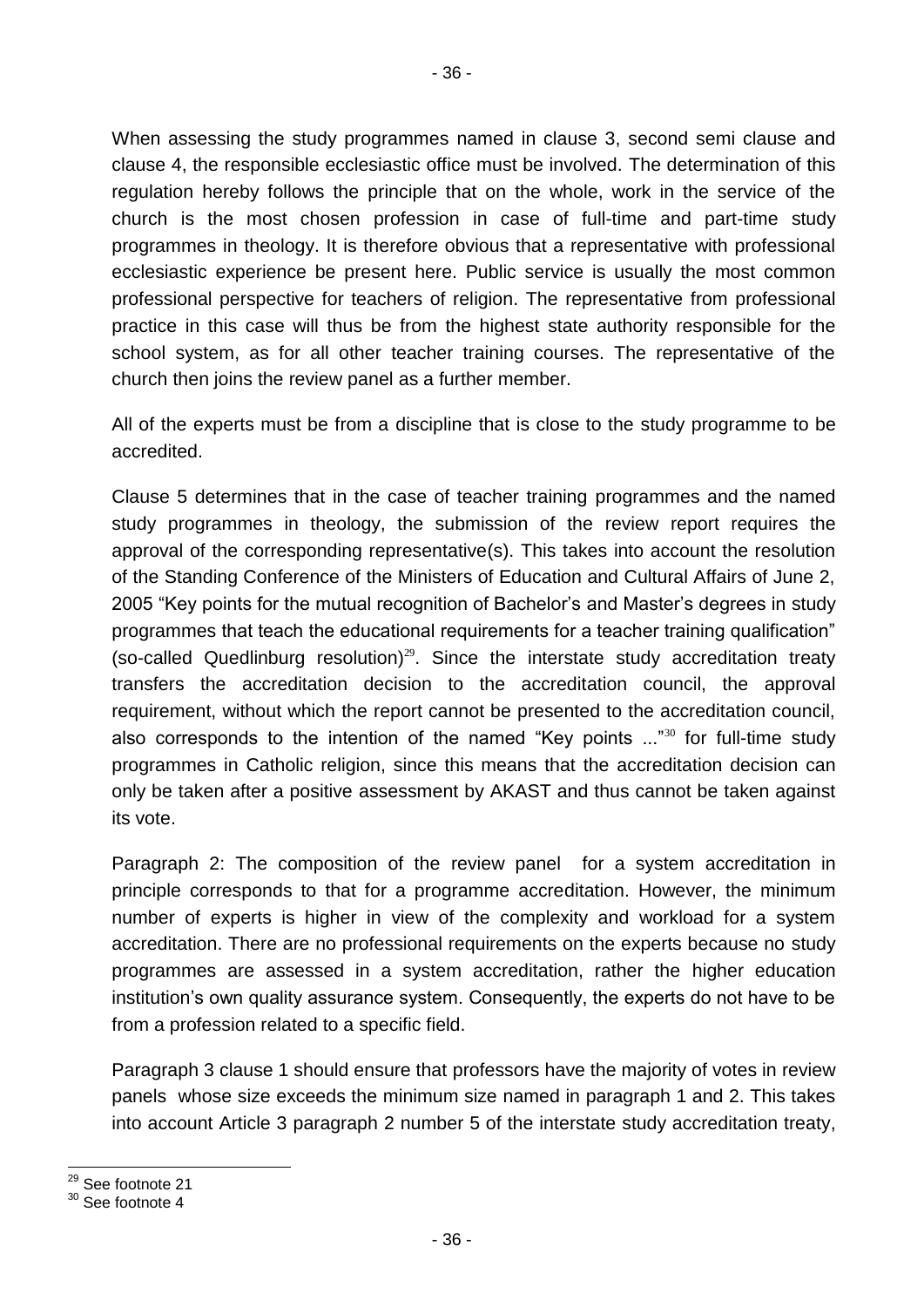according to which the accreditation procedure takes place with the participation of this group.

Clauses 2 and 3 regulate that the majority of persons on the review panel must already have some experience with the respective type of accreditation. This serves the efficiency of the procedure and raises the quality and acceptance of the assessment.

Paragraph 4: The review panel is assembled by the commissioned agency. When appointing the individual experts, the agencies are bound by the procedure to be developed by the German Rector's Conference in accordance with Article 3 paragraph 3 clause 3 of the interstate study accreditation treaty.

Paragraph 5: The interstate study accreditation treaty assumes external and independent experts in Article 3 paragraph 2 clause 1 number 3. According to numbers 1 and 2, persons who work or study at the higher education institution whose study programmes or quality management system are to be assessed, are excluded from cooperating in a review panel . Furthermore, the regulations with respect to a conflict of interests that are common in science apply for the experts pursuant to number 3, in particular those of the German Research Foundation (DFG).

Paragraph 6: The higher education institution will be informed of the composition of the review panel by the agency before it appoints the experts and has the opportunity to comment on this. This greatly increases the acceptance of the review panel and the assessment within the higher education institution as well as the study programme to be accredited.

### **§ 26 – Period of validity for the accreditation; extension**

Paragraph 1: The period of validity for the initial accreditation is eight years in every case. In a legal sense, this is a limitation within the meaning of § 36 VwVfG. The hitherto common accreditation periods of five years (programme accreditation) and six years (system accreditation) are hereby standardised and greatly prolonged. This should reduce the workload for and costs of the accreditation. Cause 1 determines the beginning of the period of validity as the start of the semester or trimester in which the accreditation decision is announced so as to avoid any disadvantages for students who complete their study programme in the semester or trimester in which the accreditation decision is taken. This also synchronises the semester or trimester with the accreditation period.

Clause 2 regulates cases of concept accreditation, in which the study programme has not yet begun at the time the accreditation decision is announced. With a concept accreditation, the accreditation term starts at the beginning of the semester or trimester in which the study programme is offered for the first time, though at the latest at the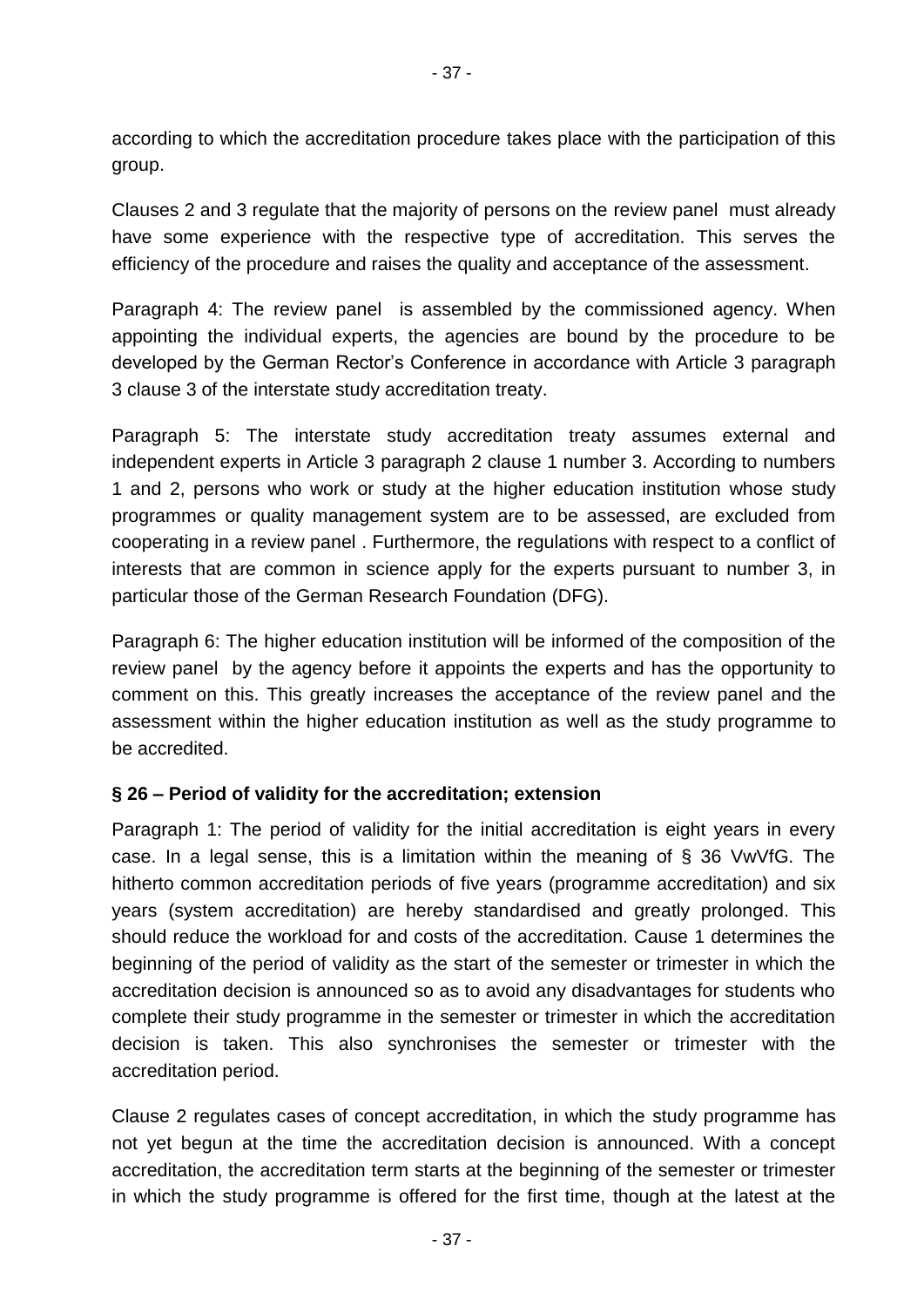beginning of the second semester or trimester following the announcement of the accreditation decision. This means that an accreditation decision remains up-to-date and that there is no disproportionately long re-accreditation term on account of a delayed start for a study programmes.

Paragraph 2 clause 1 defines the term re-accreditation as a further accreditation that follows the period of validity of the initial accreditation with no interruption.. The period of validity of the re-accreditation has also been set at a standard eight years, compared to the hitherto common period of seven years for a programme accreditation and eight years for a system accreditation. The waiver of different re-accreditation periods helps simplify matters and also takes account of the interest of higher education institutions in legal certainty as well as the goal of continuous and reliable quality assurance.

Paragraph 3 clause 1 deals with the special situation whereby an accredited study programme is not continued by the higher education institution beyond the accreditation period. Since a re-accreditation for an expiring study programme would lead to disproportionately high costs, the accreditation council can extend the period of validity of the accreditation until students have completed their study programme.

Clauses 2 and 3 contain regulations for the situation in which a higher education institution aspires to a cluster accreditation or wishes to switch from a programme accreditation to a system accreditation. In these cases, the higher education institution should be able to concentrate on preparing the cluster or system accreditation and not have to worry about the programme accreditation of study programmes that will be covered by the planned cluster or system accreditation. For this purpose, the accreditation council can prolong the period of validity for a programme accreditation by up to two years if the higher education institution can prove that it has prepared a corresponding accreditation application (clause 2). If the accreditation period for an accredited study programme expires at a point in time when the higher education institution has already applied to the accreditation council for accreditation, the period of validity can be prolonged for the duration of the administrative procedure in the accreditation council plus one year (clause 3). The possible extension by a further year is necessary to give the higher education institution time for an assessment of the corresponding study programmes according to the quality management system it has developed before the seal is awarded in the event of a switch to a system accreditation.

As for the rest, it will no longer be possible to extend the period of validity of an initial accreditation because a re-accreditation report has not been prepared in due time. The periods of validity for accreditations have been standardised so that if the agency is commissioned in due time, there is no longer any need for a derogation. Moreover,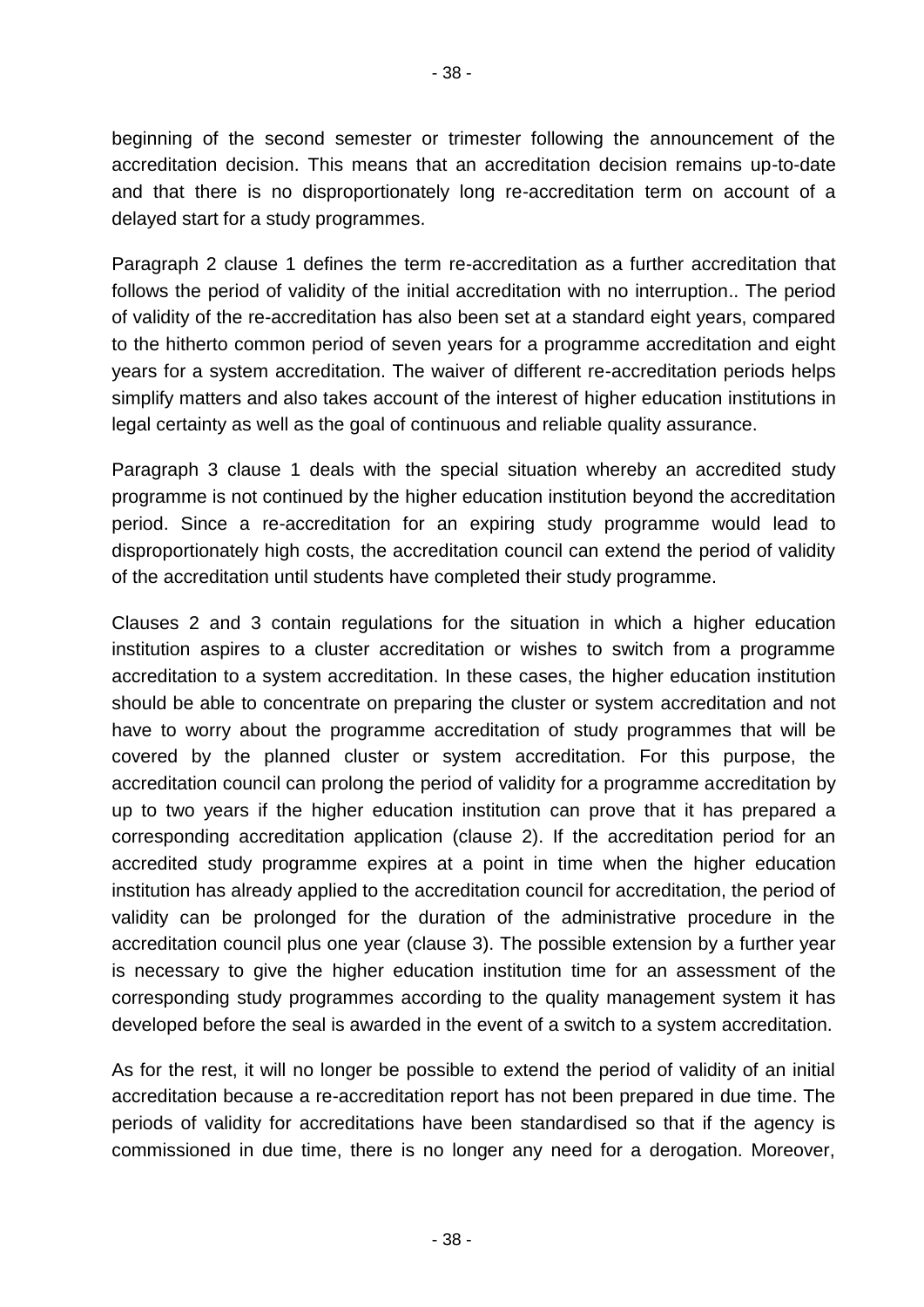compliance with deadlines within the scope of quality assurance measures should be acceptable.

### **§ 27 – Conditions**

The higher education institutions have a right to accreditation on the basis of the interstate study accreditation treaty if and insofar as the subject of the accreditation satisfies the formal and academic accreditation criteria. The accreditation is therefore a mandatory administrative act. In accordance with Article 9 paragraph 1, clause 2, 2nd semi clause of the interstate study accreditation treaty, an ancillary clause (proviso, reservation of subsequent revocation, condition, reservation of the subsequent imposition of a condition) may be added if its aim is to ensure that the statutory requirements of the accreditation are satisfied.

Paragraph 1 stipulates that a deadline of usually twelve months should be set to fulfil a condition. This period takes into account the fact that changes to study programmes or quality management systems are often very time-consuming. In special cases that require the performance of an appointment procedure, for example, a deadline extension may be granted at the request of the higher education institution (paragraph 2).

Paragraph 3 makes it clear that the fulfilment of the condition has to be proven to the accreditation council that imposed the condition and not the agency commissioned to prepare the accreditation report. The agency does not have to confirm that the condition has been fulfilled; this has to be verified by the accreditation council itself. This serves to reduce costs.

## **§ 28 – Duty of disclosure of any changes**

Paragraph 1: Since the accreditation is a permanent administrative act and changes may arise with respect to the formal or academic criteria during the period of validity of the accreditation, substantial changes must be reported to the accreditation council immediately. Substantial changes can in particular be changes related to the name of the study programme, standard periods of study, degrees, conception, qualification goals, profile and content of the study programmes. A substantial change may also be given in the event of the creation of specialisations that lead to substantially different competences of the graduates or if an identical curriculum is offered in various teaching formats, at different places of learning or by different partners.

The duty of disclosure allows the accreditation council to review the topicality of its accreditation decision and in the event of substantial changes, to adjust this to the new circumstances wherever necessary (e.g. by issuing a subsequent condition or revoking the accreditation decision).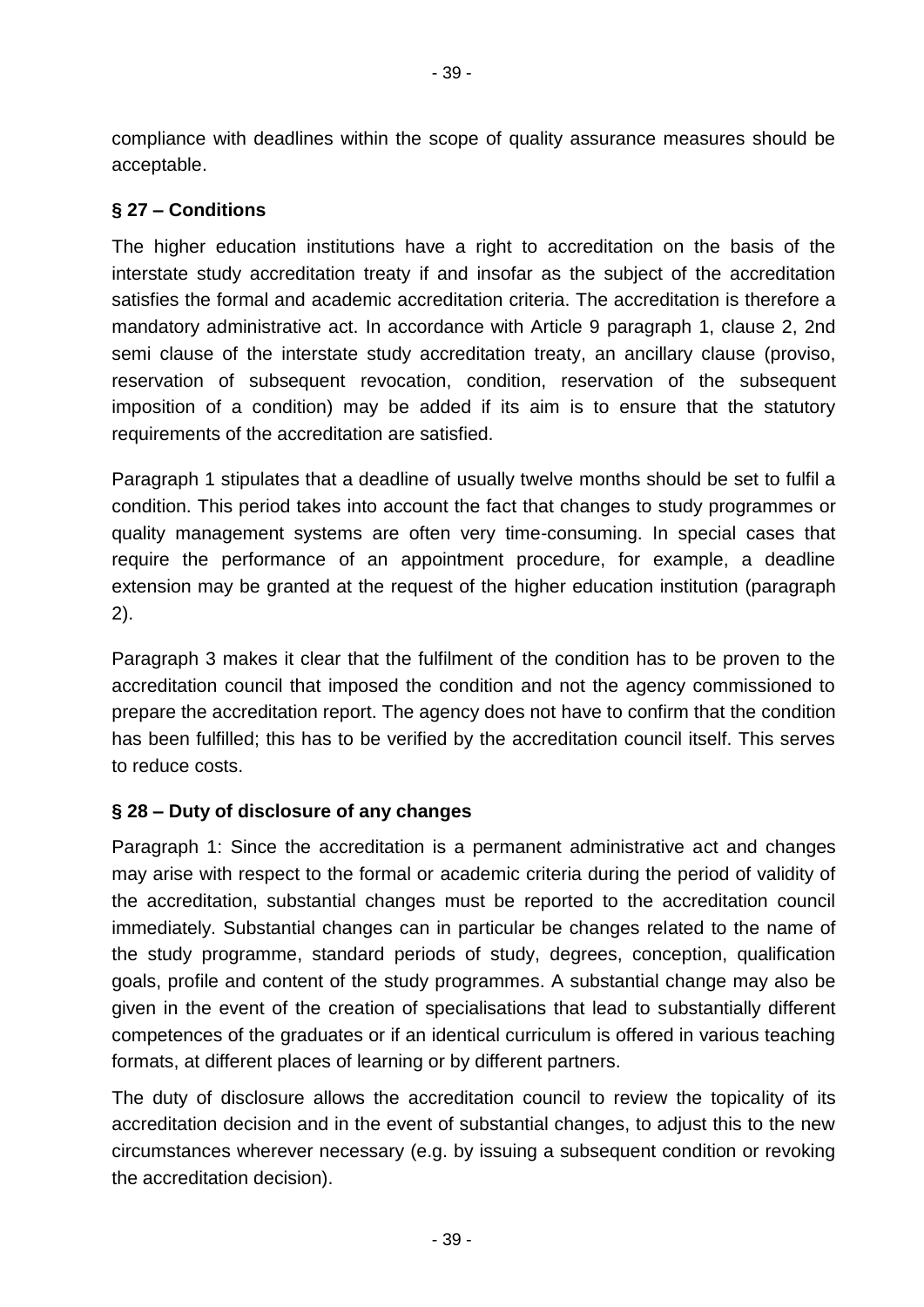Paragraph 2 makes it clear that a notification of change by the higher education institution obliges the accreditation council to verify whether the substantial change affects the accreditation decision. The subsequent decision of the accreditation council is a declaratory administrative act that can be contested separately by the higher education institution. If the accreditation decision is revoked, it is appropriate to submit an application for a renewed accreditation. The clarification serves to ensure legal certainty.

### **§ 29 – Publication**

Article 3 paragraph 6 clause 2 of the interstate study accreditation treaty stipulates that the decisions of the accreditation council and the reports be published in a suitable manner. This is specified in § 29 clause 1, whereby in view of the requirements of the European Standards and Guidelines, the disclosure requirement covers not only the accreditation decision but also, and expressly, the accreditation report − and therefore the review report and formal report.

The publication on the website of the accreditation council allows timely and suitable access by interested students, applicants, academics and authorities.

Clause 2 regulates the treatment of personal data. This includes in particular the names of the experts.

Clause 3 extends the duty of disclosure to the internal accreditation decisions of system-accredited higher education institutions. The data protection law regulations of clause 2 apply accordingly.

### **§ 30 – Cluster accreditation; partial system accreditation**

Paragraph 1: The former possibility of bringing together several study programmes in a cluster accreditation for a programme accreditation is retained. However, no more than ten study programmes should be assessed by a review panel so as to guarantee practicability and to ensure the quality of the procedure. Several clusters should be formed if more than ten study programmes with a high affinity on subject-level are up for a programme accreditation. Because this is a directory regulation, exceptions for large clusters are only possible in atypical constellations provided the quality of the assessment can be retained. Reference is made to the possibility of adjusting the size of the review panel to the cluster accreditation in accordance with § 25 paragraph 1.

Common structural features of several study programmes alone do not constitute an affinity on subject-level.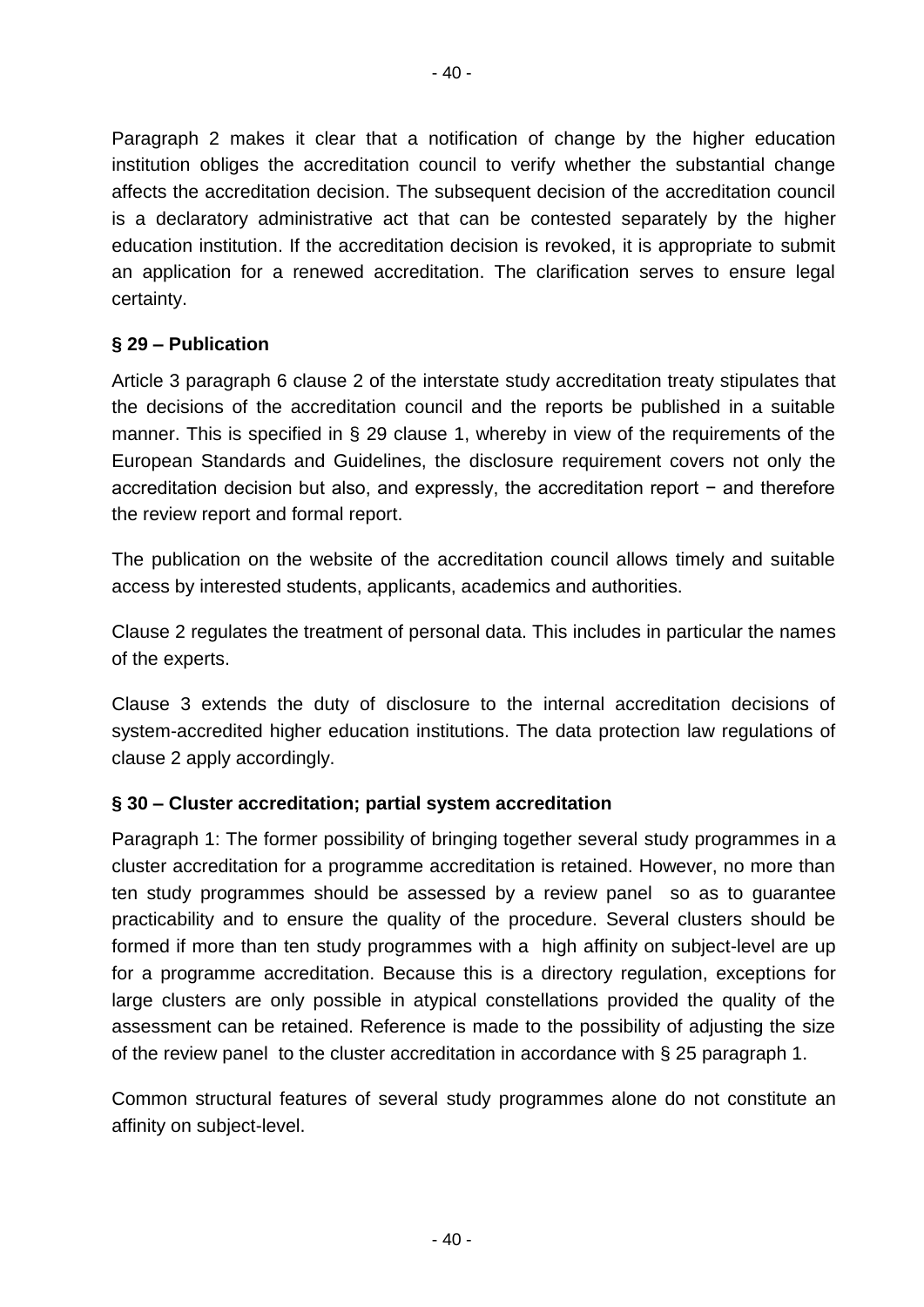Clause 2 makes it clear that each study programme has to satisfy the academic criteria and this must be verified separately. This applies in any case for the formal criteria pursuant to Part 2 and the formal report.

Paragraph 2: Since the composition of a cluster is quite significant for the further assessment and the composition of the review panel, there is the possibility of a prior approval of the concrete composition of the cluster by the accreditation council. This serves legal certainty in the further procedure and is in accordance with former practice.

Paragraph 3 allows the system accreditation of a study-related organisational -entity of a higher education institution in exceptional cases (e.g. advanced training institutes or individual faculties). The requirements in clause 2 are cumulative. The main goal of a partial system accreditation is to make it easier for higher education institutions to begin with a system accreditation. Several, permanent partial system accreditations within a higher education institution are not the goal of the regulation. This is why the quality management system of the entity must be embedded in the higher education institution (clause 2 number 2).

### **On § 31 – Random samples**

Paragraph 1: The review panel carries out random sampling during the system and partial system accreditation. This remains justified in view of the extension of the period of validity of the system accreditation.

Paragraph 2: According to number 1, the random sample should demonstrate on the basis of a study programme to be determined by the review panel that the quality management system guarantees a consideration of all formal and academic criteria during the internal accreditation by the higher education institution. Furthermore, according to number 2, the random sample relates to formal and academic criteria that are to be determined by the review panel , compliance with which must be guaranteed by the quality management system under assessment.

Paragraph 3: The rules of involvement from § 25 paragraph 1 also apply analogously for the random samples. Please refer to the substantiation therein.

### **Part 5 – Rules of procedure for special types of study programmes**

### **§ 32 – Combined study programmes**

Paragraph 1 determines the features of a combined study programme. This is made up of two or more subjects. Students and applicants can choose between several possible combinations. The subjects in a combined study programme are partial study programmes within the meaning of this decree.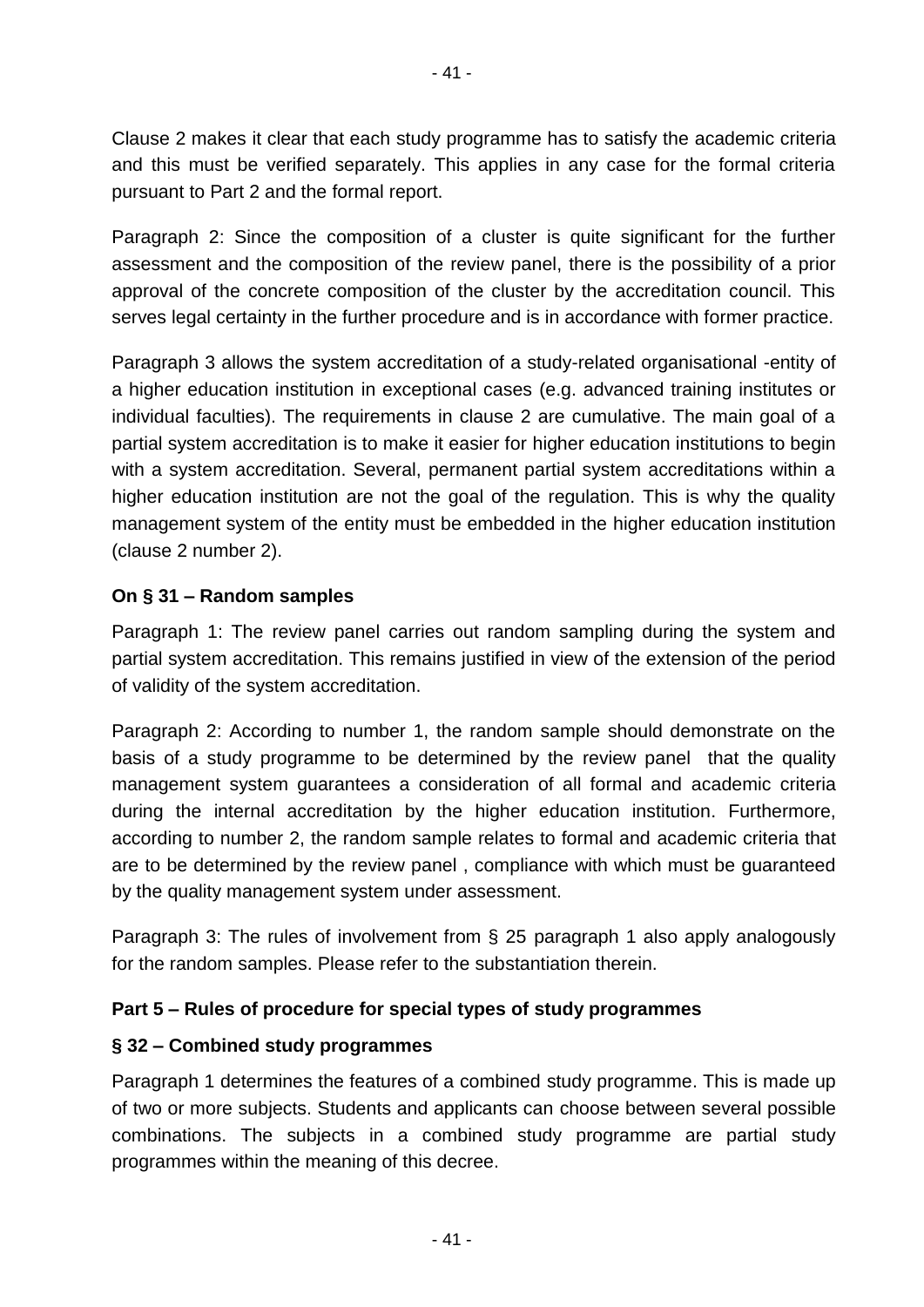Paragraph 2 makes it clear that the subject of the accreditation is the combined study programme. The criteria for the accreditation (parts 2 and 3 of this decree) are to be related to the combined study programme as such. This applies in particular for the requirements pursuant to § 12. The higher education institution must have a coherent

concept for the entirety of the combinatorial offer that integrates the qualification goals of the partial study programmes. In principle, the academic feasibility must be given for all possible combinations.

In accordance with paragraph 3, further partial study programmes can be included in the accreditation of a combined study programme at a later date. The aforementioned requirements apply accordingly. The accreditation period for the combined study programme remains unchanged.

Paragraph 4 regulates the design of the accreditation certificate for combined study programmes. As for the rest, the rules of procedure pursuant to part 4 apply in accordance with paragraph 5.

## **§ 33 – Joint degree programmes**

The regulation contains particular rules of procedure for joint degree programmes. It is hereby based on the political agreements on the European Approach (EA). Accordingly, the accreditation decision of the accreditation council is designed here as a decision to recognise an assessment by an agency registered with the EQAR (see A 1st bullet EA). Such a decision is only required in procedures pursuant to Article 3 paragraph 1 number 2 of the interstate study accreditation treaty (programme accreditation) since the application of criteria relevant for joint degree programmes with system-accredited higher education institutions is ensured by § 16 number 5 of this decree (see A 2nd bullet EA).

Since the European Approach is not applicable for fully and partly theological study programmes, the general regulations apply for joint degree programmes in these study programmes.

Paragraph 1 clause 1 stipulates that the assessment by an agency registered with EQAR can be made at the request of the cooperating higher education institution and that this decision can form the basis for an accreditation decision at the request of the domestic institution(s) of higher education. It is hereby irrelevant that the agency has been authorized by the accreditation council. If an agency authorized by the accreditation council is active, this is outside the field of work for which it has been authorized by the accreditation council. The scope is also restricted to study programmes in which only domestic higher education institutions and higher education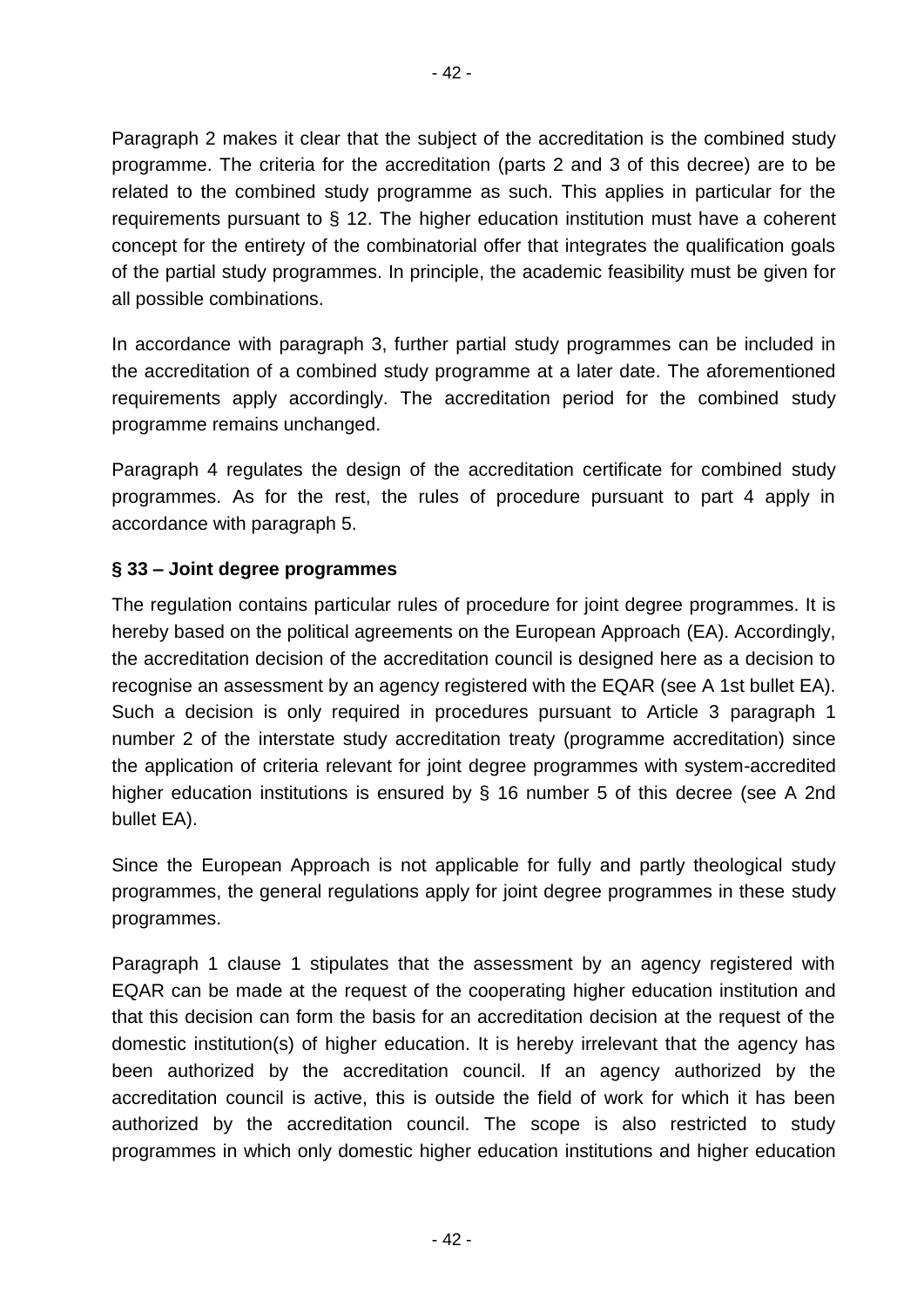- 43 -

institutions from participating countries in the European Higher Education Area cooperate.

Clause 2 demands proof of compliance with the criteria for joint degree programmes as set out in part 2 and 3 of this decree as a requirement for a positive accreditation decision. It also sets out the requirements on the assessment procedure.

Number 1 contains a duty to notify the accreditation council before the performance of a corresponding procedure. This should ensure that before the start of the procedure, it is checked if the specific rules for joint degree programmes apply.

Numbers 2 to 5 correspond to the requirements in EA on procedures for the external quality assurance of joint degree programmes. This includes a self-evaluation report that is submitted jointly by the cooperating higher education institutions. This must contain comprehensive information that demonstrates compliance with the requirements that apply for joint degree programmes. The self-evaluation report also contains the necessary information on the respective national frameworks for the cooperating higher education institutions that foreign agencies and experts may need to be able to appreciate the context, especially the positioning of the programme within the national higher education systems. The self-evaluation report concentrates expressly on the distinctive feature of the joint degree programme as a joint endeavour by higher education institutions from more than one national system of higher education (number 2; see C 1 EA). The site-visit allows the review panel to discuss the programme on the basis of the self-evaluation report and to assess whether the programme satisfies the requirements for joint degree programmes. The site-visit thus includes discussions with representatives from all cooperating higher education institutions, in particular with the university executives and programme coordinators, the staff, students as well as other relevant stakeholders such as alumni and the professional field. Even if the site visit is normally restricted to one location, the provision of the study programme at all locations is taken into account in the assessment (number 3, see C 3 EA). The review panel draws up a review report that contains relevant evidence, analyses and conclusions with reference to the requirements on joint degree programmes. The review report also contains recommendations for the further development of the programme. Moreover, the review panel also makes a recommendation for the decision. The conclusions and recommendations pay particular attention to the distinctive features of the joint degree programme. The higher education institutions are given the opportunity to comment on the draft review report, so as to be able to point out factual errors too (number 4, see C.4 EA). With respect to the review panel, which must comprise at least 4 members, these must bring together expertise in the corresponding subjects or disciplines, including the labour market/world of work in the corresponding fields, as well as expertise in the field of quality assurance in the higher education sector. Thanks to their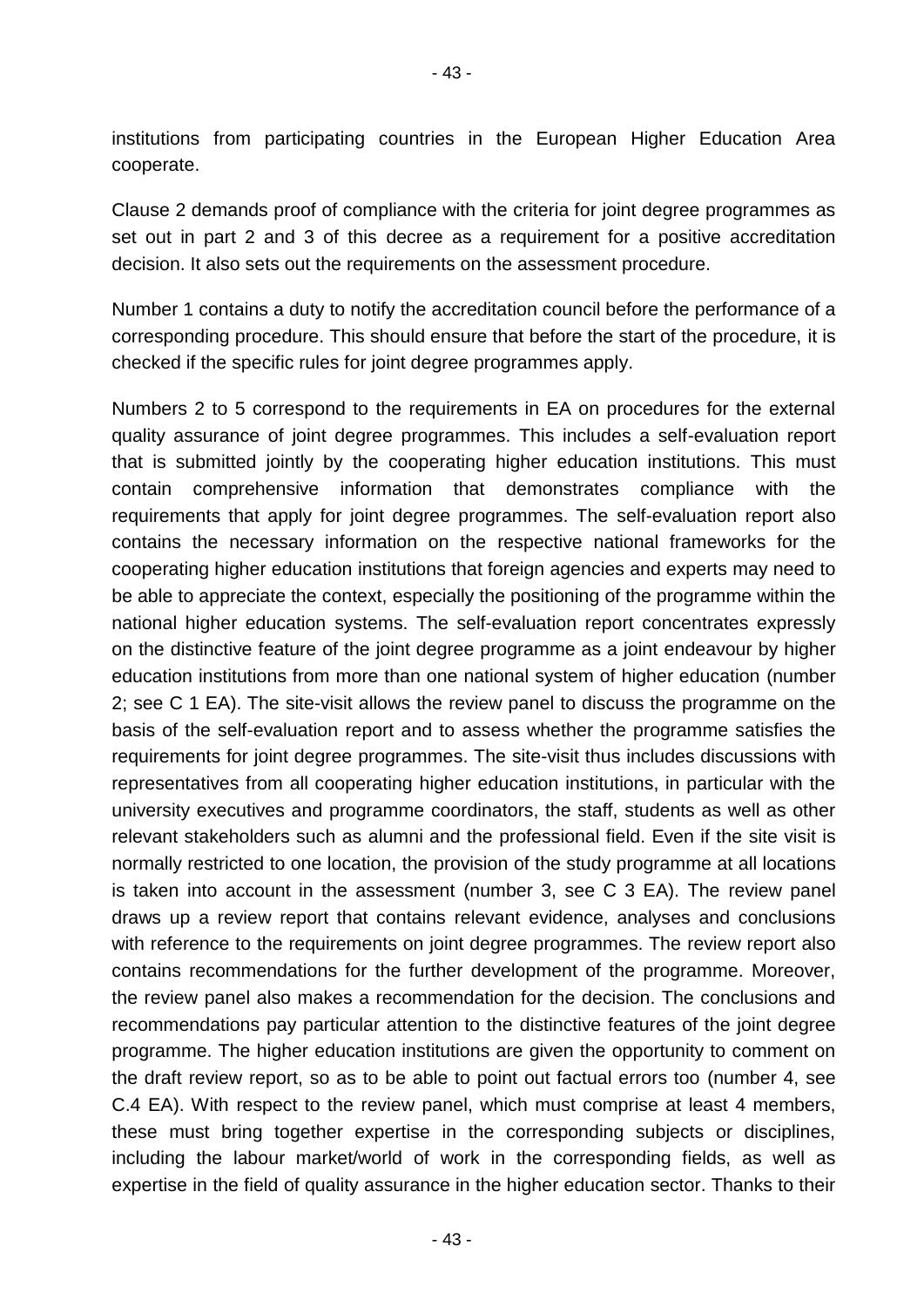international expertise and experience, the review panel can take account of the distinctive features of the joint degree programme. The review panel as a whole has knowledge of the systems of higher education of the higher education institutions involved as well as the languages of instruction employed. The review panel has members from at least two countries involved in the consortium that offer the programme. The review panels must have at least one student representative. The regulations in § 25 paragraph 3 clause 1 (majority of professors in the assessment), paragraph 5 (exclusion of experts to avoid a conflict of interests) and paragraph 6 (right of the higher education institution to submit a statement) apply accordingly (number 5, see C.2 EA).

Number 6 stipulates that a positive accreditation decision based on a corresponding assessment can only be taken if this assessment has been substantiated, any possible conditions have been fulfilled and the decision is final. This means that it is not the responsibility of the accreditation council, but the agency commissioned with the assessment to ensure that the decision is comprehensible for the higher education institutions and the follow-up process including the fulfilment of any conditions has been completed. The agency is also obliged to publish the assessment on its website. If the assessment has not been drawn up in English, at least the English summary of the review report and an English version of the assessment including its substantiation must be published (see C 5, 7 and 8 EA).

Clause 3 clarifies that the accreditation decision of the accreditation council on the recognition of the assessment must also take the form of a written notice, which must be substantiated, and that the higher education institution must be given the opportunity to comment on this beforehand within one month and that the accreditation decision award its seal in the event of a positive decision (§ 22 paragraphs 2, 3 and 4 clause 1). The accreditation decision becomes effective in accordance with § 26 paragraph 1 clause 1 at the beginning of the semester or trimester following its announcement. A reaccreditation is to be initiated in due time before its expiry (§ 26 paragraph 2 clause 1). The higher education institution must also notify the accreditation council of substantial changes (§ 28) and the decision has to be published along with the review report by the accreditation council in the event of accreditation decisions on joint degree programmes too. The same also applies for internal accreditation decisions by system-accredited higher education institutions on joint degree programmes. Clause 4 stipulates that the accreditation period for accreditation and re-accreditation, by way of derogation from § 26 paragraph 1 and paragraph 2 clause 1, is only 6 years according to the European Approach (see C 9 EA). Clause 5 ensures in the interests of transparency that accreditation decisions taken on the basis of the recognition of an assessment of joint degree programmes are indicated as such in the publication. The same applies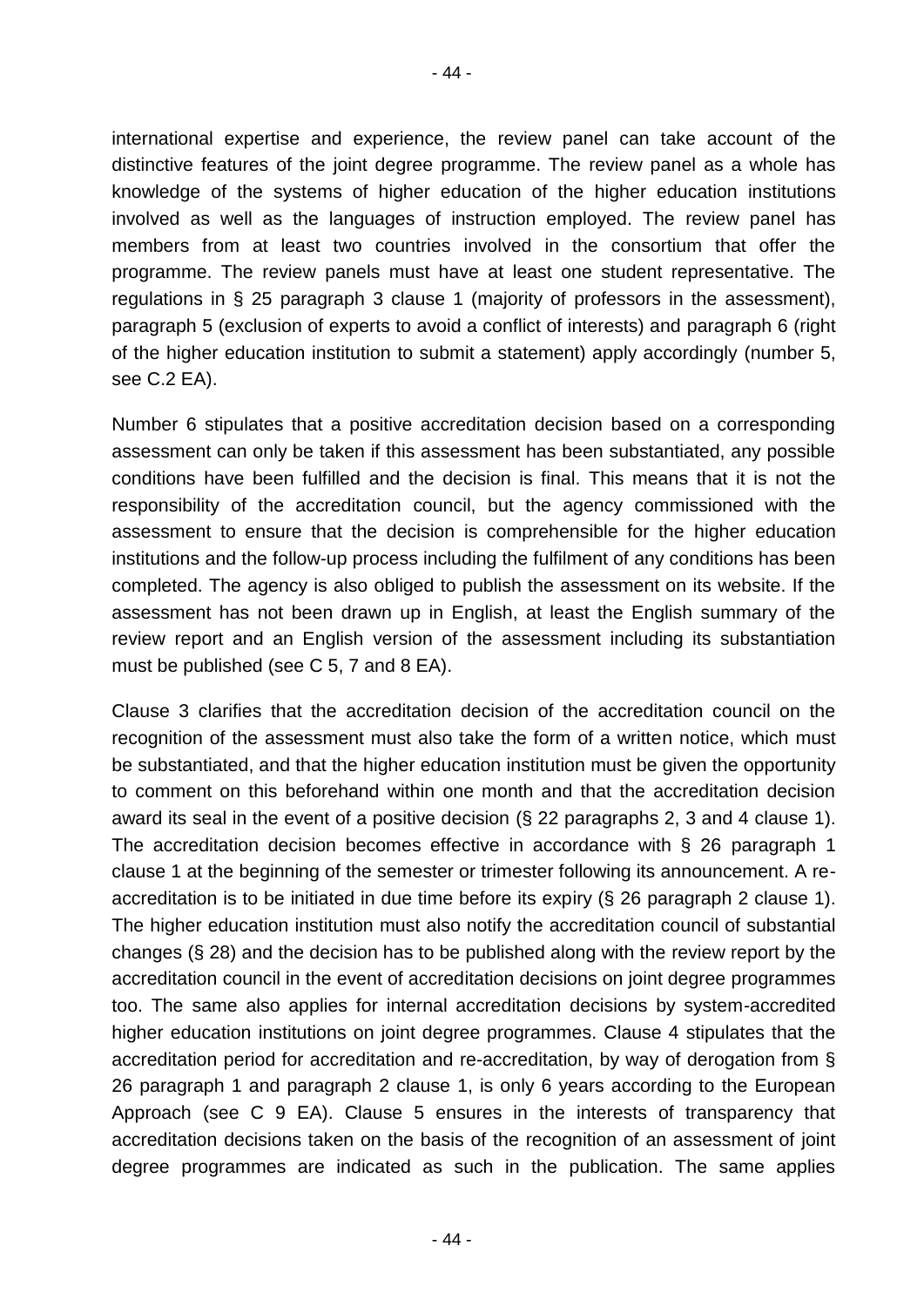pursuant to clause 6 for the information on the study programme in the degree documents (in particular the Diploma supplement).

Paragraph 2 extends the scope of the criteria and rules of procedure set out in §§ 10 paragraphs 1 and 2, 16 paragraph 1 and § 33 paragraph 1 of the so-called European Approach to joint degree programmes conducted in cooperation with higher education institutions outside the European Higher Education Area if the cooperation partner outside Europe has pledged to apply these principles in a cooperation agreement with the domestic higher education institution.

# **Part 6 – Alternative accreditation procedures pursuant to Article 3 paragraph 1 number 3 of the interstate study accreditation treaty**

#### **§ 34 – Alternative accreditation procedures**

Paragraph 1: The regulation in § 34 implements the possibility offered in Article 4 paragraph 4 in conjunction with Article 3 paragraph 1 number 3 of the interstate study accreditation treaty of other accreditation paths as an alternative to system and programme accreditations, which are similarly governed by the criteria pursuant to Article 2.

Paragraph 2 also obliges the alternative methods to comply with the formal and academic criteria pursuant to part 2 and part 3. Moreover, the requirements on the appropriate involvement of academia in accordance with the ESG and the specifications of the Federal Constitutional Court in its resolution of February 17, 2016 as regulated in the interstate study accreditation treaty – in particular Article 3 paragraph 2 clause 1 – and in the specimen decree, must be observed. If the alternative procedures also include teacher training programmes and study programmes in Catholic or Protestant theology, the cooperation and approval requirements regulated in the specimen decree also apply. The higher education institutions are not obligated to commission an agency.

Paragraph 3: If a higher education institution intends to employ an alternative procedure, it requires the prior approval of both the accreditation council as well as the responsible scientific authority of the respective state. This ensures that the scientific authority is involved from the very start, and thus guarantees the requirements on regulated professions. The basis for the approval is a description of the intended procedure, for the assessment of which with respect to its suitability to satisfy the requirements on quality assurance resulting from the interstate study accreditation treaty and the specimen decree, the accreditation council can also call in external expertise. The application to be made after the approval must also be presented to the accreditation council through the competent scientific authorities.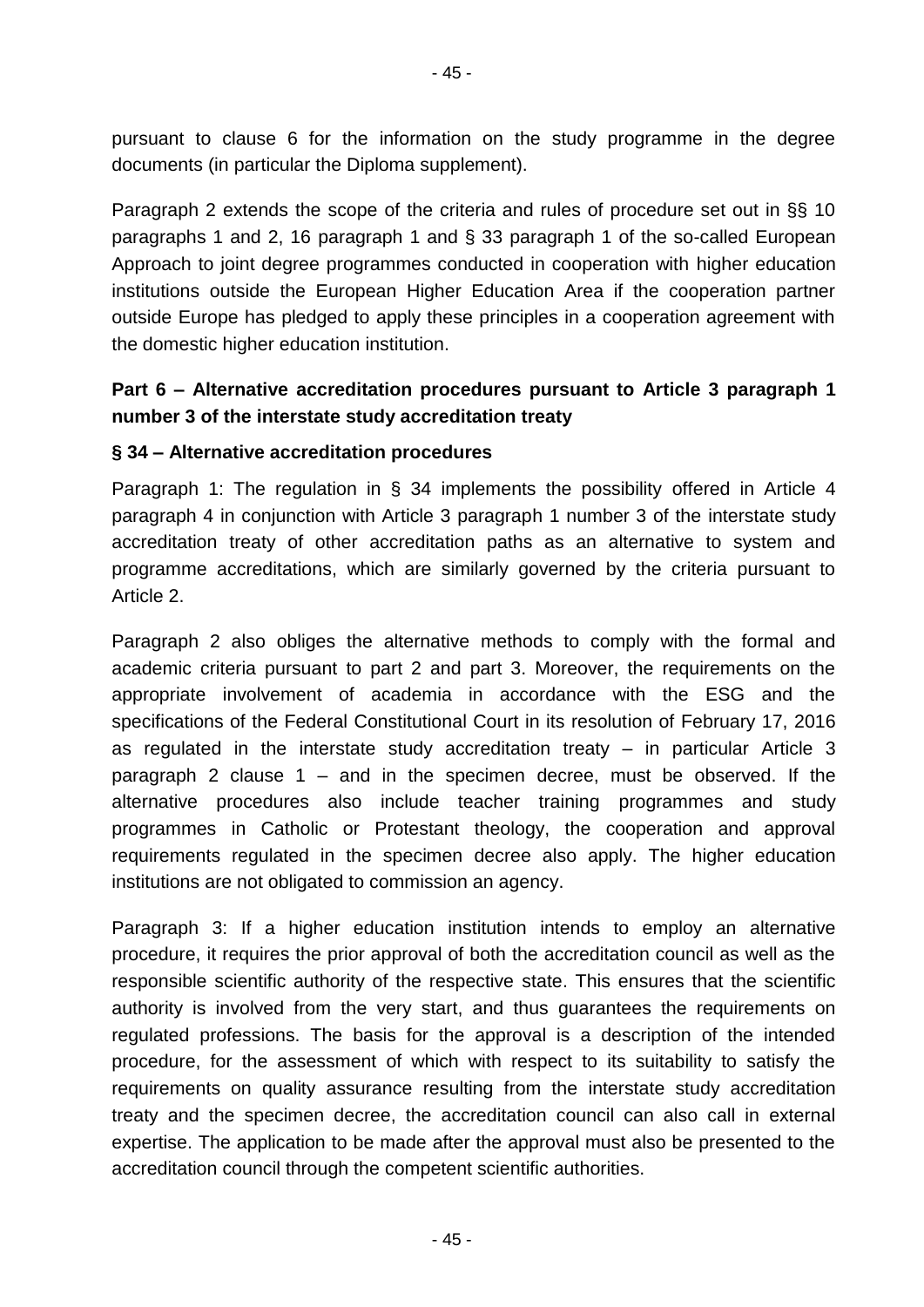Within the scope of the agreement with the state, the accreditation council can only refuse its approval if the alternative procedure cannot guarantee compliance with the requirements pursuant to Article 2 of the interstate study accreditation treaty and the principles for the appropriate involvement of academia. In addition, the alternative procedure should also convey a deeper knowledge of quality assurance that goes above and beyond the programme and system accreditation.

Paragraph 4: The details of the procedure will be regulated in rules of procedure.

Paragraph 5: The alternative procedure will be limited to a maximum of eight years, i.e. shorter periods can also be stipulated in these cases. As is the case with a system accreditation, the higher education institution is also entitled to award itself the accreditation council's seal for the study programmes it assesses on its own within the scope of the alternative procedure. The extension options provided in § 26 paragraph 3 clause 3 apply accordingly. Attention should also be paid to an unbroken accreditation chain within the scope of alternative procedures in the interests of students.

The accreditation council accompanies the alternative procedure, which must be evaluated in due time before expiry of the project period by an independent institution with close ties to science as a requirement for the continuation of the procedure.

## **Part 7 – Miscellaneous**

## **§ 35 – Combination with professional licensing procedures**

Paragraph 1 offers the possibility, which also existed before, of the organisational combination of accreditation procedures with professional licensing procedures also within the scope of the new accreditation system. The regulation should be understood in the sense of an offer to the responsible state authority to use the accreditation procedure to verify the suitability of a study programme with a view to access to regulated professions in the interests of students. This possibility has been used up to now in particular in the field of auditing and social work/social pedagogy. In future, this possibility could play a role within the scope of the planned academic training in healthcare professions. The combination of procedures assumes a corresponding application from the higher education institution.

Paragraph 2 makes it clear that the external experts to be consulted with a view to the suitability of the study programme under professional law have only an advisory function and exercise no influence over the accreditation decision. The accreditation decision on the one hand and the decision on the ascertainment of the suitability under professional law on the basis of the professional law regulations on the other are legally separate decisions. The latter is taken by a separate notification of the higher education institution by the responsible state authority in each case.